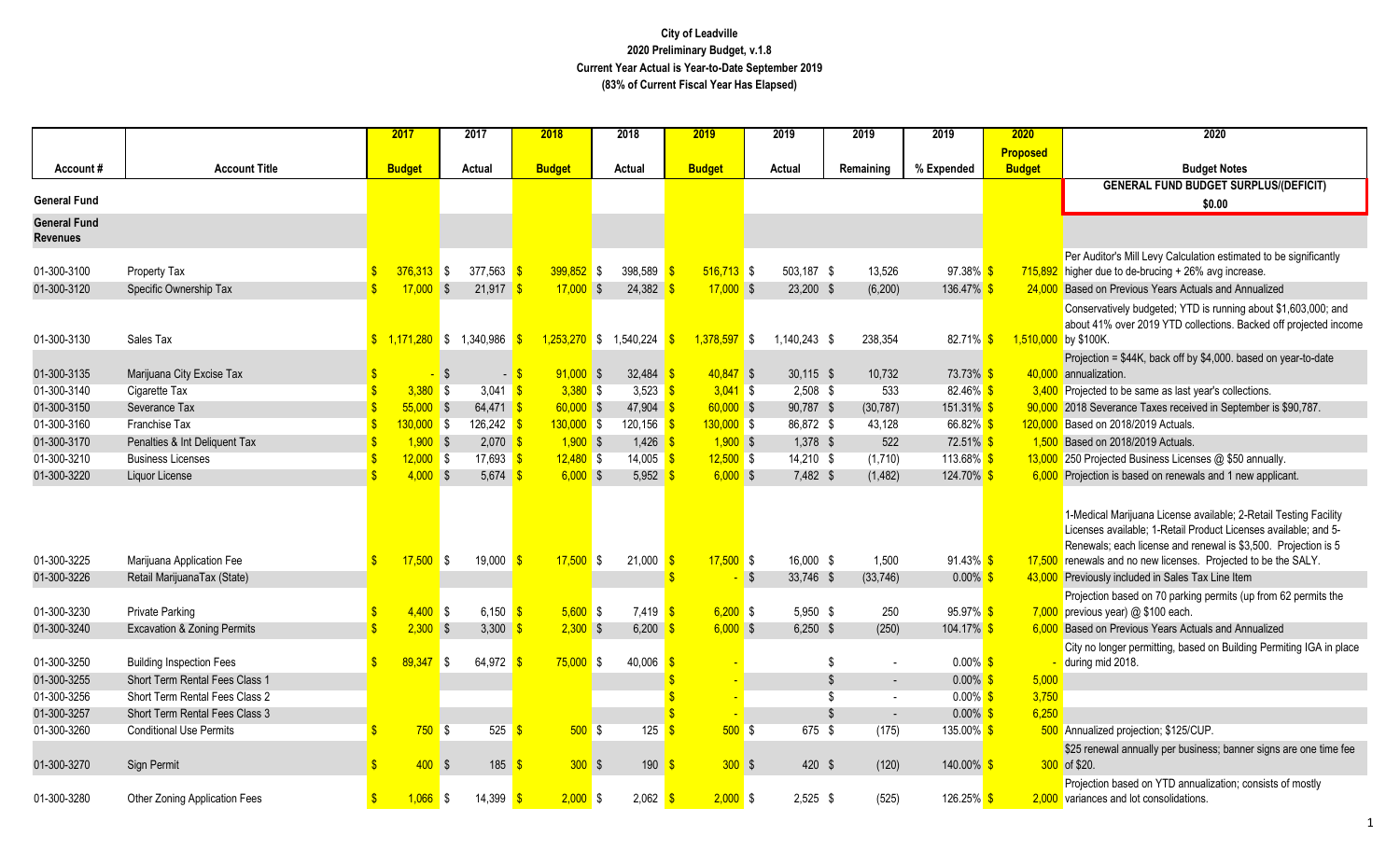|             |                                         |                         | 2017          | 2017                    |                       | 2018          | 2018           |                       | 2019                    |              | 2019        | 2019         | 2019                                        | 2020            | 2020                                                                                                                |
|-------------|-----------------------------------------|-------------------------|---------------|-------------------------|-----------------------|---------------|----------------|-----------------------|-------------------------|--------------|-------------|--------------|---------------------------------------------|-----------------|---------------------------------------------------------------------------------------------------------------------|
|             |                                         |                         |               |                         |                       |               |                |                       |                         |              |             |              |                                             | <b>Proposed</b> |                                                                                                                     |
| Account#    | <b>Account Title</b>                    |                         | <b>Budget</b> | Actual                  |                       | <b>Budget</b> | Actual         |                       | <b>Budget</b>           |              | Actual      | Remaining    | % Expended                                  | <b>Budget</b>   | <b>Budget Notes</b>                                                                                                 |
| 01-300-3320 | <b>Animal Control Fees</b>              |                         | $14,866$ \$   |                         | 18,222                | $17,000$ \$   |                | 22,426                | $20,000$ \$             |              | 18,369 \$   | 1,631        | $91.85\%$                                   |                 | 22,000 Projection based on YTD Annualized Projection.                                                               |
|             |                                         |                         |               |                         |                       |               |                |                       |                         |              |             |              |                                             |                 | Based on 50% of Animal Shelter budget expenditures (per                                                             |
| 01-300-3321 | Animal Shelter (County)                 |                         | $48,431$ \$   |                         | 38,901                | $48,431$ \$   |                | 42,591                | $64,334$ \$<br><b>S</b> |              | 42,426 \$   | 21,908       | $65.95\%$ \$                                |                 | 83,000 Intergovernmental Agreement with County)                                                                     |
| 01-300-3330 | Motor Vehicle 1.5                       | $\overline{\mathbf{s}}$ | $13,000$ \$   |                         | 14,305                | $13,000$ \$   |                | $7,172$ \$            | $10,000$ \$             |              | 12,668 \$   | (2,668)      | 126.68% <sup>S</sup>                        |                 | 10,000 Projection based on YTD Annualized Projection.                                                               |
|             |                                         |                         |               |                         |                       |               |                |                       |                         |              |             |              |                                             |                 | SALY - Per Intergovernmental Agreement with CDOT for                                                                |
| 01-300-3340 | State Highway Maintenance               |                         | $8,855$ \$    |                         | 8,160                 | 18.000 S      |                | 18,000                | $18,000$ \$             |              | 18,000 \$   | $\sim$       | 100.00% <sup>S</sup>                        |                 | 18,000 Maintenance                                                                                                  |
| 01-300-3350 | Highway Users Tax                       |                         | $108,015$ \$  |                         | 116,610               | $113,836$ \$  |                | 145,488               | $120,000$ \$            |              | 108,920 \$  | 11,080       | $90.77\%$                                   |                 | 120,000 Projection based on YTD Annualization Projection                                                            |
|             |                                         |                         |               |                         |                       |               |                |                       |                         |              |             |              |                                             |                 | Annualized Projection. A \$30 surcharge is assessed on all Court                                                    |
| 01-300-3400 | Police Surcharge                        |                         | 9,396         | <b>S</b>                | 7,780                 | $6,000$ \$    |                | 9,569                 | $8,000$ \$              |              | 33,812 \$   | (25, 812)    | 422.65% <sup>S</sup><br>99.13% <sup>S</sup> |                 | 8,000 Fines, Parking Fines, and Traffic Fines)                                                                      |
| 01-300-3410 | <b>Court Fines</b>                      |                         | $9,230$ \$    |                         | 5,305                 | $3,500$ \$    |                | 4,205                 | $4,000$ \$              |              | $3.965$ \$  | 35           |                                             |                 | 4,000 Projection based on YTD Annualized Projection.                                                                |
| 01-300-3420 | <b>Parking Fines</b>                    |                         | 5.284         |                         | 13,780                | $10,000$ \$   |                | 13,755 $\frac{\ }{s}$ | $15,000$ \$             |              | 11,355 \$   | 3,645        | 75.70% \$                                   |                 | Projection based on increased enforcement by Community<br>15,000 Assistance Officers beginning in 2017.             |
| 01-300-3430 | <b>Traffic Fines</b>                    | $\mathbf{\hat{S}}$      | $22,261$ \$   | $\sqrt{3}$              | 13,920                | $14,000$ \$   |                | 16,250                | $20,000$ \$             |              | 15,675 \$   | 4,325        | 78.38% <sup>S</sup>                         |                 | 18,000 Projection based on YTD Annualized Projection.                                                               |
|             |                                         |                         |               |                         |                       |               |                |                       |                         |              |             |              |                                             |                 |                                                                                                                     |
|             |                                         |                         |               |                         |                       |               |                |                       |                         |              |             |              |                                             |                 | Projection based on YTD Annualized Projection. Includes animal-at-                                                  |
| 01-300-3440 | <b>Other Fines</b>                      |                         | $8,003$ \$    |                         | 5,134                 | $5,300$ \$    |                | 3,849                 | $4,500$ \$              |              | $2,804$ \$  | 1,696        | 62.31% \$                                   |                 | large fines, court costs, supervision fees, and other fines that are<br>4,000 not court, parking and traffic fines. |
| 01-300-3460 | <b>Bond Fees</b>                        |                         | 194S          |                         | 60                    | 100S          |                | $\blacksquare$        | 100                     |              |             | 100<br>\$    | $0.00\%$ \$                                 |                 | 100 SALY                                                                                                            |
| 01-300-3470 | <b>Warrant Fees</b>                     |                         | 313S          |                         | 480                   | 500S          |                | 510 <sup>o</sup>      | 500S                    |              | $240$ \$    | 260          | 48.00% <sup>S</sup>                         |                 | 500 SALY                                                                                                            |
| 01-300-3475 | Lease Proceeds                          |                         | $-$ \$        |                         | 242,723               | $-$ \$        |                | $\blacksquare$        |                         |              |             | \$<br>$\sim$ | $0.00\%$                                    |                 | Line Item Not Used                                                                                                  |
| 01-300-3498 | Donations - Tabor Opera House           |                         | $-$ \$        |                         | $(7,250)$ \$          | $\sim$        | S S            |                       |                         |              |             | \$<br>$\sim$ | $0.00\%$ \$                                 |                 | - Non-Budgeted Line Item.                                                                                           |
| 01-300-3499 | Tabor Opera House - Other               |                         |               | $-$ \$                  | 228                   |               | $\sqrt{S}$     | - \$                  |                         |              |             | \$<br>$\sim$ | $0.00\%$ \$                                 |                 | - Non Budgeted Line Item                                                                                            |
| 01-300-3501 | Earnings on Deposit-Operating Account   |                         | 208S          |                         | 194                   | $175$ \$      |                | 528                   | 600S                    |              | 784 \$      | (184)        | 130.65% <sup>S</sup>                        |                 | 600 Projection based on YTD Annualized Projection.                                                                  |
| 01-300-3505 | Earning on Deposit - Surcharge          |                         |               | $\sqrt{3}$              | $\sim$                |               | $\sqrt{3}$     | 12 <sup>7</sup>       |                         | <b>\$</b>    | $10 - $$    | (10)         | $0.00\%$ \$                                 |                 | <mark>- nil</mark>                                                                                                  |
| 01-300-3506 | Earning on Deposit - General Investment | \$.                     | 4,637         | <b>S</b>                | 7,570                 | $7,500$ \$    |                | $8,764$ \$            | $9,000$ \$              |              | 6,647 \$    | 2,353        | 73.86% \$                                   |                 | 9,000 Projection based on YTD Annualized Projection.                                                                |
|             |                                         |                         |               |                         |                       |               |                |                       |                         |              |             |              |                                             |                 | Annualized Projection. Line item primarily includes VIN inspections                                                 |
| 01-300-3510 | Miscellaneous                           |                         | 1,986         | \$                      | 14,202                | $10,000$ \$   |                | 8,224                 | $6,000$ \$              |              | $11,443$ \$ | (5, 443)     | 190.72% \$                                  |                 | 10,000 fee, fingerprint fee, and copy fee.                                                                          |
| 01-300-3520 | Reimbursements                          | $\mathbf{S}$            | $28,316$ \$   |                         | 22,868                |               | \$             | $9,668$ \$            |                         | \$           | 4,886 \$    | (4,886)      | $0.00\%$ \$                                 | 5,000           |                                                                                                                     |
| 01-300-3521 | Reimbursements - SRO                    |                         |               |                         |                       |               |                |                       | 55,500                  |              |             |              |                                             |                 | 42,050 Reimbursement for SRO Only                                                                                   |
| 01-300-3525 | Reimbursements - Grants                 |                         |               | \$                      | (22, 689)             |               | Ŝ.             |                       |                         | \$           | $8.200$ \$  | (8, 200)     | $0.00\%$ \$                                 | 8,000           |                                                                                                                     |
| 01-300-3526 | <b>CDBGR Tourism Mk'g Grant Rev</b>     |                         |               |                         |                       |               | $\mathfrak{L}$ | 10,000                |                         | $\mathbb{S}$ | $2,500$ \$  | (2,500)      | 0.00%                                       |                 |                                                                                                                     |
|             |                                         |                         |               |                         |                       |               |                |                       |                         |              |             |              |                                             |                 |                                                                                                                     |
|             |                                         |                         |               |                         |                       |               |                |                       |                         |              |             |              |                                             |                 | SALY, as revenue has been fairly consistent from year-to-year.                                                      |
| 01-300-3552 | <b>Tabor Home Revenue</b>               | S                       | $3,000$ \$    |                         | 4,613 $\frac{\ }{\ }$ | $3,000$ \$    |                | 3,121 $\frac{1}{5}$   | $3,000$ \$              |              | $3,154$ \$  | (154)        | $105.13\%$ \$                               |                 | 3,000 Tabor Home dates are normally late May through Labor Day.                                                     |
| 01-300-3610 | <b>State Grants</b>                     |                         |               | $\sqrt{3}$              | 11,500                |               | $\sqrt{3}$     | $9,316$ \$            |                         |              |             | \$<br>$\sim$ | $0.00\%$                                    |                 | None known at this time.                                                                                            |
| 01-300-3620 | <b>Other Grants</b>                     |                         | $-$ \$        |                         | 3,669                 |               | - \$           | 16,742 $\frac{\ }{s}$ |                         |              |             | S<br>$\sim$  | $0.00\%$ \$                                 |                 | None known at this time.                                                                                            |
| 01-300-3625 | Signage Grant                           |                         |               | $\sqrt{S}$              |                       |               | <b>S</b>       | - 5                   | 97,500                  |              |             | 97,500<br>\$ | $0.00\%$ \$                                 |                 | <b>Wayfinding Signage for City</b>                                                                                  |
| 01-300-3626 | State Main Street Program Grant         |                         |               | $\overline{\mathbf{s}}$ |                       |               | $\mathbb{S}$   |                       | $8,500$ \$              |              | $5,000$ \$  | 3,500        | 58.82% <sup>S</sup>                         |                 | 5,000 Main Street Program; non competitive Grant.                                                                   |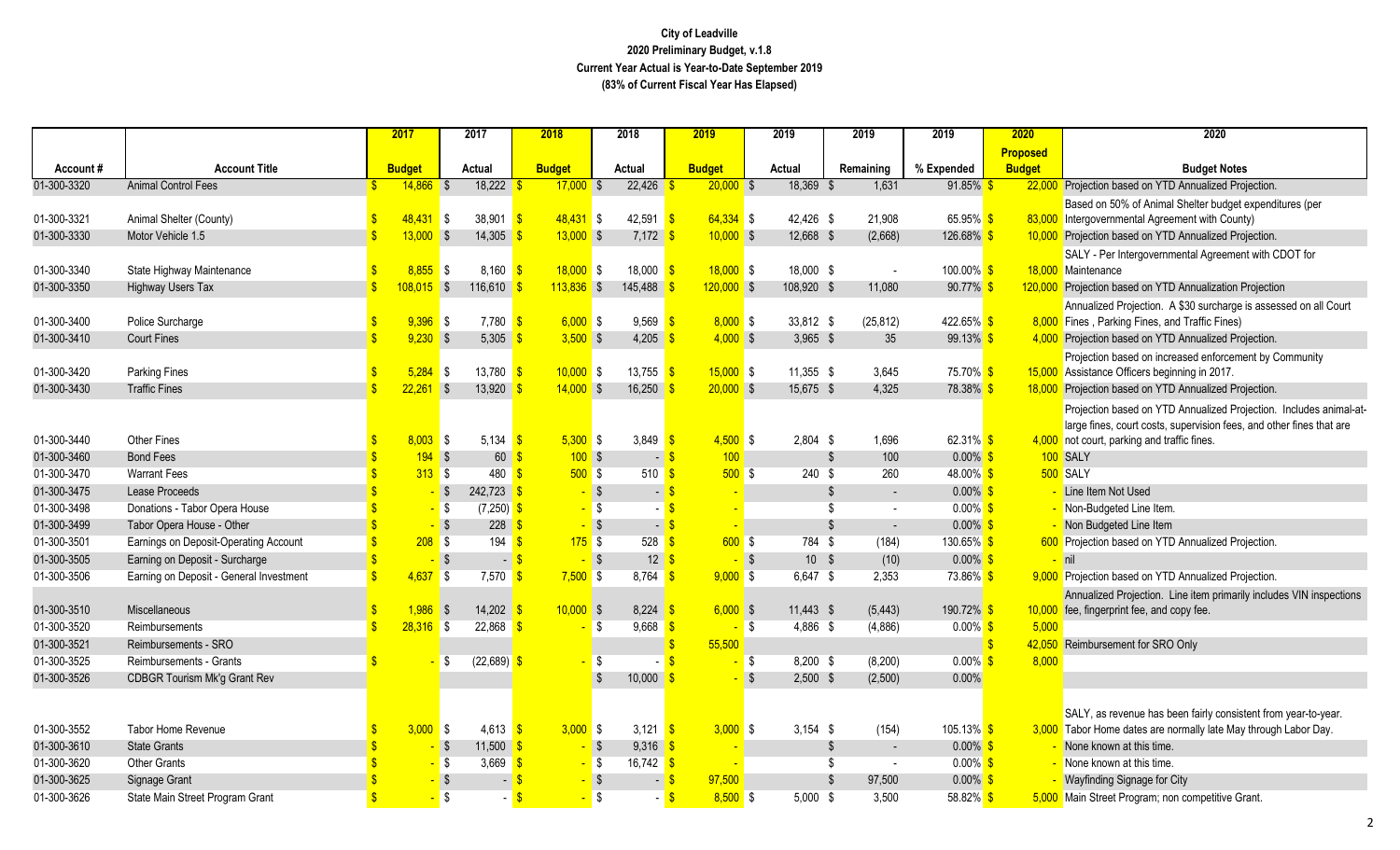|                                            |                                            | 2017             |                   | 2017                                                    | 2018          |          | 2018                     | 2019           |            | 2019        |      | 2019      | 2019                 | 2020            |         | 2020                                                                                                                                                                                                                          |
|--------------------------------------------|--------------------------------------------|------------------|-------------------|---------------------------------------------------------|---------------|----------|--------------------------|----------------|------------|-------------|------|-----------|----------------------|-----------------|---------|-------------------------------------------------------------------------------------------------------------------------------------------------------------------------------------------------------------------------------|
|                                            |                                            |                  |                   |                                                         |               |          |                          |                |            |             |      |           |                      | <b>Proposed</b> |         |                                                                                                                                                                                                                               |
| Account#                                   | <b>Account Title</b>                       | <b>Budget</b>    |                   | Actual                                                  | <b>Budget</b> |          | Actual                   | <b>Budget</b>  |            | Actual      |      | Remaining | % Expended           | <b>Budget</b>   |         | <b>Budget Notes</b>                                                                                                                                                                                                           |
| 01-300-3630                                | <b>Tabor Opera House Grants</b>            |                  | $\sqrt{3}$        | 16,092                                                  |               | - \$     | $-5$                     |                |            |             |      |           | $0.00\%$ \$          |                 |         | None known at this time.                                                                                                                                                                                                      |
| 01-300-3635                                | Tabor Opera House Renovation Grants        |                  | <b>S</b>          | 2,500                                                   |               | - \$     |                          | $500,000$ \$   |            | $75,000$ \$ |      | 425,000   | 15.00% <sup>S</sup>  |                 |         | 830,000 DOLA Grant for TOH                                                                                                                                                                                                    |
| 01-300-3636                                | Tabor Opera House National Parks Grant     |                  |                   |                                                         |               |          |                          |                |            |             |      |           |                      |                 | 500,000 |                                                                                                                                                                                                                               |
| 01-300-3637                                | <b>PIP Grant</b>                           |                  |                   |                                                         |               |          |                          |                |            |             |      |           |                      |                 | 150,000 |                                                                                                                                                                                                                               |
| 01-300-3700                                | U.S. Department of Justice Grant (P/D)     |                  |                   |                                                         |               |          |                          |                |            |             |      |           |                      |                 | 42,896  |                                                                                                                                                                                                                               |
| 01-300-3900                                | Administrative Fee - Fire Fund             | $25,383$ \$      |                   | $25,400$ \$                                             | $25,383$ \$   |          | $25,400$ \$              | $25,400$ \$    |            | 19,050 \$   |      | 6,350     | 75.00% <sup>S</sup>  |                 |         | 25.400 Fixed annual fee.                                                                                                                                                                                                      |
| 01-300-5531                                | <b>Donation Animal Shelter</b>             | $2,183$ \$       |                   | 3,142 $\frac{1}{5}$                                     | $3,000$ \$    |          | $4,171$ \$               |                | $2,400$ \$ | $2,222$ \$  |      | 178       | $92.58\%$ \$         |                 |         | 1,200 Pojection based on YTD Annualized Projection.                                                                                                                                                                           |
| 01-300-5532                                | Donations - Main Street                    | $2,500$ \$       |                   | 225                                                     | $\sqrt{3}$    | $-$ \$   | - S                      |                |            |             | \$   |           | $0.00\%$ \$          |                 | 6,740   |                                                                                                                                                                                                                               |
| 01-300-5620                                | <b>Other Grants</b>                        |                  |                   |                                                         |               | $-$ \$   | $14,411$ \$              |                |            |             | \$   | $\sim$    | $0.00\%$ \$          |                 |         |                                                                                                                                                                                                                               |
| 01-300-5797                                | <b>HSA Grant Receipts</b>                  |                  | - \$              |                                                         |               | $-$ \$   | - S                      |                | $5,000$ \$ | 8,501 \$    |      | (3,501)   | 170.02% <sup>S</sup> |                 |         | 5,000 Estimated.                                                                                                                                                                                                              |
| 01-300-5806                                | High Country Dev-PUD Ph 1 Reimbursements   |                  | $-$ \$            | 10,000                                                  |               | - \$     | 34,786 \$                |                |            |             | S    | $\sim$    | $0.00\%$ \$          |                 |         | None budgeted, Phase 1 PUD completed.                                                                                                                                                                                         |
|                                            |                                            |                  |                   |                                                         |               |          |                          |                |            |             |      |           |                      |                 |         |                                                                                                                                                                                                                               |
| 01-300-5807                                | High County Dev-CDOT Mt View Reimbursement |                  | <mark>-</mark> \$ | 10,000                                                  | $\sqrt{3}$    | $-$ \$   | 140,278 \$               | $900,000$ \$   |            | 60,274 \$   |      | 839,726   | 6.70% \$             |                 |         | Line item no longer used.                                                                                                                                                                                                     |
| 01-300-5812                                | <b>Holden Payments</b>                     |                  | $-$ \$            | $1,272$ \$                                              | $2,544$ \$    |          | $1,272$ \$               | 2.544          |            |             | Ŝ.   | 2,544     | $0.00\%$ \$          |                 |         | Line item no longer used.                                                                                                                                                                                                     |
| 01-300-5819                                | <b>LCCF Main Street Grant</b>              |                  | <b>S</b>          | - \$                                                    |               | $-$ \$   | - S                      |                |            |             | S    |           | $0.00\%$ \$          |                 |         |                                                                                                                                                                                                                               |
| 01-300-6566                                | <b>AMEXPIP</b>                             |                  |                   |                                                         |               | l\$      | $20,000$ \$              |                |            |             | Ŝ.   | $\sim$    | $0.00\%$ \$          |                 | 9,000   |                                                                                                                                                                                                                               |
| 01-300-9001                                | Sale of Capital Asset                      |                  | IS.               | 31,700                                                  | $24,850$ \$   |          |                          |                |            |             | \$   |           | $0.00\%$ \$          |                 |         |                                                                                                                                                                                                                               |
| 01-300-9002                                | <b>Transfer from General Fund Balance</b>  | $200,000$ \$     |                   |                                                         | $-15$         | - \$     | $-$ \$                   | 61,500         |            |             | \$.  | 61,500    | $0.00\%$             |                 |         | To offset Capital Expenditures: \$200K paving; \$41.5K F250; \$20K<br>TOH operations; \$17.1K police capital; \$20K plymovent; \$25K fire<br>dept ramp; \$16,351 animal shelter capital.<br>163,729 TOTAL Capital = \$339,951 |
|                                            | <b>Total General Fund Revenues</b>         |                  |                   | $\frac{12}{100}$ , $\frac{2,402,696}{100}$ \$ 2,688,804 | <u>is</u>     |          | $2,404,201$ \$ 2,856,150 | $4,160,475$ \$ |            | 2,441,453   | - \$ | 1,663,523 | $58.68\%$ \$         |                 |         | 4,734,307 13.79%                                                                                                                                                                                                              |
| <b>General Fund</b><br><b>Expenditures</b> |                                            |                  |                   |                                                         |               |          |                          |                |            |             |      |           |                      |                 |         |                                                                                                                                                                                                                               |
| <b>Executive</b><br><b>Expenditures</b>    |                                            |                  |                   |                                                         |               |          |                          |                |            |             |      |           |                      |                 |         |                                                                                                                                                                                                                               |
| 01-40-1-5000                               | Salary                                     | $44,400$ \$      |                   | $46,415$ \$                                             | $44,400$ \$   |          | 44,031 \$                | $44,400$ \$    |            | 32,446 \$   |      | 11,954    | 73.08% <sup>S</sup>  |                 |         | 44,400 Council and Mayor                                                                                                                                                                                                      |
| 01-40-1-5120                               | FICA - Employer                            | $2,753$ \$       |                   | $2,747$ \$                                              | $2,753$ \$    |          | $2,730$ \$               |                | $2,753$ \$ | $2,011$ \$  |      | 741       | 73.07% \$            |                 |         | 2,753 6.2%                                                                                                                                                                                                                    |
| 01-40-1-5130                               | FICA Medicare - Employer                   | $644$ \$         |                   | $643 \frac{\text{S}}{2}$                                | $644$ \$      |          | $639$ $\frac{8}{5}$      |                | $644$ \$   | 471 \$      |      | 173       | 73.10% \$            |                 |         | 644 1.45%                                                                                                                                                                                                                     |
| 01-40-1-5150                               | Health Insurance                           |                  | <b>S</b>          |                                                         |               | \$       |                          | - \$           |            |             |      |           | $0.00\%$ \$          |                 |         | Per 2015 Ordinance 1, Mayor no longer provided health insurance.                                                                                                                                                              |
| 01-40-1-5140                               | 457 Deferred Plan                          |                  | $\sqrt{3}$        | $\sim$ 1                                                | -\$           | <b>S</b> | $-$ \$                   |                |            |             |      |           | $0.00\%$ \$          |                 |         | Per 2015 Ordinance 1, Mayor may elect City's 457 Plan - 6% City<br>Match.                                                                                                                                                     |
|                                            | <b>Total Executive Salary Expenditures</b> | $47,797$ \$      |                   | $49,804$ \$                                             | $47,797$ \$   |          | $47,399$ \$              | 47,797 \$      |            | $34,928$ \$ |      | 12,868    | $73.08\%$ \$         |                 | 47,797  | $\frac{1}{2}0.00\%$                                                                                                                                                                                                           |
| 01-40-1-5011                               | Discretionary Employee Bonus'              |                  |                   |                                                         |               |          |                          |                |            |             |      |           |                      |                 |         | 20,000 At Council Discretion to Employees                                                                                                                                                                                     |
| 01-40-1-6202                               | Supplies                                   | $335$ $\sqrt{3}$ |                   | $625$ $\sqrt{\frac{6}{5}}$                              | $1,629$ \$    |          | $1,197$ \$               |                | 500S       | $395$ \$    |      | 105       | 79.09% <sup>S</sup>  |                 |         | 4,000 Quarterly Newsletter                                                                                                                                                                                                    |
|                                            |                                            |                  |                   |                                                         |               |          |                          |                |            |             |      |           |                      |                 |         |                                                                                                                                                                                                                               |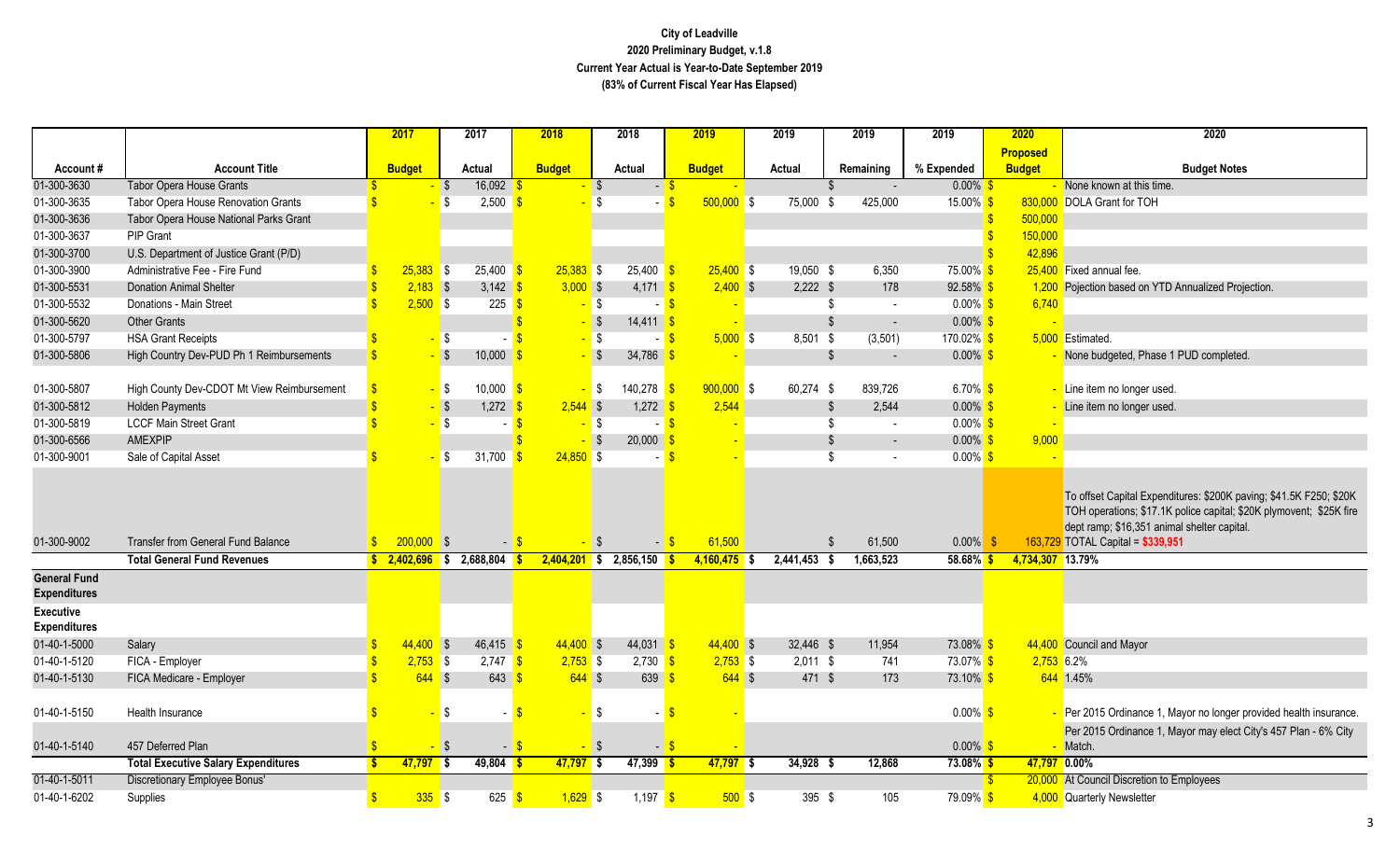|                                               |                                                       |              | 2017          | 2017                   |                                   | 2018          |     | 2018                            | 2019          |          | 2019            | 2019        | 2019                 |                     | 2020            | 2020                                                                                            |
|-----------------------------------------------|-------------------------------------------------------|--------------|---------------|------------------------|-----------------------------------|---------------|-----|---------------------------------|---------------|----------|-----------------|-------------|----------------------|---------------------|-----------------|-------------------------------------------------------------------------------------------------|
|                                               |                                                       |              |               |                        |                                   |               |     |                                 |               |          |                 |             |                      |                     | <b>Proposed</b> |                                                                                                 |
| Account#                                      | <b>Account Title</b>                                  |              | <b>Budget</b> | Actual                 |                                   | <b>Budget</b> |     | Actual                          | <b>Budget</b> |          | Actual          | Remaining   | % Expended           |                     | <b>Budget</b>   | <b>Budget Notes</b>                                                                             |
| 01-40-1-6203                                  | <b>Operating Expenses</b>                             |              |               | $-$ \$                 | $-5$                              | $-$ \$        |     | $ \sqrt{3}$                     |               | $-$ \$   | 391 \$          | (391)       |                      | $0.00\%$ \$         |                 | Line Item Not Used                                                                              |
| 01-40-1-6310                                  | <b>Education &amp; Conferences</b>                    |              | 500S          | 1,138                  |                                   | $1,000$ \$    |     | 960                             | $1,000$ \$    |          | $611$ \$        | 389         |                      | 61.13% $$$          |                 | 1,000 Estimate per Mayor                                                                        |
| 01-40-1-6311                                  | Travel                                                |              | $500$ \$      |                        | $143 \quad$ \$                    | $500$ \$      |     | 439 $\frac{9}{5}$               | 500           |          |                 |             |                      | $0.00\%$ \$         |                 | Mayor personally incurs expense                                                                 |
| 01-40-1-6550                                  | Computer Equipment/Maintenance                        |              |               | $-$ \$                 | - \$<br>$\sim$                    | $-$ \$        |     | $\blacksquare$                  |               |          |                 |             |                      | $0.00\%$ \$         |                 | $-$ nil                                                                                         |
|                                               | <b>Total Executive Expenditures</b>                   | <b>S</b>     | $1,335$ \$    | $1,906$ \$             |                                   | $3,129$ \$    |     | $2,596$ \$                      | $2,000$ \$    |          | $1,398$ \$      | 102         |                      | 69.89% \$           |                 | 25,000 1150.00%                                                                                 |
|                                               | <b>Total Executive Salary &amp; Expenditures</b>      | <b>S</b>     | $49,132$ \$   | $51,710$ \$            |                                   | $50,926$ \$   |     | $49,996$ \$                     | $49,797$ \$   |          | $36,326$ \$     | 12,970      |                      | $72.95\%$ \$        |                 | 72,797 46.19%                                                                                   |
| <b>Administrative</b><br><b>Expenditures</b>  |                                                       |              |               |                        |                                   |               |     |                                 |               |          |                 |             |                      |                     |                 |                                                                                                 |
| 01-40-2-5000                                  | Salary                                                | -S           | $54,139$ \$   | 55,837                 | -\$                               | $80,988$ \$   |     | $78,818$ \$                     | $74,070$ \$   |          | 44,408 \$       | 29,662      |                      | $59.95\%$ \$        |                 | 81,720 Admin Manager and Administrative Assistant                                               |
| 01-40-2-5007                                  | Overtime                                              |              |               | $\sqrt{3}$             | $\sim$                            | $-$ \$        |     |                                 |               | -\$      |                 |             |                      | $0.00\%$ \$         |                 | Line Itme Not Used                                                                              |
| 01-40-2-5008                                  | Miscellaneous Wages                                   |              |               | <b>S</b>               |                                   | $-5$          |     |                                 |               |          |                 |             |                      | $0.00\%$ \$         |                 | - Line Item Not Used                                                                            |
| 01-40-2-5010                                  | <b>Holiday Pay</b>                                    |              |               | $-$ \$                 | $-$ \$                            | $-$ \$        |     |                                 |               |          |                 |             |                      | $0.00\%$            |                 | Line Item Not Used                                                                              |
| 01-40-2-5011                                  | <b>Bonus</b>                                          |              |               |                        |                                   |               | \$  | $3,000$ \$                      | 3,000         |          |                 | 3,000<br>\$ |                      | $0.00\%$ \$         |                 |                                                                                                 |
| 01-40-2-5015                                  | PTO Payout                                            |              |               | <b>S</b>               | $\blacksquare$                    |               | ∣\$ | $\blacksquare$                  |               |          |                 |             |                      | $0.00\%$ \$         |                 | Non-budgeted line item; Accrued PTO payout will normally only<br>occur at employee termination. |
| 01-40-2-5120                                  | FICA - Employer                                       |              | 3,357         | <b>S</b><br>$3,421$ \$ |                                   | $5,021$ \$    |     | 4,649 $\frac{\text{}}{\text{}}$ | $4,592$ \$    |          | $2,508$ \$      | 2,084       |                      | 54.62% \$           |                 | $5,067$ 6.20%                                                                                   |
| 01-40-2-5130                                  | <b>FICA Medicare</b>                                  |              | $785$ \$      |                        | $800 \frac{\text{S}}{\text{S}}$   | $1,174$ \$    |     | $1,087$ \$                      | $1,074$ \$    |          | 587 \$          | 487         |                      | 54.62% \$           |                 | $1,185$ 1.45%                                                                                   |
| 01-40-2-5140                                  | 457 Deferred Plan                                     |              | $2,849$ \$    | 3,000 $\frac{1}{5}$    |                                   | $3,240$ \$    |     | 3,243 $\sqrt{\frac{6}{5}}$      | $3,321$ \$    |          | $2,427$ \$      | 894         |                      | 73.08% \$           |                 | 3,780 6% City Match of Admin Manager                                                            |
| 01-40-2-5150                                  | Health Insurance                                      |              | $72$ \$       | $1,224$ \$             |                                   | $72$ \$       |     | 18,077 \$                       | $14,204$ \$   |          | 10,653 \$       | 3,551       |                      | 75.00% <sup>S</sup> |                 | 14,891 Based on Current 2019 Health Plan Enrollee - Admin Mgr                                   |
| 01-40-2-5165                                  | State Unemployment Tax                                |              | $162$ \$      |                        | $168$ $\sqrt{\frac{6}{5}}$        | $243$ \$      |     | $245 \frac{\pi}{2}$             |               | 2225     | 133S            | 89          |                      | 59.98% <sup>S</sup> |                 | 245 3% of All Compensation                                                                      |
|                                               | <b>Total Adminstrative Salary Expenditures</b>        | S.           | $61,363$ \$   | $64,449$ \$            |                                   | $90,739$ \$   |     | $109,120$ \$                    | $100,483$ \$  |          | $60,716$ \$     | 39,767      |                      | $60.42\%$ \$        | 106,888 6.37%   |                                                                                                 |
| 01-40-2-6202                                  | Supplies                                              | $\mathbf{R}$ | $100 - $$     |                        | $150$ $\sqrt{\frac{6}{5}}$        | 100S          |     | 48 <sup>8</sup>                 |               | $100$ \$ | 20 <sup>5</sup> | 80          |                      | $20.00\%$ \$        |                 | 100 SALY                                                                                        |
|                                               |                                                       |              |               |                        |                                   |               |     |                                 |               |          |                 |             |                      |                     |                 | Line Item removed to City Hall Expenditures, line item 01-40-6-                                 |
| 01-40-2-6203                                  | <b>Operating Expenses</b>                             |              | $5,220$ \$    | $7,258$ \$             |                                   | $-$ \$        |     | $\blacksquare$                  |               |          |                 |             |                      | $0.00\%$ \$         |                 | 6205.                                                                                           |
| 01-40-2-6310                                  | <b>Education &amp; Conferences</b>                    |              | 500S          |                        | $809$ $\frac{\text{}}{\text{}}$   | 750S          |     | $852$ \$                        |               | $750$ \$ | 826 \$          | (76)        | 110.09% <sup>S</sup> |                     |                 | 1,000 Additional Education                                                                      |
| 01-40-2-6311                                  | Travel                                                |              | $400$ \$      |                        | $695$ \$                          | 750S          |     | $973$ \$                        |               | $750$ \$ | 602 \$          | 148         |                      | $80.21\%$ \$        |                 | 1,000 Tvl for Education increases.                                                              |
| 01-40-2-6550                                  | Computer Equipment/Maintenance                        |              |               | $-$ \$                 | $-5$                              | $-$ \$        |     | - 5                             |               | $\sim$   |                 |             |                      | $0.00\%$ \$         |                 | <mark>- nil</mark>                                                                              |
|                                               | <b>Total Administrative Expenditures</b>              | S.           | $6,220$ \$    | $8,911$ \$             |                                   | $1,600$ \$    |     | $1,873$ \$                      | $1,600$ \$    |          | $1,447$ \$      | 153         |                      | $90.45\%$ \$        |                 | 2,100 31.25%                                                                                    |
|                                               | <b>Total Administrative Salary &amp; Expenditures</b> | S.           | $67,583$ \$   | $73,360$ \$            |                                   | $92,339$ \$   |     | 110,993                         | $102,083$ \$  |          | $62,163$ \$     | 39,920      |                      | $60.89\%$ \$        | 108,988 6.76%   |                                                                                                 |
| <b>Municipal Court</b><br><b>Expenditures</b> |                                                       |              |               |                        |                                   |               |     |                                 |               |          |                 |             |                      |                     |                 |                                                                                                 |
| 01-40-3-5000                                  | Salary                                                |              | $15,429$ \$   | 14,138                 | $\mathbf{s}$                      | $23,889$ \$   |     | $16,760$ \$                     | $27,558$ \$   |          | 19,250 \$       | 8,307       |                      | 69.86% $$$          |                 | 23,757 Judge Reynolds and Municipal Court Clerk                                                 |
| 01-40-3-5008                                  | Misc Wages                                            |              |               | $-$ \$                 | $-$ \$                            | $-$ \$        |     | - S                             |               |          |                 |             |                      | $0.00\%$ \$         |                 | Line Itme Not Used                                                                              |
| 01-40-3-5120                                  | <b>FICA</b>                                           |              | $957$ \$      |                        | $871$ \$                          | $1,481$ \$    |     | $1,026$ \$                      | $1,709$ \$    |          | $1,184$ \$      | 524         |                      | 69.32% \$           | $1,473$ 6.2%    |                                                                                                 |
| 01-40-3-5130                                  | <b>FICA Medicare</b>                                  |              | $224$ \$      |                        | $204 \overline{\text{S}}$         | $346$ \$      |     | 240                             |               | $400$ \$ | $277$ \$        | 123         |                      | 69.31% \$           |                 | 344 1.45%                                                                                       |
| 01-40-3-5140                                  | 457 Deferred Plan                                     |              |               | <b>S</b>               | $101$ $\frac{\text{S}}{\text{S}}$ | $234$ \$      |     | $241$ \$                        |               | $246$ \$ | 170 \$          |             | 76                   | $69.22\%$ \$        |                 | Line Item Not Used                                                                              |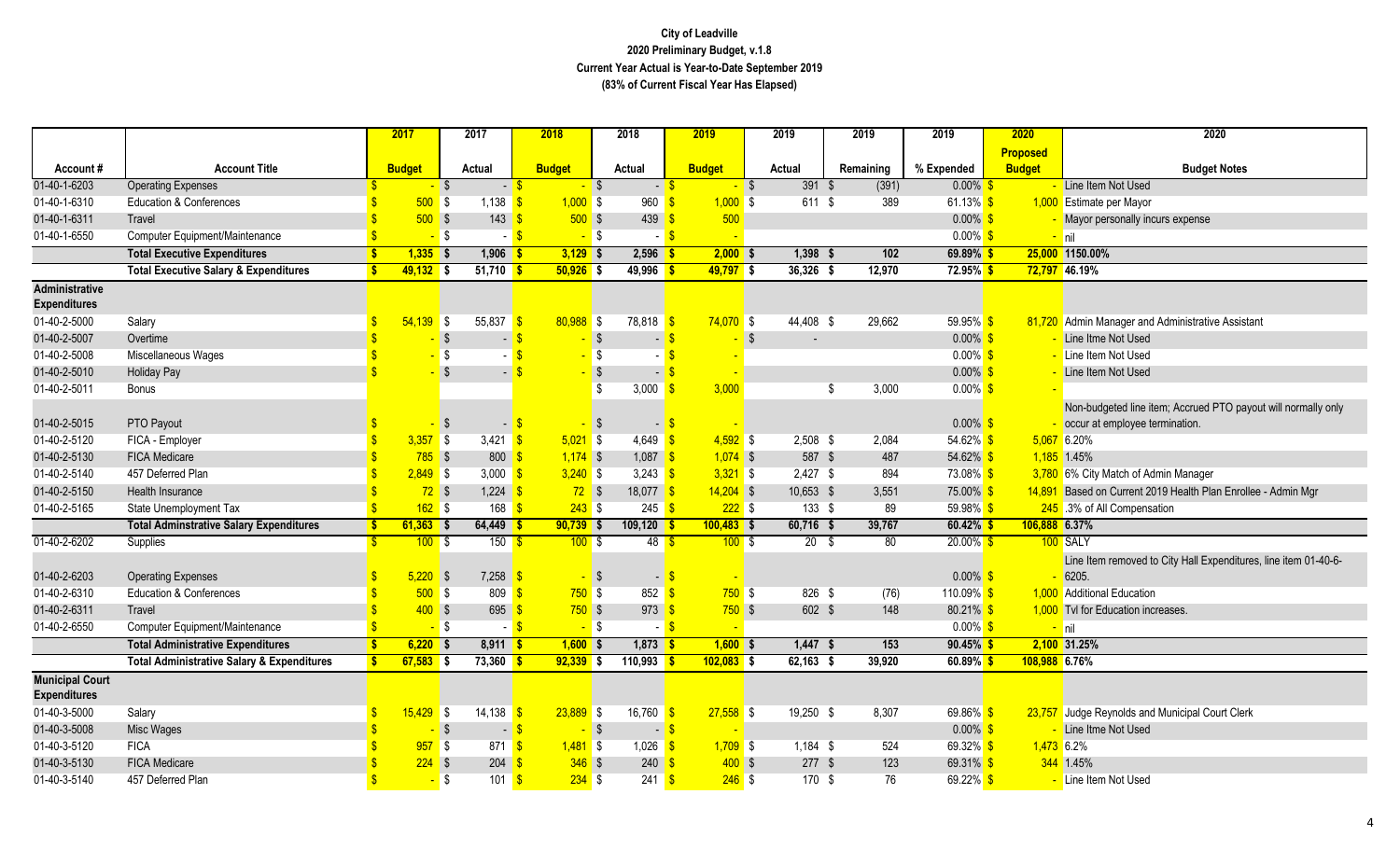|                                          |                                                        |               | 2017            | 2017                                   | 2018                       | 2018                         | 2019              | 2019                   | 2019             | 2019                   | 2020          | 2020                                                                     |
|------------------------------------------|--------------------------------------------------------|---------------|-----------------|----------------------------------------|----------------------------|------------------------------|-------------------|------------------------|------------------|------------------------|---------------|--------------------------------------------------------------------------|
|                                          |                                                        |               |                 |                                        |                            |                              |                   |                        |                  |                        | Proposed      |                                                                          |
| Account#                                 | <b>Account Title</b>                                   |               | <b>Budget</b>   | Actual                                 | <b>Budget</b>              | Actual                       | <b>Budget</b>     | Actual                 | Remaining        | % Expended             | <b>Budget</b> | <b>Budget Notes</b>                                                      |
|                                          |                                                        |               |                 |                                        |                            |                              |                   |                        |                  |                        |               | Based on Current 2019 Health Plan Enrollees - Municipal Judge            |
| 01-40-3-5150                             | Health Insurance                                       |               | 661             | 262<br>$\sqrt{S}$                      | 638 \$                     | 580                          | $652$ \$          | $414$ \$               | 238              | 63.49% \$              |               | 47 (Life Ins Only)                                                       |
| 01-40-3-5165                             | <b>State Unemployment Tax</b>                          |               | 46 <sup>°</sup> | 43<br><b>S</b>                         | 72S<br>-\$                 | 50 <sup>8</sup>              | 83S               | 58 \$                  | 25               | 69.87% \$              |               | 71 .3% of All Compensation                                               |
| 01-40-3-5180                             | Other Benefit Expenses                                 |               |                 |                                        | $-$ \$                     | $282 \overline{\text{S}}$    |                   |                        |                  | 0.00%                  |               |                                                                          |
|                                          | <b>Total Municipal Court Salary Expenditures</b>       |               | $17,316$ \$     | $15,617$ \$                            | $26,660$ \$                | $19,178$ \$                  | $30,646$ \$       | $21,354$ \$            | 9,293            | $69.68\%$ \$           |               | 25,693 -16.16%                                                           |
| 01-40-3-6202                             | Supplies                                               |               | 100S            | 11S                                    | 100S                       | $51$ $\frac{1}{5}$           | 100S              | $2,269$ \$             | (2, 169)         | 2268.70%               |               | 100 Same As Last Year (SALY)                                             |
|                                          |                                                        |               |                 |                                        |                            |                              |                   |                        |                  |                        |               | Annual Surety Bond f/Municipal Judge; Eforce Annual license for          |
| 01-40-3-6203                             | <b>Operating Expenses</b>                              |               | 50 <sup>°</sup> | $\sqrt{3}$<br>50                       | 50S<br>-S                  | 50                           | $\sqrt{3}$<br>50S | $1,250$ \$             | (1,200)          | $2500.00\%$ \$         |               | 550 City Clerk (\$500)                                                   |
| 01-40-3-6204                             | Postage                                                |               |                 | $\sqrt{3}$<br>$\overline{\phantom{a}}$ | 100S<br>$\mathbf{\hat{s}}$ | $\overline{\phantom{a}}$     | 100<br>-S         |                        |                  | $0.00\%$ \$            |               | Pooled together with City Hall/ILine item 01-40-6-6204                   |
|                                          |                                                        |               |                 |                                        |                            |                              |                   |                        |                  |                        |               | Prosecuting Attorney - Carlson, Carlson & Dunkelman (\$750/mo);          |
| 01-40-3-6301                             | Legal Fees-Prosecuting Attorney/Defense Council        |               | 9,200           | <b>S</b><br>6,000                      | $9,200$ \$                 | $7,200$ $\sqrt{\frac{6}{5}}$ | $10,000$ \$       | $5,250$ \$             | 4,750            | 52.50% \$              |               | 10,000 Indigenous Defense Council (estimate \$1,000)                     |
| 01-40-3-6310                             | <b>Education &amp; Conferences</b>                     |               |                 | 40<br>$\sqrt{3}$                       | $-$ \$                     | 40                           |                   |                        |                  | $0.00\%$ \$            |               | nil                                                                      |
| 01-40-3-6311                             | Travel                                                 |               |                 | <b>S</b>                               | 200S<br>- \$               | - 8                          | 200               |                        | \$<br>200        | $0.00\%$ \$            |               | 200 SALY; Transport of female prisoners to/out-of County Jail.           |
| 01-40-3-6312                             | Dues & Memberships                                     |               | 40S             |                                        | 40S<br>$-5$                | $-5$                         | 40                |                        | $\sqrt{3}$<br>40 | $0.00\%$ \$            |               | 40 Colorado Municipal Judges Association Membership                      |
| 01-40-3-6570                             | Interpreter                                            |               | $300$ \$        |                                        | $-5$<br>300S               | $200 \frac{1}{5}$            | 200               |                        | \$<br>200        | $0.00\%$ \$            |               | 200 Certified Interpreter                                                |
|                                          | <b>Total Municipal Court Expenditures</b>              | S.            | $9,690$ \$      | $6,101$ \$                             | $9,990$ \$                 | $7,541$ \$                   | $10,690$ \$       | 8,769                  | 1,821<br>- \$    | $82.03\%$ \$           |               | 11,090 3.74%                                                             |
|                                          | <b>Total Municipal Court Salary &amp; Expenditures</b> |               | 27,006          | 21,719<br>IS.                          | $36,650$ \$                | $26,719$ \$                  | $41,336$ \$       | $30,122$ \$            | 11,114           | 72.87% <mark>\$</mark> |               | 36,783 -11.02%                                                           |
| <b>City Clerk</b><br><b>Expenditures</b> |                                                        |               |                 |                                        |                            |                              |                   |                        |                  |                        |               |                                                                          |
| 01-40-4-5000                             | Salary                                                 |               | $20,400$ \$     | 20,596                                 | $29,440$ \$<br>ு           | $29,466$ \$                  | $40,516$ \$       | $27,545$ \$            | 12,971           | 67.99% \$              |               | 36,871 City Clerk and Deputy City Clerk                                  |
| 01-40-4-5008                             | Miscellaneous Pay                                      |               |                 |                                        |                            |                              | - \$              | $41 \quad$             | (41)             | $0.00\%$ \$            |               |                                                                          |
| 01-40-4-5011                             | <b>Bonus</b>                                           |               |                 |                                        |                            | 1,000<br>- \$                | 1,000             |                        | 1,000<br>- \$    | $0.00\%$ \$            |               | - Any funds for a mid year bonus or a raise considered?                  |
| 01-40-4-5120                             | <b>FICA</b>                                            |               | $1,265$ \$      | 1,277                                  | $1,825$ \$<br>$\mathbf{s}$ | $1,889$ \$                   | $2,512$ \$        | $1,710$ \$             | 802              | $68.08\%$ \$           |               | 2,286 6.2%                                                               |
| 01-40-4-5130                             | <b>FICA Medicare</b>                                   |               | 296             | $\sqrt{3}$<br>299                      | 427S                       | $442$ $\sqrt{\frac{6}{5}}$   | 587S              | 400 \$                 | 187              | 68.09% <sup>S</sup>    |               | 535 1.45%                                                                |
| 01-40-4-5140                             | 457 Deferred Plan                                      | $\mathbf{R}$  | $1,224$ \$      | 997                                    | $1,622$ \$                 | 1,624                        | $2,287$ \$        | 1,519 \$               | 768              | 66.44% \$              |               | 1,551 Deputy City Clerk @ 6% - 8 months or 67% of Salary                 |
| 01-40-4-5150                             | Health Insurance                                       |               |                 |                                        |                            |                              |                   |                        |                  | $0.00\%$ \$            |               | 6,368 Deputy City Clerk                                                  |
| 01-40-4-5165                             | <b>State Unemployment Tax</b>                          |               |                 |                                        |                            |                              |                   | - \$<br>5              |                  | $0.00\%$ \$            |               | 103 .3% of Deputy City Clerk Compensation                                |
|                                          | <b>Total City Clerk Salary Expenditures</b>            |               | $23,185$ \$     | $23,169$ \$                            | $33,314$ \$                | $34,421$ \$                  | $46,902$ \$       | $31,221$ \$            | 15,687           | $66.56\%$ \$           |               | 47,714 1.73%                                                             |
| 01-40-4-6202                             | Supplies                                               |               | 300S            | $381$ \$                               | 300S                       | 108 <sup>o</sup>             |                   | $119$ \$<br>$\sqrt{3}$ | (119)            | $0.00\%$ \$            |               | Pooled together with City Hall/ILine item 01-40-6-6202                   |
| 01-40-4-6204                             | Postage                                                | $\mathbf{\$}$ | 200S            | $122 -$ \$                             | 200S                       | $43 \overline{\text{}}$      |                   |                        |                  | $0.00\%$ \$            |               | Pooled together with City Hall/ILine item 01-40-6-6204                   |
|                                          |                                                        |               |                 |                                        |                            |                              |                   |                        |                  |                        |               | Includes Clerk's Institute training + additioanl \$1500 for educaiton to |
| 01-40-4-6310                             | <b>Education &amp; Conferences</b>                     |               | $1,750$ \$      | 1,772                                  | $1,400$ \$<br>S            | 563                          | $500$ \$          | $50*$                  | 450              | 10.00% $$$             |               | 2,500 go towards CMC credits                                             |
| 01-40-4-6311                             | Travel                                                 |               | $500$ \$        | 1,055                                  | $1,000$ \$<br>$\sqrt{3}$   | $2,071$ \$                   | $2,000$ \$        | $1,282$ \$             | 718              | $64.11\%$ \$           |               | 1,500 New Clerk Training                                                 |
| 01-40-4-6501                             | <b>Other Expenses</b>                                  |               | $200$ \$        | $\blacksquare$                         | $\mathbf{s}$<br>$-$ \$     | 308                          | $-$ \$            | 748 \$                 | (748)            | $0.00\%$ \$            |               | 100 Misc line item                                                       |
| 01-40-4-6540                             | Elections                                              |               | $5,000$ \$      | 5,416 $\frac{1}{5}$                    | $5,000$ \$                 |                              | 5,500<br>- \$     |                        | 5,500<br>\$      | $0.00\%$ \$            |               | 5,000 SALY- not likely but must be populated                             |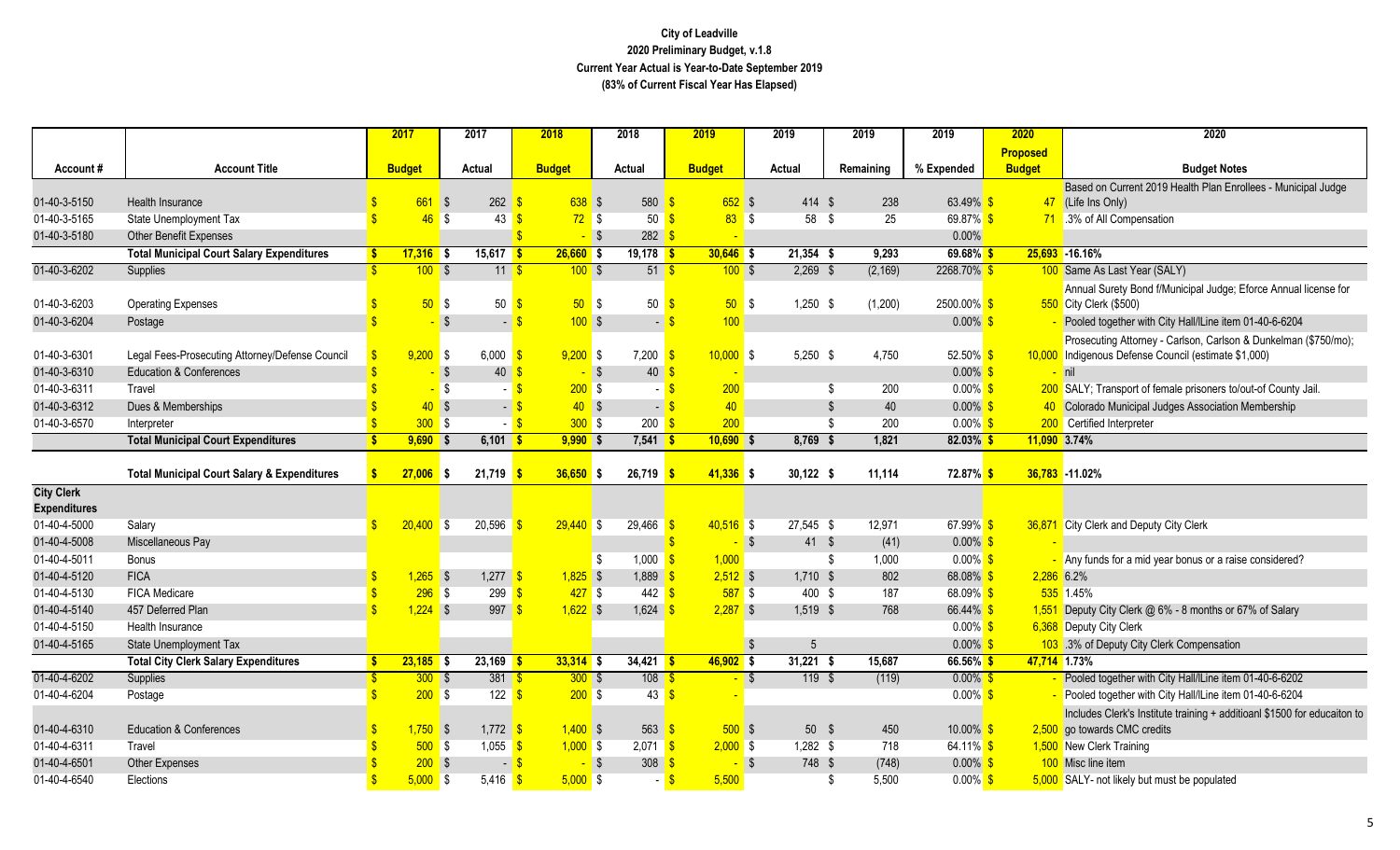|                       |                                                       |              | 2017          | 2017                         | 2018                     | 2018                                            | 2019          | 2019        | 2019                    | 2019                 | 2020          | 2020                                                        |
|-----------------------|-------------------------------------------------------|--------------|---------------|------------------------------|--------------------------|-------------------------------------------------|---------------|-------------|-------------------------|----------------------|---------------|-------------------------------------------------------------|
|                       |                                                       |              |               |                              |                          |                                                 |               |             |                         |                      | Proposed      |                                                             |
| Account#              | <b>Account Title</b>                                  |              | <b>Budget</b> | Actual                       | <b>Budget</b>            | Actual                                          | <b>Budget</b> | Actual      | Remaining               | % Expended           | <b>Budget</b> | <b>Budget Notes</b>                                         |
|                       |                                                       |              |               |                              |                          |                                                 |               |             |                         |                      |               | Added to codify as ordinances pass with Muni-Code and legal |
| 01-40-4-6545          | <b>Legal Publications</b>                             | $\mathbb{S}$ | $5,000$ \$    | 5,039                        | $5,000$ \$               | 1,713                                           | $5,000$ \$    | $3,215$ \$  | 1,785                   | 64.30% \$            |               | 7,000 posting to Herald                                     |
| 01-40-4-6304          | Codification of Municipal Code                        |              |               |                              |                          |                                                 |               |             |                         |                      |               | 3,000 Moved from City Hall/Line item 01-40-6-6304           |
| 01-40-4-6550          | Computer Equipment/Maintenance                        | <b>S</b>     |               | $\sqrt{S}$<br>- \$           | - \$                     | - \$                                            |               |             |                         | $0.00\%$ \$          |               |                                                             |
| 01-40-4-6566          | <b>Records Preservation</b>                           |              | 500           | <b>S</b><br>- 3              | 500S                     | 1,317 $\frac{1}{5}$                             | 500           |             | \$<br>500               | $0.00\%$ \$          |               | 500 SALY. Nothing specific planned at this time.            |
| 01-40-4-6901          | <b>Office Equipment Expenditures</b>                  |              | $1,000$ \$    | 1,086                        | 500S<br><sup>\$</sup>    | $388$ $\frac{6}{5}$                             | $400$ \$      | 51S         | 349                     | 12.78% \$            |               | 200 Estimated.                                              |
|                       | <b>Total City Clerk Expenditures</b>                  |              | $14,450$ \$   | $14,872$ \$                  | $13,900$ \$              | $6,511$ \$                                      | $13,900$ \$   | 5,466       | 8,434<br>- 5            | $39.32\%$ \$         |               | 19,800 42.45%                                               |
|                       | <b>Total City Clerk Salary Expenditures</b>           |              | $37,635$ \$   | $38,040$ \$                  | $47,214$ \$              | $40,931$ \$                                     | $60,802$ \$   | 36,686 \$   | 24,121                  | $60.34\%$ \$         |               | 67,514 11.04%                                               |
| <b>City Treasurer</b> |                                                       |              |               |                              |                          |                                                 |               |             |                         |                      |               |                                                             |
| <b>Expenditures</b>   |                                                       |              |               |                              |                          |                                                 |               |             |                         |                      |               |                                                             |
| 01-40-5-5000          | Salary                                                | $\mathbf{s}$ | $62.400$ \$   | 62,492                       | $62,400$ \$              | 69,638                                          | $68,080$ \$   | 39,827 \$   | 28,253                  | 58.50% \$            |               | 53,550 Finance Director & City Treasurer                    |
| 01-40-5-5008          | Miscellaneous Pay                                     |              |               | $\sqrt{3}$<br>$-5$           | $-5$                     | - \$                                            |               |             | $\sqrt[6]{3}$<br>$\sim$ | $0.00\%$ \$          |               | - Line Item Not Used                                        |
| 01-40-5-5120          | <b>FICA</b>                                           |              | 3,869         | $\sqrt{3}$<br>3,875          | $3,869$ \$<br>-S         | 4,318                                           | $4,221$ \$    | $2,469$ \$  | 1,752                   | 58.50% \$            |               | 3,320 6.2%                                                  |
| 01-40-5-5130          | <b>FICA Medicare</b>                                  |              | $905$ \$      | 906                          | $905$ \$<br>$\mathbf{s}$ | $1,010$ \$                                      | $987$ \$      | 578 \$      | 410                     | 58.50% <sup>S</sup>  |               | 776 1.45%                                                   |
| 01-40-5-5140          | 457 Deferred Plan                                     |              | $3,465$ \$    | 3,600                        | $3,600$ \$<br>S          | $2,908$ \$                                      | $1,944$ \$    | 961 \$      | 983                     | $49.41\%$ \$         |               | 3,069 6% City Match for Finance Director                    |
| 01-40-5-5150          | Health Insurance                                      |              | $36$ \$       | 36                           | $36$ \$<br>$\sqrt{3}$    | 39 <sup>8</sup>                                 | $14,204$ \$   | $54$ \$     | 14,150                  | $0.38\%$ \$          |               | 72 Based on Finance Director - Life Only                    |
| 01-40-5-5165          | <b>State Unemployment Tax</b>                         |              | $173$ \$      | 180                          | $187$ \$                 | $202 \frac{1}{9}$                               | $204$ \$      | $114$ \$    | 90                      | 55.91% \$            |               | 153 .3% of Finance Director Compensation                    |
|                       | <b>Total City Treasurer Salary Expenditures</b>       |              | $70,848$ \$   | $71,089$ \$                  | $70,997$ \$              | $78,114$ \$                                     | $89,640$ \$   | 44,002 \$   | 45,638                  | 49.09%               |               | $60,941 - 32.02\%$                                          |
| 01-40-5-6202          | Supplies                                              | $\mathbf{s}$ | 300S          | $481$ \$                     | 100S                     | $432$ $\overline{\text{S}}$                     | $100$ \$      | $196$ \$    | (96)                    | 195.98% <sup>S</sup> |               | Pooled together with City Hall/ILine item 01-40-6-6202      |
| 01-40-5-6310          | <b>Education and Conferences</b>                      |              | $200$ \$      | 393                          | 200S<br>$\sqrt{3}$       | - \$                                            | $1,000$ \$    | 695 \$      | 305                     | 69.52% \$            |               | 1,500 Training for new Finance Director                     |
| 01-40-5-6311          | Travel                                                |              | $200$ \$      | $-5$                         | 300S                     | $-$ \$                                          | $1,000$ \$    | 760 \$      | 240                     | 75.96% <sup>S</sup>  |               | Tvl for training for new Finance Director                   |
| 01-40-5-6312          | Dues & Membership                                     |              | $255$ \$      | 265                          | 300S<br>- \$             | 275 <sup>8</sup>                                | 300           |             | 300<br>\$               | $0.00\%$ \$          |               | 300 SALY                                                    |
| 01-40-5-6501          | <b>Other Expenses</b>                                 |              | $-$ \$        | $\blacksquare$               | $-$ \$                   | $238$ \$                                        | - \$          | $260$ \$    | (260)                   | $0.00\%$ \$          |               | Line Item Not Used                                          |
| 01-40-5-6550          | Computer Equipment/Maintenance                        |              | - \$          |                              | - \$                     | $2,050$ \$                                      |               |             | \$<br>$\sim$            | $0.00\%$ \$          |               | <mark>- nil</mark>                                          |
|                       | <b>Total City Treasurer Expenditures</b>              |              | $955$ \$      | $1,140$ \$                   | $900$ \$                 | $2,995$ \$                                      | $2,400$ \$    | $1,910$ \$  | 490                     | 79.60% \$            |               | $1,800 - 25.00\%$                                           |
|                       | <b>Total City Treasurer Salary &amp; Expenditures</b> | \$.          | $71,803$ \$   | $72,229$ \$                  | $71,897$ \$              | $81,109$ \$                                     | $92,040$ \$   | $45,913$ \$ | 46,128                  | 49.88% \$            |               | $62,741 - 31.83%$                                           |
| <b>City Hall</b>      |                                                       |              |               |                              |                          |                                                 |               |             |                         |                      |               |                                                             |
| <b>Expenditures</b>   |                                                       |              |               |                              |                          |                                                 |               |             |                         |                      |               |                                                             |
| 01-40-6-5000          | Salary                                                |              |               | <b>\$</b><br>$-5$            | $4,500$ \$               | $1,808$ \$                                      | $6,551$ \$    | 6,434 \$    | 117                     | $98.21\%$ \$         |               | 7,409 90% of Tabor Home Guides (10% CTF funding)            |
| 01-40-6-5120          | <b>FICA</b>                                           |              |               | $\sqrt{3}$<br>$\blacksquare$ | $279$ \$                 | $112$ \$                                        | $406$ \$      | 399 \$      | $\overline{7}$          | 98.21% \$            |               | 459 6.2%                                                    |
| 01-40-6-5130          | <b>FICA Medicare</b>                                  |              |               | $\sqrt{3}$<br>$-$ \$         | 65S                      | $26$ \$                                         | 95S           | $93$ \$     | $\overline{2}$          | $98.18\%$ \$         |               | 107 1.45%                                                   |
| 01-40-6-5165          | Unemployment Tax                                      |              | $-$ \$        | $-$ \$                       |                          | $\overline{\bullet}$<br>$5 \overline{\text{S}}$ | $20$ \$       | $19$ \$     | $\mathbf{0}$            | $98.25\%$ \$         |               | 22 .3% of Tabor Home Guides                                 |
|                       | <b>Total City Hall Salary Expenditures</b>            | S.           | $-$ \$        | $-5$                         | $4,844$ \$               | $1,952$ \$                                      | $7,072$ \$    | $6,945$ \$  | 127                     | $98.21\%$ \$         |               | 7,998 13.09%                                                |
| 01-40-6-6200          | Reimbursements - Grants                               |              | $-$ \$        | $4,073$ \$                   | $-$ \$                   | $5,000$ \$                                      | $-$ \$        | $3,236$ \$  | (3, 236)                | $0.00\%$ \$          |               | Line Item not budgeted.                                     |
| 01-40-6-6201          | Reimbursement Expense                                 |              | $-$ \$        | 5,722 $\frac{1}{5}$          | $-$ \$                   | - S                                             | $-$ \$        | 238 \$      | (238)                   | $0.00\%$ \$          |               | Line Item not budgeted.                                     |
| 01-40-6-6202          | Supplies                                              |              | $4,042$ \$    | 5,376                        | $5,000$ \$<br><b>S</b>   | 6,500                                           | $6,000$ \$    | $4,373$ \$  | 1,627                   | 72.88% <sup>S</sup>  |               | 6,000 Pooled together from all Departments                  |
| 01-40-6-6203          | <b>Merchant Service Fees</b>                          |              |               | <b>S</b><br>$720$ \$         | $1,000$ \$               | $880$ \$                                        | $1,000$ \$    | 170 \$      | 830                     | 17.03% <sup>S</sup>  |               | Merchant card service no longer bills the City              |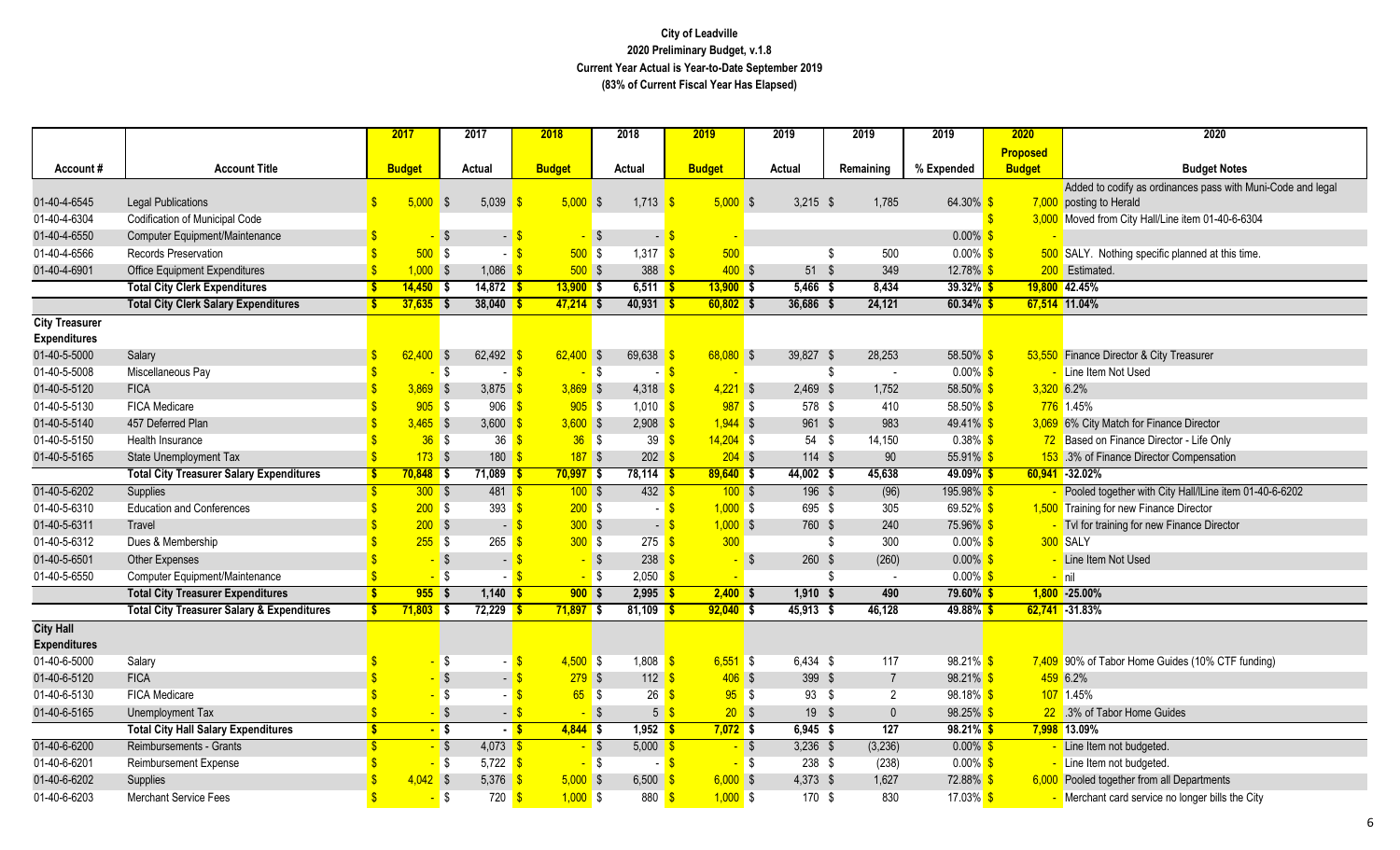| <b>Proposed</b><br><b>Account Title</b><br><b>Budget</b><br><b>Budget</b><br><b>Budget</b><br><b>Budget Notes</b><br><b>Budget</b><br>Actual<br>Actual<br>Actual<br>Remaining<br>% Expended<br>Account#<br>01-40-6-6204<br>1,257<br>$2,734$ \$<br>273.39%<br>2,000 Adjusted for all users in PD, CH, Ect using the machine<br>$517$ \$<br>900S<br>1,661<br>(1, 734)<br>Postage<br>$1,000$ \$<br>Contract labor for City Hall janitorial services @ \$435/month; and<br><b>\$</b><br>$6,420$ \$<br>5,615<br>$5,232$ \$<br>5,288 \$<br>(56)<br>101.07% \$<br>$6,420$ sidewalk snow removal at City Hall @ \$1,200.<br>01-40-6-6205<br><b>Operating Expenses</b><br>Estimated general maintenance and repairs of City Hall; Updated<br>Chamber Hall (includes IT enhancements), re-carpet, flooring and<br>$1,000$ \$<br>13,058<br>$5,000$ \$<br>6,000S<br>319.71% <sup>S</sup><br>01-40-6-6216<br><b>Building Maintenance</b><br>$10.183$ $\frac{\text{S}}{\text{S}}$<br>19.183 \$<br>(13, 183)<br>9,000 general maintenance.<br>Professional Services - Legal<br>$55,000$ \$<br>94,705<br>55,000S<br>$55,000$ \$<br>60,082 \$<br>60,000 Increased due to new developments<br>$91,511$ \$<br>(5,082)<br>109.24% \$<br>- \$<br>Professional Services - Audit<br>$19,340$ \$<br>20,210<br>$19,800$ \$<br>$22,500$ \$<br>12,500 \$<br>10,000<br>$55.56\%$ \$<br>23,005 Projection based on 2019 Actual.<br>22.338<br>01-40-6-6303<br>Professional Services - Other<br>(2, 162)<br>$0.00\%$ \$<br>- Non-budgeted line item<br>l \$<br>- \$<br>819 S<br>$-$ \$<br>$2.162$ \$<br>01-40-6-6304<br>$3,000$ \$<br>3,000S<br>3,324<br>3,000S<br>958 \$<br>2,042<br>31.94% \$<br>SALY - Codified at end of year. Moved to City Clerk<br><b>Codification of Municipal Code</b><br>1,864<br>Per MOU/IGA between City and County, dated 5/13/2009, Annual<br>Administrative Fee for providing City's share of the sales taxes<br>(\$9,000); and per State Statutes, 2% of Property Taxes as<br>Treasurers Fees (Administrative Fees for Property<br>16,526<br>16,593<br>16,997<br>16,251<br>$19,334$ \$<br>83.23% <sup>S</sup><br>01-40-6-6306<br>Tax and Sales Tax)<br>l \$<br>l \$<br>16.091 \$<br>3,243<br>23,318 Administrative Fee for processing City's share of Property Taxes.<br>$\mathbf{S}$<br>SALY - many renewals are end of year; (includes CML - \$1,767,<br>$3,000$ \$<br>3,310<br>$3,000$ \$<br>$34.51\%$ \$<br>01-40-6-6312<br>Dues & Membership<br>2,600<br>2,721<br>$1,035$ \$<br>1,965<br>$3,000$ DCI - \$400).<br><b>S</b><br>01-40-6-6314<br>Tabor Opera House Acquisition<br><b>S</b><br><b>S</b><br>$0.00\%$ \$<br>- Line Item Not Used<br><b>S</b><br>Annualized. Add in support to new phone system propsal at \$2,539<br>01-40-6-6330<br>$4,000$ \$<br>5.864<br>$5,400$ \$<br>$4,793$ \$<br>$5,000$ \$<br>4,680 \$<br>$93.61\%$ \$<br>Telephone<br>320<br>$6,600$ annually<br>$15,600$ \$<br>$15,600$ \$<br>15,600 SALY<br><b>Utilities</b><br>12,225<br>$10,421$ \$<br>$15,600$ \$<br>$11,910$ \$<br>3,690<br>76.35% \$<br>-\$<br>$35,000$ \$<br>22,166 \$<br>$63.33\%$ \$<br>$35,000$ \$<br>38,628<br>$41,110$ \$<br>$35,000$ \$<br>12,834<br>35,000 SALY<br><b>Street Lighting</b><br>01-40-6-6501<br>$1,500$ \$<br>8,999<br>$1,500$ \$<br>4,397 \$<br>$1,500$ \$<br>$1,560$ \$<br>(60)<br>2,000 Estimated; YTD Actual includes ads in the Herald Democrat.<br>Other Expenses<br>103.98% \$<br><b>S</b><br>$0.00\%$ \$<br>01-40-6-6503<br>$-$ \$<br>$-$ \$<br><b>Tabor Grand Expense</b><br>$-$ \$<br>Line Item Not Used<br>$-$ \$<br>4.200 SALY<br>01-40-6-6504<br>$4,200$ \$<br>4,941<br>$4,200$ \$<br>$3.443$ \$<br>81.97% \$<br><b>Tabor Home Expenses</b><br>$\sqrt{3}$<br>$6,010$ \$<br>$4,200$ \$<br>757<br>$-$ \$<br>$-$ \$<br>$7,472$ \$<br>$0.00\%$ \$<br>$-$ \$ |              |                                          | 2017 | 2017 | 2018 | 2018 | 2019 | 2019 | 2019 | 2019 | 2020 | 2020               |
|-------------------------------------------------------------------------------------------------------------------------------------------------------------------------------------------------------------------------------------------------------------------------------------------------------------------------------------------------------------------------------------------------------------------------------------------------------------------------------------------------------------------------------------------------------------------------------------------------------------------------------------------------------------------------------------------------------------------------------------------------------------------------------------------------------------------------------------------------------------------------------------------------------------------------------------------------------------------------------------------------------------------------------------------------------------------------------------------------------------------------------------------------------------------------------------------------------------------------------------------------------------------------------------------------------------------------------------------------------------------------------------------------------------------------------------------------------------------------------------------------------------------------------------------------------------------------------------------------------------------------------------------------------------------------------------------------------------------------------------------------------------------------------------------------------------------------------------------------------------------------------------------------------------------------------------------------------------------------------------------------------------------------------------------------------------------------------------------------------------------------------------------------------------------------------------------------------------------------------------------------------------------------------------------------------------------------------------------------------------------------------------------------------------------------------------------------------------------------------------------------------------------------------------------------------------------------------------------------------------------------------------------------------------------------------------------------------------------------------------------------------------------------------------------------------------------------------------------------------------------------------------------------------------------------------------------------------------------------------------------------------------------------------------------------------------------------------------------------------------------------------------------------------------------------------------------------------------------------------------------------------------------------------------------------------------------------------------------------------------------------------------------------------------------------------------------------------------------------------------------------------------------------------------------------------------------------------------------------------------------------------------------------------------------------------------------------------------------------------------------------------------------------------------------|--------------|------------------------------------------|------|------|------|------|------|------|------|------|------|--------------------|
| 01-40-6-6301<br>01-40-6-6302<br>01-40-6-6340<br>01-40-6-6341                                                                                                                                                                                                                                                                                                                                                                                                                                                                                                                                                                                                                                                                                                                                                                                                                                                                                                                                                                                                                                                                                                                                                                                                                                                                                                                                                                                                                                                                                                                                                                                                                                                                                                                                                                                                                                                                                                                                                                                                                                                                                                                                                                                                                                                                                                                                                                                                                                                                                                                                                                                                                                                                                                                                                                                                                                                                                                                                                                                                                                                                                                                                                                                                                                                                                                                                                                                                                                                                                                                                                                                                                                                                                                                              |              |                                          |      |      |      |      |      |      |      |      |      |                    |
|                                                                                                                                                                                                                                                                                                                                                                                                                                                                                                                                                                                                                                                                                                                                                                                                                                                                                                                                                                                                                                                                                                                                                                                                                                                                                                                                                                                                                                                                                                                                                                                                                                                                                                                                                                                                                                                                                                                                                                                                                                                                                                                                                                                                                                                                                                                                                                                                                                                                                                                                                                                                                                                                                                                                                                                                                                                                                                                                                                                                                                                                                                                                                                                                                                                                                                                                                                                                                                                                                                                                                                                                                                                                                                                                                                                           |              |                                          |      |      |      |      |      |      |      |      |      |                    |
|                                                                                                                                                                                                                                                                                                                                                                                                                                                                                                                                                                                                                                                                                                                                                                                                                                                                                                                                                                                                                                                                                                                                                                                                                                                                                                                                                                                                                                                                                                                                                                                                                                                                                                                                                                                                                                                                                                                                                                                                                                                                                                                                                                                                                                                                                                                                                                                                                                                                                                                                                                                                                                                                                                                                                                                                                                                                                                                                                                                                                                                                                                                                                                                                                                                                                                                                                                                                                                                                                                                                                                                                                                                                                                                                                                                           |              |                                          |      |      |      |      |      |      |      |      |      |                    |
|                                                                                                                                                                                                                                                                                                                                                                                                                                                                                                                                                                                                                                                                                                                                                                                                                                                                                                                                                                                                                                                                                                                                                                                                                                                                                                                                                                                                                                                                                                                                                                                                                                                                                                                                                                                                                                                                                                                                                                                                                                                                                                                                                                                                                                                                                                                                                                                                                                                                                                                                                                                                                                                                                                                                                                                                                                                                                                                                                                                                                                                                                                                                                                                                                                                                                                                                                                                                                                                                                                                                                                                                                                                                                                                                                                                           |              |                                          |      |      |      |      |      |      |      |      |      |                    |
|                                                                                                                                                                                                                                                                                                                                                                                                                                                                                                                                                                                                                                                                                                                                                                                                                                                                                                                                                                                                                                                                                                                                                                                                                                                                                                                                                                                                                                                                                                                                                                                                                                                                                                                                                                                                                                                                                                                                                                                                                                                                                                                                                                                                                                                                                                                                                                                                                                                                                                                                                                                                                                                                                                                                                                                                                                                                                                                                                                                                                                                                                                                                                                                                                                                                                                                                                                                                                                                                                                                                                                                                                                                                                                                                                                                           |              |                                          |      |      |      |      |      |      |      |      |      |                    |
|                                                                                                                                                                                                                                                                                                                                                                                                                                                                                                                                                                                                                                                                                                                                                                                                                                                                                                                                                                                                                                                                                                                                                                                                                                                                                                                                                                                                                                                                                                                                                                                                                                                                                                                                                                                                                                                                                                                                                                                                                                                                                                                                                                                                                                                                                                                                                                                                                                                                                                                                                                                                                                                                                                                                                                                                                                                                                                                                                                                                                                                                                                                                                                                                                                                                                                                                                                                                                                                                                                                                                                                                                                                                                                                                                                                           |              |                                          |      |      |      |      |      |      |      |      |      |                    |
|                                                                                                                                                                                                                                                                                                                                                                                                                                                                                                                                                                                                                                                                                                                                                                                                                                                                                                                                                                                                                                                                                                                                                                                                                                                                                                                                                                                                                                                                                                                                                                                                                                                                                                                                                                                                                                                                                                                                                                                                                                                                                                                                                                                                                                                                                                                                                                                                                                                                                                                                                                                                                                                                                                                                                                                                                                                                                                                                                                                                                                                                                                                                                                                                                                                                                                                                                                                                                                                                                                                                                                                                                                                                                                                                                                                           |              |                                          |      |      |      |      |      |      |      |      |      |                    |
|                                                                                                                                                                                                                                                                                                                                                                                                                                                                                                                                                                                                                                                                                                                                                                                                                                                                                                                                                                                                                                                                                                                                                                                                                                                                                                                                                                                                                                                                                                                                                                                                                                                                                                                                                                                                                                                                                                                                                                                                                                                                                                                                                                                                                                                                                                                                                                                                                                                                                                                                                                                                                                                                                                                                                                                                                                                                                                                                                                                                                                                                                                                                                                                                                                                                                                                                                                                                                                                                                                                                                                                                                                                                                                                                                                                           |              |                                          |      |      |      |      |      |      |      |      |      |                    |
|                                                                                                                                                                                                                                                                                                                                                                                                                                                                                                                                                                                                                                                                                                                                                                                                                                                                                                                                                                                                                                                                                                                                                                                                                                                                                                                                                                                                                                                                                                                                                                                                                                                                                                                                                                                                                                                                                                                                                                                                                                                                                                                                                                                                                                                                                                                                                                                                                                                                                                                                                                                                                                                                                                                                                                                                                                                                                                                                                                                                                                                                                                                                                                                                                                                                                                                                                                                                                                                                                                                                                                                                                                                                                                                                                                                           |              |                                          |      |      |      |      |      |      |      |      |      |                    |
|                                                                                                                                                                                                                                                                                                                                                                                                                                                                                                                                                                                                                                                                                                                                                                                                                                                                                                                                                                                                                                                                                                                                                                                                                                                                                                                                                                                                                                                                                                                                                                                                                                                                                                                                                                                                                                                                                                                                                                                                                                                                                                                                                                                                                                                                                                                                                                                                                                                                                                                                                                                                                                                                                                                                                                                                                                                                                                                                                                                                                                                                                                                                                                                                                                                                                                                                                                                                                                                                                                                                                                                                                                                                                                                                                                                           |              |                                          |      |      |      |      |      |      |      |      |      |                    |
|                                                                                                                                                                                                                                                                                                                                                                                                                                                                                                                                                                                                                                                                                                                                                                                                                                                                                                                                                                                                                                                                                                                                                                                                                                                                                                                                                                                                                                                                                                                                                                                                                                                                                                                                                                                                                                                                                                                                                                                                                                                                                                                                                                                                                                                                                                                                                                                                                                                                                                                                                                                                                                                                                                                                                                                                                                                                                                                                                                                                                                                                                                                                                                                                                                                                                                                                                                                                                                                                                                                                                                                                                                                                                                                                                                                           |              |                                          |      |      |      |      |      |      |      |      |      |                    |
|                                                                                                                                                                                                                                                                                                                                                                                                                                                                                                                                                                                                                                                                                                                                                                                                                                                                                                                                                                                                                                                                                                                                                                                                                                                                                                                                                                                                                                                                                                                                                                                                                                                                                                                                                                                                                                                                                                                                                                                                                                                                                                                                                                                                                                                                                                                                                                                                                                                                                                                                                                                                                                                                                                                                                                                                                                                                                                                                                                                                                                                                                                                                                                                                                                                                                                                                                                                                                                                                                                                                                                                                                                                                                                                                                                                           |              |                                          |      |      |      |      |      |      |      |      |      |                    |
|                                                                                                                                                                                                                                                                                                                                                                                                                                                                                                                                                                                                                                                                                                                                                                                                                                                                                                                                                                                                                                                                                                                                                                                                                                                                                                                                                                                                                                                                                                                                                                                                                                                                                                                                                                                                                                                                                                                                                                                                                                                                                                                                                                                                                                                                                                                                                                                                                                                                                                                                                                                                                                                                                                                                                                                                                                                                                                                                                                                                                                                                                                                                                                                                                                                                                                                                                                                                                                                                                                                                                                                                                                                                                                                                                                                           |              |                                          |      |      |      |      |      |      |      |      |      |                    |
|                                                                                                                                                                                                                                                                                                                                                                                                                                                                                                                                                                                                                                                                                                                                                                                                                                                                                                                                                                                                                                                                                                                                                                                                                                                                                                                                                                                                                                                                                                                                                                                                                                                                                                                                                                                                                                                                                                                                                                                                                                                                                                                                                                                                                                                                                                                                                                                                                                                                                                                                                                                                                                                                                                                                                                                                                                                                                                                                                                                                                                                                                                                                                                                                                                                                                                                                                                                                                                                                                                                                                                                                                                                                                                                                                                                           |              |                                          |      |      |      |      |      |      |      |      |      |                    |
|                                                                                                                                                                                                                                                                                                                                                                                                                                                                                                                                                                                                                                                                                                                                                                                                                                                                                                                                                                                                                                                                                                                                                                                                                                                                                                                                                                                                                                                                                                                                                                                                                                                                                                                                                                                                                                                                                                                                                                                                                                                                                                                                                                                                                                                                                                                                                                                                                                                                                                                                                                                                                                                                                                                                                                                                                                                                                                                                                                                                                                                                                                                                                                                                                                                                                                                                                                                                                                                                                                                                                                                                                                                                                                                                                                                           |              |                                          |      |      |      |      |      |      |      |      |      |                    |
|                                                                                                                                                                                                                                                                                                                                                                                                                                                                                                                                                                                                                                                                                                                                                                                                                                                                                                                                                                                                                                                                                                                                                                                                                                                                                                                                                                                                                                                                                                                                                                                                                                                                                                                                                                                                                                                                                                                                                                                                                                                                                                                                                                                                                                                                                                                                                                                                                                                                                                                                                                                                                                                                                                                                                                                                                                                                                                                                                                                                                                                                                                                                                                                                                                                                                                                                                                                                                                                                                                                                                                                                                                                                                                                                                                                           |              |                                          |      |      |      |      |      |      |      |      |      |                    |
|                                                                                                                                                                                                                                                                                                                                                                                                                                                                                                                                                                                                                                                                                                                                                                                                                                                                                                                                                                                                                                                                                                                                                                                                                                                                                                                                                                                                                                                                                                                                                                                                                                                                                                                                                                                                                                                                                                                                                                                                                                                                                                                                                                                                                                                                                                                                                                                                                                                                                                                                                                                                                                                                                                                                                                                                                                                                                                                                                                                                                                                                                                                                                                                                                                                                                                                                                                                                                                                                                                                                                                                                                                                                                                                                                                                           |              |                                          |      |      |      |      |      |      |      |      |      |                    |
|                                                                                                                                                                                                                                                                                                                                                                                                                                                                                                                                                                                                                                                                                                                                                                                                                                                                                                                                                                                                                                                                                                                                                                                                                                                                                                                                                                                                                                                                                                                                                                                                                                                                                                                                                                                                                                                                                                                                                                                                                                                                                                                                                                                                                                                                                                                                                                                                                                                                                                                                                                                                                                                                                                                                                                                                                                                                                                                                                                                                                                                                                                                                                                                                                                                                                                                                                                                                                                                                                                                                                                                                                                                                                                                                                                                           |              |                                          |      |      |      |      |      |      |      |      |      |                    |
|                                                                                                                                                                                                                                                                                                                                                                                                                                                                                                                                                                                                                                                                                                                                                                                                                                                                                                                                                                                                                                                                                                                                                                                                                                                                                                                                                                                                                                                                                                                                                                                                                                                                                                                                                                                                                                                                                                                                                                                                                                                                                                                                                                                                                                                                                                                                                                                                                                                                                                                                                                                                                                                                                                                                                                                                                                                                                                                                                                                                                                                                                                                                                                                                                                                                                                                                                                                                                                                                                                                                                                                                                                                                                                                                                                                           |              |                                          |      |      |      |      |      |      |      |      |      |                    |
|                                                                                                                                                                                                                                                                                                                                                                                                                                                                                                                                                                                                                                                                                                                                                                                                                                                                                                                                                                                                                                                                                                                                                                                                                                                                                                                                                                                                                                                                                                                                                                                                                                                                                                                                                                                                                                                                                                                                                                                                                                                                                                                                                                                                                                                                                                                                                                                                                                                                                                                                                                                                                                                                                                                                                                                                                                                                                                                                                                                                                                                                                                                                                                                                                                                                                                                                                                                                                                                                                                                                                                                                                                                                                                                                                                                           |              |                                          |      |      |      |      |      |      |      |      |      |                    |
|                                                                                                                                                                                                                                                                                                                                                                                                                                                                                                                                                                                                                                                                                                                                                                                                                                                                                                                                                                                                                                                                                                                                                                                                                                                                                                                                                                                                                                                                                                                                                                                                                                                                                                                                                                                                                                                                                                                                                                                                                                                                                                                                                                                                                                                                                                                                                                                                                                                                                                                                                                                                                                                                                                                                                                                                                                                                                                                                                                                                                                                                                                                                                                                                                                                                                                                                                                                                                                                                                                                                                                                                                                                                                                                                                                                           |              |                                          |      |      |      |      |      |      |      |      |      |                    |
|                                                                                                                                                                                                                                                                                                                                                                                                                                                                                                                                                                                                                                                                                                                                                                                                                                                                                                                                                                                                                                                                                                                                                                                                                                                                                                                                                                                                                                                                                                                                                                                                                                                                                                                                                                                                                                                                                                                                                                                                                                                                                                                                                                                                                                                                                                                                                                                                                                                                                                                                                                                                                                                                                                                                                                                                                                                                                                                                                                                                                                                                                                                                                                                                                                                                                                                                                                                                                                                                                                                                                                                                                                                                                                                                                                                           |              |                                          |      |      |      |      |      |      |      |      |      |                    |
|                                                                                                                                                                                                                                                                                                                                                                                                                                                                                                                                                                                                                                                                                                                                                                                                                                                                                                                                                                                                                                                                                                                                                                                                                                                                                                                                                                                                                                                                                                                                                                                                                                                                                                                                                                                                                                                                                                                                                                                                                                                                                                                                                                                                                                                                                                                                                                                                                                                                                                                                                                                                                                                                                                                                                                                                                                                                                                                                                                                                                                                                                                                                                                                                                                                                                                                                                                                                                                                                                                                                                                                                                                                                                                                                                                                           |              |                                          |      |      |      |      |      |      |      |      |      |                    |
|                                                                                                                                                                                                                                                                                                                                                                                                                                                                                                                                                                                                                                                                                                                                                                                                                                                                                                                                                                                                                                                                                                                                                                                                                                                                                                                                                                                                                                                                                                                                                                                                                                                                                                                                                                                                                                                                                                                                                                                                                                                                                                                                                                                                                                                                                                                                                                                                                                                                                                                                                                                                                                                                                                                                                                                                                                                                                                                                                                                                                                                                                                                                                                                                                                                                                                                                                                                                                                                                                                                                                                                                                                                                                                                                                                                           |              |                                          |      |      |      |      |      |      |      |      |      |                    |
|                                                                                                                                                                                                                                                                                                                                                                                                                                                                                                                                                                                                                                                                                                                                                                                                                                                                                                                                                                                                                                                                                                                                                                                                                                                                                                                                                                                                                                                                                                                                                                                                                                                                                                                                                                                                                                                                                                                                                                                                                                                                                                                                                                                                                                                                                                                                                                                                                                                                                                                                                                                                                                                                                                                                                                                                                                                                                                                                                                                                                                                                                                                                                                                                                                                                                                                                                                                                                                                                                                                                                                                                                                                                                                                                                                                           |              |                                          |      |      |      |      |      |      |      |      |      |                    |
|                                                                                                                                                                                                                                                                                                                                                                                                                                                                                                                                                                                                                                                                                                                                                                                                                                                                                                                                                                                                                                                                                                                                                                                                                                                                                                                                                                                                                                                                                                                                                                                                                                                                                                                                                                                                                                                                                                                                                                                                                                                                                                                                                                                                                                                                                                                                                                                                                                                                                                                                                                                                                                                                                                                                                                                                                                                                                                                                                                                                                                                                                                                                                                                                                                                                                                                                                                                                                                                                                                                                                                                                                                                                                                                                                                                           |              |                                          |      |      |      |      |      |      |      |      |      |                    |
|                                                                                                                                                                                                                                                                                                                                                                                                                                                                                                                                                                                                                                                                                                                                                                                                                                                                                                                                                                                                                                                                                                                                                                                                                                                                                                                                                                                                                                                                                                                                                                                                                                                                                                                                                                                                                                                                                                                                                                                                                                                                                                                                                                                                                                                                                                                                                                                                                                                                                                                                                                                                                                                                                                                                                                                                                                                                                                                                                                                                                                                                                                                                                                                                                                                                                                                                                                                                                                                                                                                                                                                                                                                                                                                                                                                           |              |                                          |      |      |      |      |      |      |      |      |      |                    |
|                                                                                                                                                                                                                                                                                                                                                                                                                                                                                                                                                                                                                                                                                                                                                                                                                                                                                                                                                                                                                                                                                                                                                                                                                                                                                                                                                                                                                                                                                                                                                                                                                                                                                                                                                                                                                                                                                                                                                                                                                                                                                                                                                                                                                                                                                                                                                                                                                                                                                                                                                                                                                                                                                                                                                                                                                                                                                                                                                                                                                                                                                                                                                                                                                                                                                                                                                                                                                                                                                                                                                                                                                                                                                                                                                                                           | 01-40-6-6505 | Tabor Opera House (TOH) - Other Expenses |      |      |      |      |      |      |      |      |      | Line Item Not Used |
| 01-40-6-6510<br>$\mathbf{\hat{s}}$<br>$67,010$ \$<br>54,045<br>$56,250$ \$<br>30,927<br>300<br><b>Building Inspection</b><br>150 \$<br>(150)<br>$0.00\%$ \$<br>-\$<br><u>is</u><br>IS.                                                                                                                                                                                                                                                                                                                                                                                                                                                                                                                                                                                                                                                                                                                                                                                                                                                                                                                                                                                                                                                                                                                                                                                                                                                                                                                                                                                                                                                                                                                                                                                                                                                                                                                                                                                                                                                                                                                                                                                                                                                                                                                                                                                                                                                                                                                                                                                                                                                                                                                                                                                                                                                                                                                                                                                                                                                                                                                                                                                                                                                                                                                                                                                                                                                                                                                                                                                                                                                                                                                                                                                                    |              |                                          |      |      |      |      |      |      |      |      |      |                    |
| \$7,000 for continued planning and zoning muni code revisions and                                                                                                                                                                                                                                                                                                                                                                                                                                                                                                                                                                                                                                                                                                                                                                                                                                                                                                                                                                                                                                                                                                                                                                                                                                                                                                                                                                                                                                                                                                                                                                                                                                                                                                                                                                                                                                                                                                                                                                                                                                                                                                                                                                                                                                                                                                                                                                                                                                                                                                                                                                                                                                                                                                                                                                                                                                                                                                                                                                                                                                                                                                                                                                                                                                                                                                                                                                                                                                                                                                                                                                                                                                                                                                                         |              |                                          |      |      |      |      |      |      |      |      |      |                    |
| 4,000<br>8,791<br>$6,000$ \$<br>4,421<br>$5,000$ \$<br>$2,063$ \$<br>2,937<br>41.27%<br>7,000 training. Consider contract planner??<br>01-40-6-6515<br><b>S</b><br>Planning & Zoning                                                                                                                                                                                                                                                                                                                                                                                                                                                                                                                                                                                                                                                                                                                                                                                                                                                                                                                                                                                                                                                                                                                                                                                                                                                                                                                                                                                                                                                                                                                                                                                                                                                                                                                                                                                                                                                                                                                                                                                                                                                                                                                                                                                                                                                                                                                                                                                                                                                                                                                                                                                                                                                                                                                                                                                                                                                                                                                                                                                                                                                                                                                                                                                                                                                                                                                                                                                                                                                                                                                                                                                                      |              |                                          |      |      |      |      |      |      |      |      |      |                    |
| Estimated, based on CIRSA 2019 Rate Quote \$98,197 (City                                                                                                                                                                                                                                                                                                                                                                                                                                                                                                                                                                                                                                                                                                                                                                                                                                                                                                                                                                                                                                                                                                                                                                                                                                                                                                                                                                                                                                                                                                                                                                                                                                                                                                                                                                                                                                                                                                                                                                                                                                                                                                                                                                                                                                                                                                                                                                                                                                                                                                                                                                                                                                                                                                                                                                                                                                                                                                                                                                                                                                                                                                                                                                                                                                                                                                                                                                                                                                                                                                                                                                                                                                                                                                                                  |              |                                          |      |      |      |      |      |      |      |      |      |                    |
| Allocation - \$63,042); and Pinnacol Rates TBD ~97,273 (City                                                                                                                                                                                                                                                                                                                                                                                                                                                                                                                                                                                                                                                                                                                                                                                                                                                                                                                                                                                                                                                                                                                                                                                                                                                                                                                                                                                                                                                                                                                                                                                                                                                                                                                                                                                                                                                                                                                                                                                                                                                                                                                                                                                                                                                                                                                                                                                                                                                                                                                                                                                                                                                                                                                                                                                                                                                                                                                                                                                                                                                                                                                                                                                                                                                                                                                                                                                                                                                                                                                                                                                                                                                                                                                              |              |                                          |      |      |      |      |      |      |      |      |      |                    |
| $116,859$ \$<br>119,686 Allocation - \$51,643); Added 5,000 for deductibles<br>01-40-6-6520<br>$115,426$ \$<br>120,018<br>$109.211$ $\sqrt{\frac{5}{}}$<br>$117,685$ \$<br>102.569 \$<br>$87.16\%$ \$<br>15,116<br>Insurance                                                                                                                                                                                                                                                                                                                                                                                                                                                                                                                                                                                                                                                                                                                                                                                                                                                                                                                                                                                                                                                                                                                                                                                                                                                                                                                                                                                                                                                                                                                                                                                                                                                                                                                                                                                                                                                                                                                                                                                                                                                                                                                                                                                                                                                                                                                                                                                                                                                                                                                                                                                                                                                                                                                                                                                                                                                                                                                                                                                                                                                                                                                                                                                                                                                                                                                                                                                                                                                                                                                                                              |              |                                          |      |      |      |      |      |      |      |      |      |                    |
| 01-40-6-6525<br>$3,900$ \$<br>3,511<br>$-$ \$<br>$5,000$ \$<br>$5,000$ \$<br>Contribution to EDC.<br>Economic Development<br>$-5$<br>$100.00\%$ \$<br>24,000<br>$\sim$                                                                                                                                                                                                                                                                                                                                                                                                                                                                                                                                                                                                                                                                                                                                                                                                                                                                                                                                                                                                                                                                                                                                                                                                                                                                                                                                                                                                                                                                                                                                                                                                                                                                                                                                                                                                                                                                                                                                                                                                                                                                                                                                                                                                                                                                                                                                                                                                                                                                                                                                                                                                                                                                                                                                                                                                                                                                                                                                                                                                                                                                                                                                                                                                                                                                                                                                                                                                                                                                                                                                                                                                                    |              |                                          |      |      |      |      |      |      |      |      |      |                    |
| 01-40-6-6526<br>$4,000$ \$<br>$5,000$ \$<br><b>Historic Preservation Commission</b><br>3,031<br>4.000S<br>3,909 $\frac{1}{5}$<br>$3,917$ \$<br>1,083<br>78.33%<br>2,000 Includes matching grants and other expenditures<br>$\mathbf{s}$                                                                                                                                                                                                                                                                                                                                                                                                                                                                                                                                                                                                                                                                                                                                                                                                                                                                                                                                                                                                                                                                                                                                                                                                                                                                                                                                                                                                                                                                                                                                                                                                                                                                                                                                                                                                                                                                                                                                                                                                                                                                                                                                                                                                                                                                                                                                                                                                                                                                                                                                                                                                                                                                                                                                                                                                                                                                                                                                                                                                                                                                                                                                                                                                                                                                                                                                                                                                                                                                                                                                                   |              |                                          |      |      |      |      |      |      |      |      |      |                    |
| 01-40-6-6529<br>$-$ \$<br>$-$ \$<br>$10,504$ \$<br>$900,000$ \$<br>62,571 \$<br>837,429<br>6.95%<br>$^{\circ}$<br>- Line Item Not Used<br><b>High Country Development Expenditures</b><br>$\mathbf{s}$<br>$\blacksquare$                                                                                                                                                                                                                                                                                                                                                                                                                                                                                                                                                                                                                                                                                                                                                                                                                                                                                                                                                                                                                                                                                                                                                                                                                                                                                                                                                                                                                                                                                                                                                                                                                                                                                                                                                                                                                                                                                                                                                                                                                                                                                                                                                                                                                                                                                                                                                                                                                                                                                                                                                                                                                                                                                                                                                                                                                                                                                                                                                                                                                                                                                                                                                                                                                                                                                                                                                                                                                                                                                                                                                                  |              |                                          |      |      |      |      |      |      |      |      |      |                    |
| 01-40-6-6530<br>l \$<br>l \$<br>$298$ $\frac{6}{5}$<br>- Line Item Not Used<br>Donations<br>150<br>$0.00\%$ \$                                                                                                                                                                                                                                                                                                                                                                                                                                                                                                                                                                                                                                                                                                                                                                                                                                                                                                                                                                                                                                                                                                                                                                                                                                                                                                                                                                                                                                                                                                                                                                                                                                                                                                                                                                                                                                                                                                                                                                                                                                                                                                                                                                                                                                                                                                                                                                                                                                                                                                                                                                                                                                                                                                                                                                                                                                                                                                                                                                                                                                                                                                                                                                                                                                                                                                                                                                                                                                                                                                                                                                                                                                                                            |              |                                          |      |      |      |      |      |      |      |      |      |                    |
| 01-40-6-6531<br>$340,491$ \$<br>344,802<br>$349,370$ \$<br>253,928 \$<br>75.00%<br>Transfers to other funds<br>355,107<br>$338,571$ \$<br>84,643<br>369,568 City transfers to Fire Fund                                                                                                                                                                                                                                                                                                                                                                                                                                                                                                                                                                                                                                                                                                                                                                                                                                                                                                                                                                                                                                                                                                                                                                                                                                                                                                                                                                                                                                                                                                                                                                                                                                                                                                                                                                                                                                                                                                                                                                                                                                                                                                                                                                                                                                                                                                                                                                                                                                                                                                                                                                                                                                                                                                                                                                                                                                                                                                                                                                                                                                                                                                                                                                                                                                                                                                                                                                                                                                                                                                                                                                                                   |              |                                          |      |      |      |      |      |      |      |      |      |                    |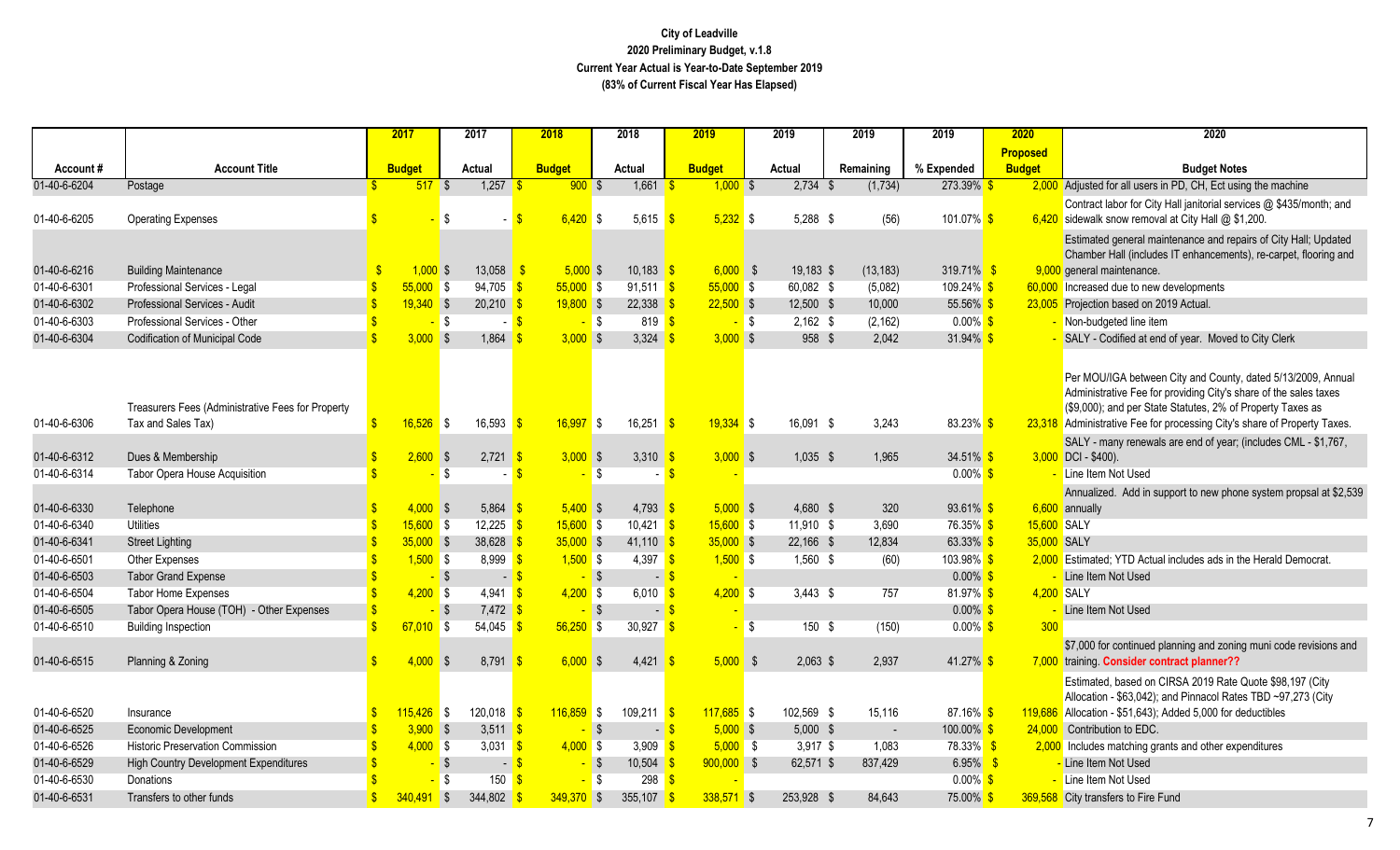|                                           |                                                  |              | 2017          |                          | 2017           | 2018          |                          | 2018                  |      | 2019           |      | 2019         | 2019      | 2019                | 2020              | 2020                                                                 |
|-------------------------------------------|--------------------------------------------------|--------------|---------------|--------------------------|----------------|---------------|--------------------------|-----------------------|------|----------------|------|--------------|-----------|---------------------|-------------------|----------------------------------------------------------------------|
|                                           |                                                  |              |               |                          |                |               |                          |                       |      |                |      |              |           |                     | <b>Proposed</b>   |                                                                      |
| Account#                                  | <b>Account Title</b>                             |              | <b>Budget</b> |                          | Actual         | <b>Budget</b> |                          | Actual                |      | <b>Budget</b>  |      | Actual       | Remaining | % Expended          | <b>Budget</b>     | <b>Budget Notes</b>                                                  |
| $01-40-6-6535$                            | Main Street Program Expenditures                 |              |               | - \$                     | $1,642$ \$     |               | <b>S</b>                 | $16,742$ \$           |      |                | l \$ | $5,219$ \$   | (5,219)   | $0.00\%$ \$         |                   | Moved to Main Street Line item no. 01-40-7-6535                      |
|                                           |                                                  |              |               |                          |                |               |                          |                       |      |                |      |              |           |                     |                   | Caselle Annual Support Fee (\$9,960); Peak Performance Contract      |
|                                           |                                                  |              |               |                          |                |               |                          |                       |      |                |      |              |           |                     |                   | (\$35,154) - Allocated across Departments (CH - \$9,261); New        |
| 01-40-6-6550                              | Computer Equipment/Maintenance                   | $\mathbf{s}$ | 20,184        | $\overline{\phantom{a}}$ | 20,943         | $20.184$ \$   |                          | 22,569                |      | $26,104$ \$    |      | 21,189 \$    | 4,915     | $81.17\%$ \$        | 20,571            | computers for CH (\$1,350)                                           |
| 01-40-6-6551                              | Computer Software                                |              |               | - \$                     | 4,672          | $2,400$ \$    |                          | 3,026 $\frac{\$}{\$}$ |      | $2,400$ \$     |      | $2,824$ \$   | (424)     | 117.68% \$          |                   | 3,000 Annual Renewal of Google G-Suite Networking per IT (\$3,000)   |
| 01-40-6-6560                              | <b>Grant Matching Funds</b>                      |              |               |                          |                |               |                          |                       |      | - \$           |      | 5,844 \$     | (5,844)   | $0.00\%$            |                   | 20,000 match for TOH DOLA grant                                      |
| 01-40-6-6561                              | <b>State Grant Expenses</b>                      |              |               | l\$                      |                |               | <b>S</b>                 | 2,075                 |      | $606,000$ \$   |      | 53,390 \$    | 552,610   | 8.81%               |                   |                                                                      |
| 01-40-6-6562                              | CDBGR Tourism Mk'g Grant Exp                     |              |               |                          |                |               |                          | 10,000                |      |                |      |              |           |                     |                   |                                                                      |
| 01-40-6-6563                              | <b>Federal Grant Expenses</b>                    |              |               |                          |                |               |                          |                       |      |                |      |              |           |                     |                   |                                                                      |
| 01-40-6-6564                              | <b>PIP Grant Expenses</b>                        |              |               |                          |                |               |                          |                       |      |                |      |              |           |                     | 150,000           |                                                                      |
| 01-40-6-6565                              | <b>DOLA TOH Grant Expenses</b>                   |              |               |                          |                |               |                          |                       |      |                |      |              |           |                     |                   | 830,000 Dola Grant for TOH                                           |
| 01-40-6-6566                              | AmEX Partners in Preservation Grant Expenses     | \$           |               |                          | - 5            |               | - \$                     | $20,294$ \$           |      |                | ∎ S  | $(1,000)$ \$ | 1,000     | $0.00\%$ :          |                   |                                                                      |
| 01-40-6-6567                              | National Parks TOH Grant Expenses                |              |               |                          |                |               |                          |                       |      |                |      |              |           |                     |                   | 500,000 TOH National Parks Grant                                     |
| 01-40-6-6901                              | <b>Office Equipment Expenditures</b>             |              |               | ∣\$                      | $\blacksquare$ |               | <b>S</b>                 | $\blacksquare$        |      |                |      |              |           | $0.00\%$ \$         |                   | nil                                                                  |
| 01-40-6-6802                              | <b>HSA Expenditures</b>                          |              |               | l \$                     |                |               | $\overline{\phantom{a}}$ | $14,411$ \$           |      | $5,000$ \$     |      | 22,190 \$    | (17, 190) | 443.80% \$          |                   | Line Item no longer used.                                            |
|                                           |                                                  |              |               |                          |                |               |                          |                       |      |                |      |              |           |                     |                   | Requests for funding; TOH - \$20,000; Chamber - \$3,000; LCCF        |
|                                           |                                                  |              |               |                          |                |               |                          |                       |      |                |      |              |           |                     |                   | Grant - \$9,000; Housing TBD - \$8,000; Survey & Title Work - 6,000; |
| 01-40-6-6905                              | <b>Operating Contingency</b>                     |              | 30,203        | $\sqrt{3}$               | $21,613$ \$    | 46,694 \$     |                          | 47,686                |      | 44,900         | - \$ | 27,500 \$    | 17,400    | 61.25% \$           |                   | 71,000 Additional - \$25,000                                         |
| 01-40-6-6906                              | Suppl Budget Appropriation                       |              | $89,000$ \$   |                          | - 5            |               | $-$ \$                   |                       |      |                |      |              |           | $0.00\%$            |                   |                                                                      |
| 01-40-6-7001                              | Xerox Copier                                     |              | $5,000$ \$    |                          | $6,855$ \$     | $6,000$ \$    |                          | 4,253                 |      | $6,000$ \$     |      | 4,799 \$     | 1,201     | 79.98% <sup>S</sup> |                   | 6,000 SALY                                                           |
| 01-40-6-8819                              | <b>Climax Investment Fund Grant Expenditures</b> |              |               | <mark>-</mark> \$        | - 8            |               | - \$                     |                       |      |                |      |              |           | $0.00\%$ \$         |                   | - Line Item Not Used                                                 |
| 01-40-6-9000                              | <b>Capital Purchase</b>                          |              |               | $-$ \$                   | $29,390$ \$    |               | - \$                     | $-$ \$                |      | $60,000$ \$    |      | 45,000 \$    | 15,000    | 75.00% <sup>S</sup> |                   |                                                                      |
|                                           | <b>Total City Hall Expenditures</b>              |              | $841,540$ \$  |                          | 863,890        | $785,574$ \$  |                          | $889,555$ \$          |      | $2,305,026$ \$ |      | 788,962 \$   | 1,516,064 | $34.23\%$ \$        | $2,319,267$ 0.62% |                                                                      |
|                                           | <b>Total City Hall Salary &amp; Expenditures</b> |              | $841,540$ \$  |                          | $863,890$ \$   | $790,418$ \$  |                          | $891,507$ \$          |      | $2,312,098$ \$ |      | 795,907 \$   | 1,516,191 | $34.42\%$ \$        | 2,327,265 0.66%   |                                                                      |
| <b>Main Street</b><br><b>Expenditures</b> |                                                  |              |               |                          |                |               |                          |                       |      |                |      |              |           |                     |                   |                                                                      |
| 01-40-7-5000                              | Salary                                           |              |               |                          |                |               |                          |                       |      |                |      |              |           |                     | 21,810            |                                                                      |
| 01-40-7-5120                              | <b>FICA</b>                                      |              |               |                          |                |               |                          |                       |      |                |      |              |           |                     | 1,352             |                                                                      |
| 01-40-7-5130                              | <b>FICA Medicare</b>                             |              |               |                          |                |               |                          |                       |      |                |      |              |           |                     | 316               |                                                                      |
| 01-40-7-5165                              | State Unemployment Tax                           |              |               |                          |                |               |                          |                       |      |                |      |              |           |                     | 65                |                                                                      |
|                                           | <b>Total Main Street Salary Expenditures</b>     |              |               | <u>-</u> \$              |                | $-5$          | - \$                     |                       | $-5$ | $-$ \$         |      | - \$         |           | $0.00\%$            |                   | 23,544 0.00%                                                         |
| 01-40-7-6534                              | Wayfinding Signage Expenditures                  |              |               |                          |                |               |                          |                       |      |                |      |              |           |                     | 13,000            |                                                                      |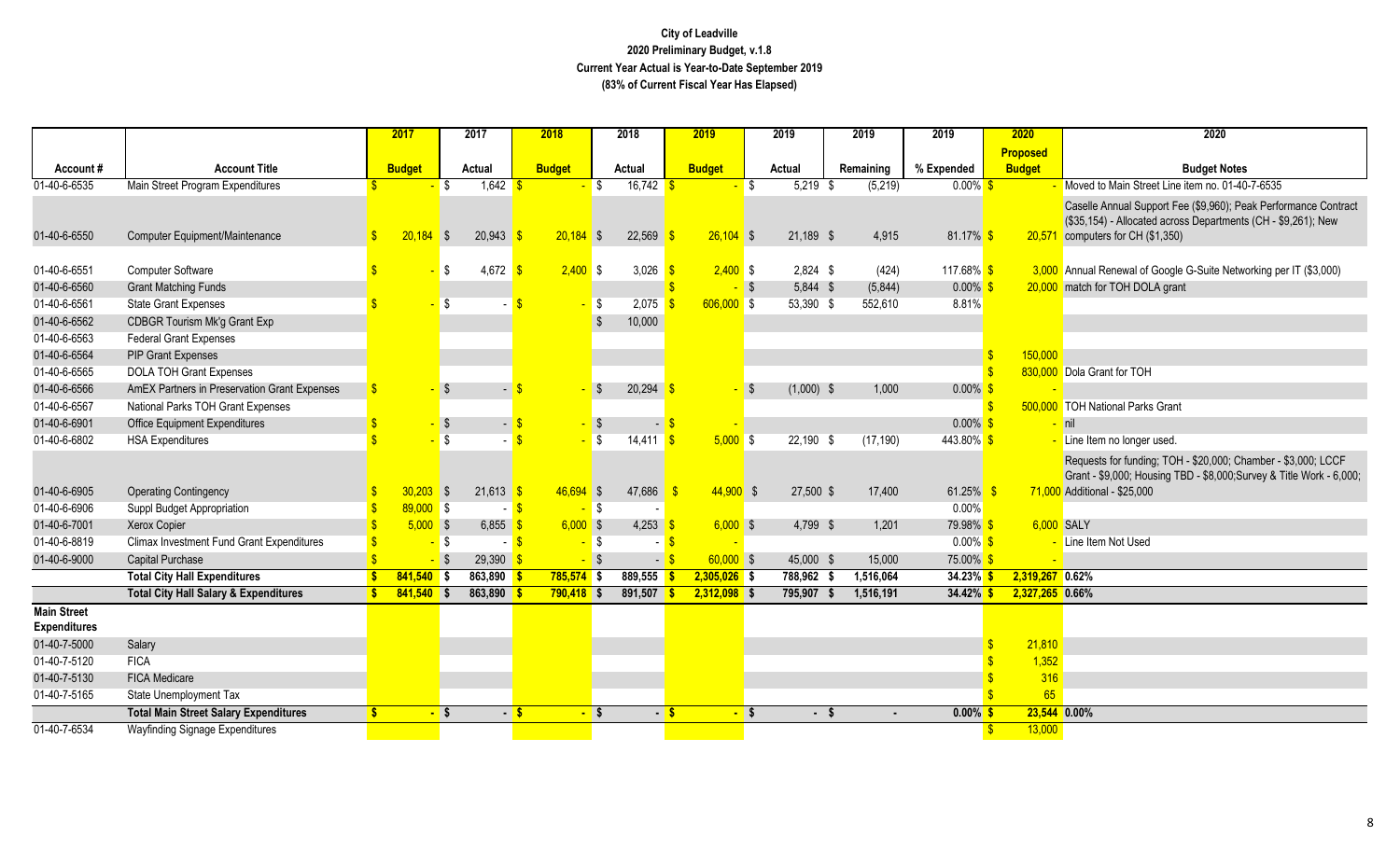|                                           |                                                          | 2017          |        | 2017                         |              | 2018                     | 2018   |                | 2019          |                | 2019           | 2019      |           | 2019                   | 2020                             | 2020                                                                                                                                                                                                                                               |
|-------------------------------------------|----------------------------------------------------------|---------------|--------|------------------------------|--------------|--------------------------|--------|----------------|---------------|----------------|----------------|-----------|-----------|------------------------|----------------------------------|----------------------------------------------------------------------------------------------------------------------------------------------------------------------------------------------------------------------------------------------------|
| Account#                                  | <b>Account Title</b>                                     | <b>Budget</b> |        | Actual                       |              | <b>Budget</b>            | Actual |                | <b>Budget</b> |                | Actual         | Remaining |           | % Expended             | <b>Proposed</b><br><b>Budget</b> | <b>Budget Notes</b>                                                                                                                                                                                                                                |
|                                           |                                                          |               |        |                              |              |                          |        |                |               |                |                |           |           |                        |                                  |                                                                                                                                                                                                                                                    |
| 01-40-7-6535                              | Main Street Program Project Expenditures                 |               |        |                              |              |                          |        |                |               | $-$ \$         | $-$ \$         |           |           | $0.00\%$ \$            |                                  | Main Street Program Revenues \$6590 from 9/7 Auction, \$2500<br>DOLA Grant Projects, \$2500 DOLA TRAINING, \$9,000 PIP, \$4250<br>Planter Sponsorships of \$85 each. This line item for 2020 Projects<br>6,740 determined by the Main Street Board |
| 01-40-7-6536                              | Main Street Planter Program                              |               |        |                              |              |                          |        |                |               |                |                |           |           |                        |                                  | Funding from the Planter Sponsorship of \$4250 plpus the Main<br>4,850 Street Fund matching from funds raised at Auction                                                                                                                           |
| 01-40-7-6537                              | Main Street Program Events                               |               |        |                              |              |                          |        |                |               |                |                |           |           |                        |                                  | For annual Auction, SmallBus Saturday, Spooky Zaitz Park and<br>2,000 other Events determined by Board                                                                                                                                             |
| 01-40-7-6538                              | Main Street Progran Marketing                            |               |        |                              |              |                          |        |                |               |                |                |           |           |                        |                                  | Funding from raised annual fundraiser to market Main Street<br>1,250 Program and Events                                                                                                                                                            |
| 01-40-7-6539                              | Main Street Program Training                             |               |        |                              |              |                          |        |                |               |                |                |           |           |                        |                                  | Matching funds from City of \$1500 to the DOLA \$2500 training<br>4,000 funds annually                                                                                                                                                             |
| 01-40-7-6540                              | Main Street Program HISTORIC PIP                         |               |        |                              |              |                          |        |                |               |                |                |           |           |                        |                                  | 9,000 PIP funding awarded in 2018 for a Historic Preservation Project                                                                                                                                                                              |
|                                           | <b>Total Main Street Expenditures</b>                    |               | $-$ \$ |                              | $-5$         | $-$ \$                   |        | $-5$           |               | $-$ \$         | $-$ \$         |           | $\sim$    | $0.00\%$ \$            |                                  | 40,840 0.00%                                                                                                                                                                                                                                       |
|                                           | <b>Total Main Street Salary &amp; Expenditures</b>       |               | $-$ \$ |                              | $-5$         | $-5$                     |        | $-5$           |               | $-$ \$         | $\cdot$ \$     |           | $\sim$    | $0.00\%$ \$            |                                  | 64,384 0.00%                                                                                                                                                                                                                                       |
|                                           |                                                          |               |        |                              |              |                          |        |                |               |                |                |           |           |                        |                                  |                                                                                                                                                                                                                                                    |
|                                           | <b>Total General Operating Salary Expenditures</b>       | $220,508$ \$  |        | 224,128                      |              | $274,350$ \$             |        | 290,184        |               | $322,541$ \$   | 199,166 \$     |           | 123,380   | 61.75% \$              |                                  | 320,574 -0.61%                                                                                                                                                                                                                                     |
|                                           |                                                          |               |        |                              |              |                          |        |                |               |                |                |           |           |                        |                                  |                                                                                                                                                                                                                                                    |
|                                           | <b>Total General Operating Expenditures</b>              | $874,190$ \$  |        | $896,819$ \$                 |              | $815,093$ \$             |        | 911,072        |               | $2,335,616$ \$ | $807,952$ \$   |           | 1,527,064 | $34.59\%$ \$           |                                  | 2,419,897 3.61%                                                                                                                                                                                                                                    |
|                                           | <b>Total General Operating Salary &amp; Expenditures</b> |               |        | $$1,094,698$ \$ 1,120,947 \$ |              | $1,089,443$ \$ 1,201,257 |        |                |               | $2,658,157$ \$ | $1,007,118$ \$ |           | 1,650,445 | 37.89% \$              |                                  | 2,740,472 3.10%                                                                                                                                                                                                                                    |
| <b>Police Dept</b><br><b>Expenditures</b> |                                                          |               |        |                              |              |                          |        |                |               |                |                |           |           |                        |                                  |                                                                                                                                                                                                                                                    |
| 01-60-0-5000                              | Salary                                                   | $375,100$ \$  |        | 376,404                      | $\mathbf{s}$ | $404,540$ \$             |        | 439,985 \$     |               | $489,290$ \$   | 330,332 \$     |           | 158,958   | 67.51% \$              |                                  | Includes Chief of Police, Police Commander, Police Sergeant, 1<br>Police Officer (70%), 5-full-time Police Officers, 1-SRO, and 1-<br>498,600 Administrative Staff.                                                                                |
| 01-60-0-5001                              | Police Bonus                                             | $8,500$ \$    |        | $11,510$ \$                  |              | $-$ \$                   |        | $\blacksquare$ |               |                |                |           |           | $0.00\%$ \$            |                                  | Line Item no longer used. Use line item 01-60-0-5011                                                                                                                                                                                               |
| 01-60-0-5003                              | Part-Time Wages                                          |               | \$     | - \$                         |              | $34,060$ \$              |        |                |               | $30,600$ \$    | 26,658 \$      |           | 3,942     | 87.12% <mark>\$</mark> |                                  | Estimated; includes 1- part-time Code Enforcement Officers and 2-<br>32,640 Part-Time Officers.                                                                                                                                                    |
| 01-60-0-5004                              | <b>Contract Services</b>                                 |               | - \$   | $-5$                         |              | $-$ \$                   |        | $-$ \$         |               | - \$           | 7,415 \$       |           | (7, 415)  | $0.00\%$ \$            |                                  | 6,000 Used for Contracted Services by Leadville Race Series for example                                                                                                                                                                            |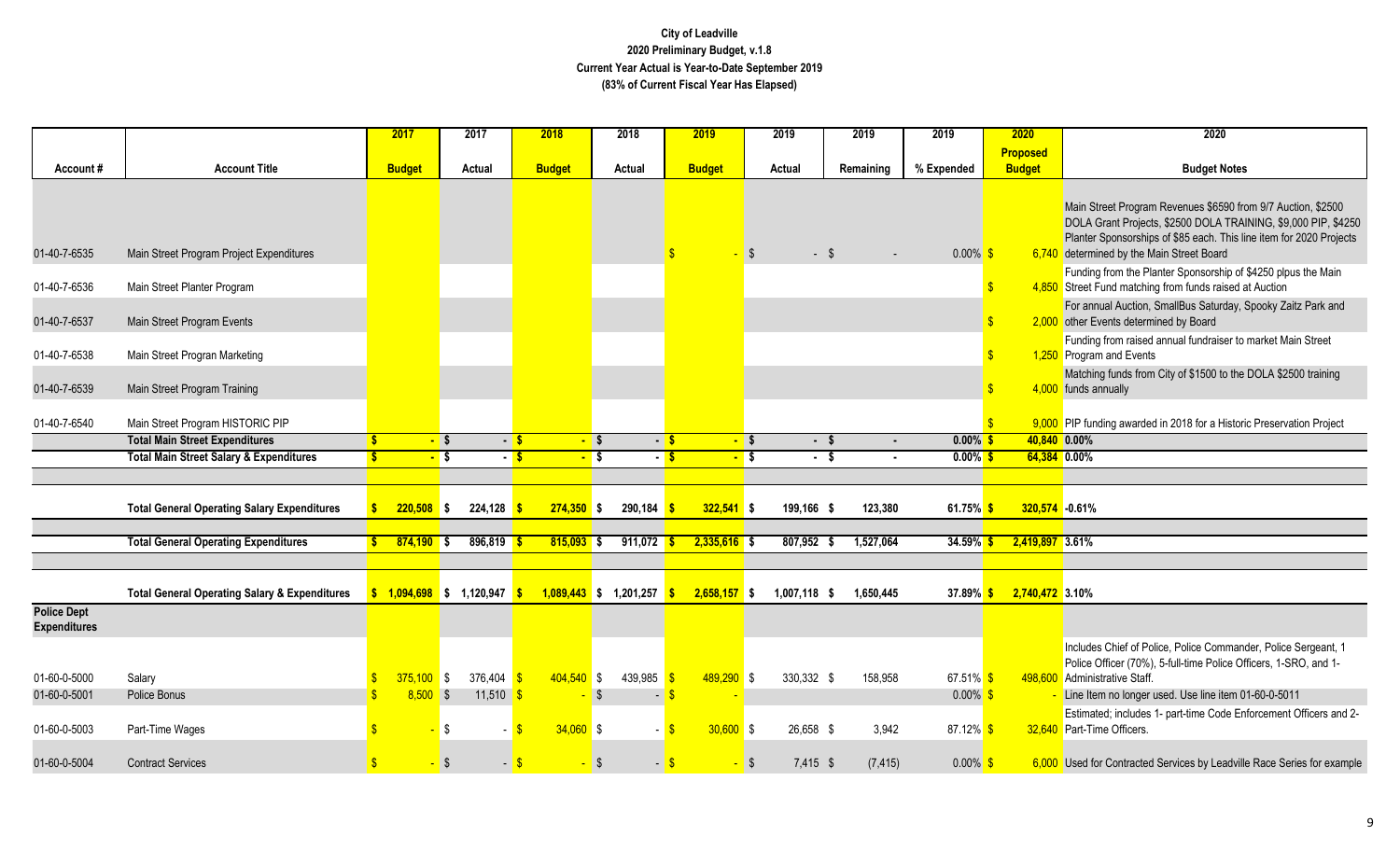|              |                                                    |                    | 2017          |                          | 2017                      | 2018          |                   | 2018                 |                            | 2019          | 2019       | 2019          | 2019                  | 2020            | 2020                                                                                                                                         |
|--------------|----------------------------------------------------|--------------------|---------------|--------------------------|---------------------------|---------------|-------------------|----------------------|----------------------------|---------------|------------|---------------|-----------------------|-----------------|----------------------------------------------------------------------------------------------------------------------------------------------|
|              |                                                    |                    |               |                          |                           |               |                   |                      |                            |               |            |               |                       | <b>Proposed</b> |                                                                                                                                              |
| Account#     | <b>Account Title</b>                               |                    | <b>Budget</b> |                          | Actual                    | <b>Budget</b> |                   | Actual               |                            | <b>Budget</b> | Actual     | Remaining     | % Expended            | <b>Budget</b>   | <b>Budget Notes</b>                                                                                                                          |
|              |                                                    |                    |               |                          |                           |               |                   |                      |                            |               |            |               |                       |                 |                                                                                                                                              |
| 01-60-0-5007 | Overtime                                           | $\mathbf{s}$       | 35,000        | $\blacksquare$           | 37,388                    |               | $35,000$ \$       | 35,588               |                            | $40,000$ \$   | 45,880 \$  | (5,880)       | 114.70% \$            |                 | Year-to-date annualized projection; overtime has exceeded budget<br>30,000 in prior years primarily due to personnel shortages and turnover. |
|              |                                                    |                    |               |                          |                           |               |                   |                      |                            |               |            |               |                       |                 | Non-budgeted line item; 2016 Actual is for supplemental pay for                                                                              |
|              |                                                    |                    |               |                          |                           |               |                   |                      |                            |               |            |               |                       |                 | Acting Police Chief; 2017 Actual is termination payout for Sergeant                                                                          |
| 01-60-0-5008 | Miscellaneous Wages                                |                    |               | l \$                     | 16,225                    |               |                   | 3,015 \$<br>l \$     |                            | - S           | $2,524$ \$ | (2,524)       | 0.00%                 |                 | Dawe.                                                                                                                                        |
|              |                                                    |                    |               |                          |                           |               |                   |                      |                            |               |            |               |                       |                 | Non-budgeted line item; City Personnel Policy permits only 40                                                                                |
| 01-60-0-5009 | Comp Time Used                                     |                    |               | <b>\$</b>                |                           |               |                   | $\sqrt{3}$           |                            |               |            |               | $0.00\%$ \$           |                 | hours accumulation. Payout will normally only occur at employee<br>termination.                                                              |
| 01-60-0-5010 | <b>Holiday Pay</b>                                 |                    |               | $\sqrt{3}$               | $\mathbb{Z}^{\mathbb{Z}}$ |               |                   | $\sqrt{3}$           | $\blacksquare$             |               |            |               | $0.00\%$              |                 | Non-budgeted line item for Police Department.                                                                                                |
| 01-60-0-5011 | Police Bonus                                       |                    |               |                          |                           |               |                   | -\$<br>3,000         |                            | 3,000         |            | 3,000<br>- \$ | 0.00%                 |                 |                                                                                                                                              |
|              |                                                    |                    |               |                          |                           |               |                   |                      |                            |               |            |               |                       |                 | Non-budgeted line item; Accrued PTO payout will normally only                                                                                |
| 01-60-0-5015 | PTO Payout                                         |                    |               | $\sqrt{ }$               | 7,448                     |               | <mark>-</mark> \$ | 4,053 \$             |                            |               |            |               | $0.00\%$ \$           |                 | occur at employee termination.                                                                                                               |
| 01-60-0-5016 | FTO Pay                                            |                    |               | $-$ \$                   |                           |               | <mark>-</mark> \$ |                      |                            |               |            |               | $0.00\%$ \$           |                 | Line Item no longer used.                                                                                                                    |
| 01-60-0-5031 | Out of Position Pay                                |                    |               | $-$ \$                   | $\overline{a}$            |               |                   | $\sqrt{S}$           | $-$ \$                     |               |            |               | $0.00\%$ \$           |                 | Line item not used.                                                                                                                          |
| 01-60-0-5040 | Policeman's Pension Fund                           |                    |               |                          |                           |               |                   |                      |                            |               |            |               |                       |                 | Policeman's Pension Fund Depleted in ~April 2020 - Robert<br>23,551 Warford Pension                                                          |
|              |                                                    |                    |               |                          |                           |               |                   |                      |                            |               |            |               |                       |                 | 6.2% of administrative staff, part-time and Reserve Officer                                                                                  |
| 01-60-0-5120 | <b>FICA</b>                                        | \$                 | $2,790$ \$    |                          | 4,265 $\frac{\ }{5}$      |               | $4,429$ \$        | 4,936 $$$            |                            | $1,897$ \$    | $3,491$ \$ | (1, 594)      | 184.02% \$            |                 | 4,345 compensation.                                                                                                                          |
| 01-60-0-5130 | <b>FICA Medicare</b>                               |                    | $6,070$ \$    |                          | 6,381 $\frac{1}{5}$       |               | $6,867$ \$        | $6,810$ \$           |                            | $8,118$ \$    | 5,877 \$   | 2,241         | 72.39% <sup>S</sup>   |                 | 8,225 1.45% of all compensation.                                                                                                             |
| 01-60-0-5140 | 457 Deferred Plan                                  | \$                 | $2,940$ \$    |                          | 6,042                     |               | $6,070$ \$        | 6,425 \$             |                            | $7,500$ \$    | $3,655$ \$ | 3,845         | 48.73% \$             |                 | 6,925 Based on 2 Police & 1 Admin (Possible Estimate)                                                                                        |
| 01-60-0-5145 | Fire and Police Pension                            |                    | $27,380$ \$   |                          | 24,789                    |               | $29,471$ \$       | $29,025$ \$          |                            | $42,343$ \$   | 23,890 \$  | 18,453        | 56.42% \$             |                 | 36,813 Includes all full-time officers and Chief @ 8% of Salary                                                                              |
| 01-60-0-5150 | Health Insurance                                   |                    | $63,255$ \$   |                          | 42,619                    |               | $59,207$ \$       | $35,815$ \$          |                            | $49,138$ \$   | 24,063 \$  | 25,075        | 48.97% <sup>S</sup>   |                 | 46,479 Based on Current 2019 Health Plan Enrollees & 3 Vacant Estimates                                                                      |
| 01-60-0-5165 | State Unemployment Tax                             | $\mathbf{s}$       | $1,256$ \$    |                          | $1,364$ \$                |               | $1,316$ \$        | 1,451 $\frac{\ }{S}$ |                            | $1,680$ \$    | $1,245$ \$ | 435           | 74.08% <sup>\$</sup>  |                 | 1,702 .3% of All Compensation                                                                                                                |
|              |                                                    |                    |               |                          |                           |               |                   |                      |                            |               |            |               |                       |                 |                                                                                                                                              |
|              | <b>Total Police Department Salary Expenditures</b> | s                  | $522.291$ \$  |                          | 534,434                   |               | $580,960$ \$      | 570,104              |                            | 673,566 \$    | 475,029 \$ | 198.536       | 70.52% \$             |                 | 695,280 3.22%                                                                                                                                |
| 01-60-0-6100 | U.S. Department of Justice Grant Expenses          |                    |               |                          |                           |               |                   |                      |                            |               |            |               |                       | 42,896          |                                                                                                                                              |
| 01-60-0-6202 | Supplies                                           |                    | $5,500$ \$    |                          | 9,270                     |               | $3,000$ \$        | 5,926                |                            | $2,500$ \$    | 4,828 \$   | (2,328)       | 193.12% <sup>\$</sup> | 3,500           |                                                                                                                                              |
| 01-60-0-6204 | Postage                                            |                    | 400S          |                          | 480                       |               | 300S              |                      | $243$ $\sqrt{\frac{6}{5}}$ | 150S          | $253$ \$   | (103)         | 168.73% <sup>\$</sup> | 200             |                                                                                                                                              |
|              |                                                    |                    |               |                          |                           |               |                   |                      |                            |               |            |               |                       |                 | 3-Police Patrol Vehicles (final 3 Payments - 7553.43) and 2-Police                                                                           |
| 01-60-0-6209 | Vehicle Lease Payments                             | \$                 | 37,244        | $\overline{\phantom{a}}$ | 42,280                    |               | $42,280$ \$       | $45,803$ \$          |                            | $42,280$ \$   | 29,210 \$  | 13,070        | $69.09\%$ \$          | 42,280          | Patrol Vehicles (4th Year of 5-Year Lease). Additional lease of 3<br>new Police Patrol Vehicles                                              |
| 01-60-0-6210 | <b>Vehicle Repairs</b>                             |                    | 3,000         | <b>S</b>                 | 5,495                     |               | $2,500$ \$        | $2,387$ \$           |                            | $1,850$ \$    | $3,839$ \$ | (1,989)       | 207.52% <sup>S</sup>  | 1,000           |                                                                                                                                              |
|              |                                                    |                    |               |                          |                           |               |                   |                      |                            |               |            |               |                       |                 | Increased due to Higher Fuel Costs & More Time Patrolling the                                                                                |
| 01-60-0-6211 | Gas and Oil                                        |                    | 9.000         | $\overline{\phantom{a}}$ | 10,064                    |               | $9,000$ \$        | 11,324 $\frac{1}{3}$ |                            | $8,550$ \$    | 13,617 \$  | (5,067)       | 159.27%               |                 | 12,000 Streets                                                                                                                               |
| 01-60-0-6215 | Equipment Repair & Maintenance                     | $\mathbf{\hat{s}}$ | $6,000$ \$    |                          | 3,910                     |               | $3,500$ \$        | $7,960$ \$           |                            | $3,500$ \$    | $2,234$ \$ | 1,266         | 63.82% \$             | 3,500           |                                                                                                                                              |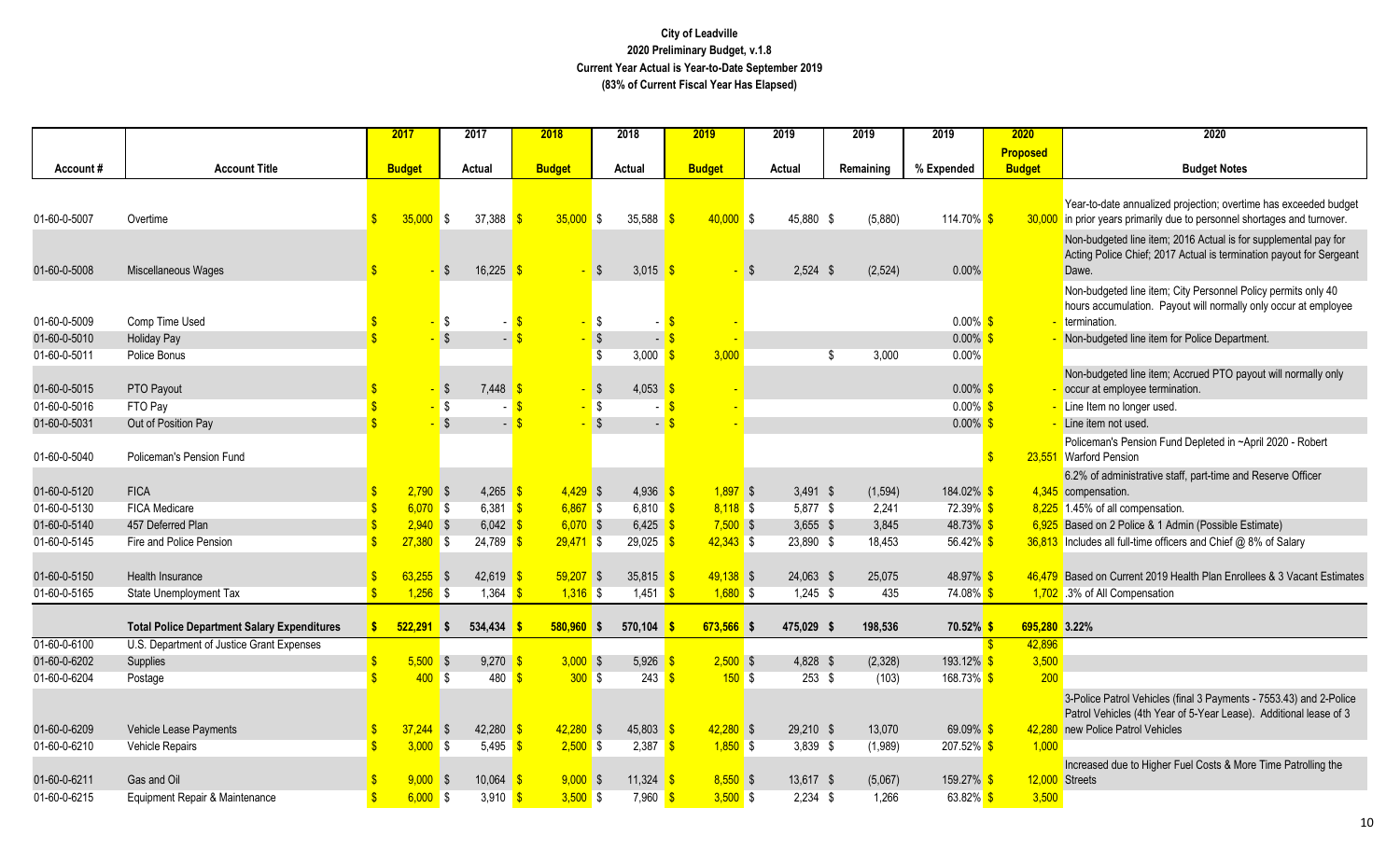|              |                                                          |                    | 2017          |            | 2017                            | 2018                       |        | 2018                              | 2019          |                   | 2019        | 2019      |          | 2019                  | 2020            | 2020                                                                      |
|--------------|----------------------------------------------------------|--------------------|---------------|------------|---------------------------------|----------------------------|--------|-----------------------------------|---------------|-------------------|-------------|-----------|----------|-----------------------|-----------------|---------------------------------------------------------------------------|
|              |                                                          |                    |               |            |                                 |                            |        |                                   |               |                   |             |           |          |                       | <b>Proposed</b> |                                                                           |
| Account#     | <b>Account Title</b>                                     |                    | <b>Budget</b> |            | Actual                          | <b>Budget</b>              |        | Actual                            | <b>Budget</b> |                   | Actual      | Remaining |          | % Expended            | <b>Budget</b>   | <b>Budget Notes</b>                                                       |
| 01-60-0-6310 | Education & Conferences                                  |                    | $2,500$ \$    |            | 2,127                           | $1,500$ \$                 |        | $(180)$ \$                        |               | $1,500$ \$        | $2,038$ \$  |           | (538)    | 135.88% \$            | 1,500           |                                                                           |
| 01-60-0-6311 | Travel                                                   |                    | $1,000$ \$    |            | 3,773<br>l S                    | 500S                       |        | $590$ $\frac{6}{5}$               |               | $250$ \$          | $2,058$ \$  |           | (1,808)  | 823.38% <sup>S</sup>  | 500             |                                                                           |
| 01-60-0-6312 | Dues & Membership                                        |                    | $1,500$ \$    |            | 1,362                           | $1,300$ \$<br>$\mathbf{s}$ |        | $1,189$ \$                        |               | $1,100$ \$        | 841 \$      |           | 260      | 76.41% \$             | 1,100           |                                                                           |
| 01-60-0-6330 | Telephone                                                |                    | $7,440$ \$    |            | 12,698<br>$\sqrt{s}$            | $8,000$ \$                 |        | $14,237$ \$                       |               | $8,000$ \$        | $10,487$ \$ |           | (2, 487) | 131.09% <sup>S</sup>  | 8,000           |                                                                           |
| 01-60-0-6340 | <b>Utilities</b>                                         |                    | $3,400$ \$    |            | 2,084                           | $3,400$ \$                 |        | $1,992$ \$                        |               | $2,000$ \$        | $1,275$ \$  |           | 725      | 63.77% \$             | 1,500           |                                                                           |
| 01-60-0-6401 | Uniforms and Equipment                                   |                    | $5,000$ \$    |            | $2,318$ \$                      | $3,000$ \$                 |        | $6,264$ \$                        |               | $3,000$ \$        | 8,695 \$    |           | (5,695)  | 289.82% <sup>S</sup>  | 3,000           |                                                                           |
| 01-60-0-6403 | Physicals                                                |                    | $500$ \$      |            | 2,982                           | $1,000$ \$                 |        | $1,399$ \$                        |               | $500$ \$          | 988 \$      |           | (488)    | 197.60% <sup>\$</sup> | 1,300           |                                                                           |
| 01-60-0-6404 | Psyche Evaluations/Psych Support for Officers            | $\mathbf{s}$       | $500$ \$      |            | 2,800<br><b>S</b>               | $700$ \$                   |        | $1,355$ \$                        |               | $3,000$ \$        | 1,570 \$    |           | 1,430    | $52.33\%$ \$          | 2,000           |                                                                           |
| 01-60-0-6405 | Polygraphs                                               |                    |               | $-$ \$     | $\blacksquare$                  | $\mathbf{\hat{s}}$         | - \$   | $-$ \$                            |               |                   |             |           |          | $0.00\%$ \$           |                 | Line Item no longer used.                                                 |
| 01-60-0-6501 | Other Expenses/Legal Support for Officers                | $\mathbf{\hat{s}}$ | 1,500         | $\sqrt{3}$ | 5,943<br>$\sqrt{3}$             | $1,500$ \$                 |        | $8,368$ \$                        |               | $2,750$ \$        | 6,479 \$    |           | (3,729)  | 235.60% <sup>S</sup>  | 1,500           |                                                                           |
|              |                                                          |                    |               |            |                                 |                            |        |                                   |               |                   |             |           |          |                       |                 | E-Force Annual Support Fee \$6,217; Peak Performance Contract             |
|              |                                                          |                    |               |            |                                 |                            |        |                                   |               |                   |             |           |          |                       |                 | \$35,154 - Allocated across Departments (PD - \$14,994); 1 New            |
| 01-60-0-6550 | Computer Equipment/Maintenance                           |                    | $17,482$ \$   |            | 11,789 $\frac{1}{5}$            | $17,842$ \$                |        | $20,003$ \$                       | $18,427$ \$   |                   | 16,938 \$   |           | 1,489    | 91.92% \$             |                 | 21,611 Computer \$400                                                     |
| 01-60-0-6551 | <b>Computer Software</b>                                 |                    | 500S          |            | 7,006<br>$\sqrt{3}$             | 600S                       |        | $186$ $\frac{\text{S}}{\text{S}}$ | 600           |                   |             | - \$      | 600      | $0.00\%$ \$           |                 | 600 Monthly Adobe Fees of \$50.                                           |
| 01-60-0-6600 | Surcharge - Training                                     |                    | $6,000$ \$    |            | $2,835$ \$                      | $3,000$ \$                 |        | $23,189$ \$                       |               | $-$ \$            | 15,573 \$   | (15, 573) |          | $0.00\%$ \$           |                 | 8,000 Offset by Surcharge Revenue 01-300-3400                             |
| 01-60-0-6605 | Lab Analysis                                             |                    | 750S          |            | $188$ $\frac{\text{}}{\text{}}$ | $500$ \$                   |        | 330 <sup>o</sup>                  |               | $500$ \$          | 485 \$      |           | 15       | 97.00% \$             | 500             |                                                                           |
| 01-60-0-6610 | Prisoner Upkeep/Medical Clearance                        |                    | $2,000$ \$    |            | 100                             | $1,500$ \$<br>S            |        | $2,475$ \$                        |               | $-$ \$            | 1,983 \$    |           | (1,983)  | $0.00\%$ \$           | 2,750           |                                                                           |
| 01-60-0-6615 | Towing                                                   |                    | 600S          |            | $1,475$ \$                      | $600$ \$                   |        | 3,700 $$$                         |               | $600$ \$          | $3,225$ \$  |           | (2,625)  | 537.50% \$            | 3,000           |                                                                           |
| 01-60-0-6620 | <b>Prisoner Transport</b>                                |                    | $200$ \$      |            | $-$ \$                          |                            | $-$ \$ | $-$ \$                            |               |                   |             |           |          | $0.00\%$ \$           |                 |                                                                           |
| 01-60-0-6621 | <b>Investigative Expenditures</b>                        |                    | $3,500$ \$    |            | 3,267                           | $1,000$ \$<br>$\sqrt{3}$   |        | 3,935 \$                          |               | $1,000$ \$        | $6,254$ \$  |           | (5,254)  | 625.36% \$            | 5,000           |                                                                           |
| 01-60-0-6625 | <b>Crime Prevention</b>                                  |                    | $2,000$ \$    |            | 2,591                           | -\$                        | $-$ \$ | $2,212$ \$                        |               | $-$ \$            | $1,390$ \$  |           | (1, 390) | $0.00\%$ \$           | 1,000           |                                                                           |
| 01-60-0-6640 | <b>Bullet Resistant Vests</b>                            |                    | $1,500$ \$    |            | 1,058                           | $500$ \$<br><b>S</b>       |        | $1,588$ \$                        |               | $500$ \$          | $6,089$ \$  |           | (5,589)  | 1217.75% \$           | 3,000           |                                                                           |
| 01-60-0-6641 | <b>Bike Patrol</b>                                       |                    |               | $\sqrt{3}$ | - 1                             | $\mathbf{s}$               | - \$   | $-$ \$                            |               |                   |             |           |          | $0.00\%$ \$           |                 | line item not used                                                        |
| 01-60-0-6642 | <b>Tasers</b>                                            |                    |               | <b>S</b>   | - S                             | $1,800$ \$                 |        | $1,728$ \$                        |               | $1,800$ \$        | $2,062$ \$  |           | (262)    | 114.55% \$            |                 | 5,760 Annual lease payment for 4-tasers.                                  |
| 01-60-0-6643 | Ammunition                                               |                    |               |            |                                 |                            |        |                                   |               |                   |             |           |          |                       | 2,000           |                                                                           |
|              |                                                          |                    |               |            |                                 |                            |        |                                   |               |                   |             |           |          |                       |                 | Includes usage charges for copier (High Country Copiers) @                |
| 01-60-0-6901 | <b>Office Equipment Expenditures</b>                     |                    | 1,000         | l \$       | 1,695 $\frac{\ }{s}$            | $780$ \$                   |        | $753$ $\frac{6}{5}$               |               | 780S              | $2,472$ \$  |           | (1,692)  | 316.94% \$            |                 | $2,400 - $65$ /mo.                                                        |
| 01-60-0-6902 | <b>Small Equipment</b>                                   |                    | $1,000$ \$    |            | 152                             |                            | $-$ \$ | $608$ \$                          |               | <mark>-</mark> \$ | 800 \$      |           | (800)    | $0.00\%$ \$           |                 |                                                                           |
| 01-60-0-6905 | Seizure Fund Expenditures                                |                    |               | $\sqrt{3}$ | - S                             |                            | $-$ \$ | - \$                              |               |                   |             |           |          | $0.00\%$ \$           |                 |                                                                           |
| 01-60-0-6906 | Suppl Budget Appropriation                               |                    | 16,000        | $\sqrt{3}$ | - 1                             | $\mathbf{s}$               | $-$ \$ | - \$                              |               |                   |             |           |          | 0.00%                 |                 |                                                                           |
| 01-60-0-7001 | Xerox Copier Lease                                       |                    | 1,926         | <b>\$</b>  | 2,001<br>$\sqrt{s}$             | $1,926$ \$                 |        | $2,001$ \$                        |               | $1,926$ \$        | $1,444$ \$  |           | 481      | 75.00% <sup>S</sup>   |                 | 1,926 Xerox Financial Services @ \$160.49/mo.                             |
|              |                                                          |                    |               |            |                                 |                            |        |                                   |               |                   |             |           |          |                       |                 |                                                                           |
| 01-60-0-7003 | Police Capital                                           |                    | 17,000        | <b>S</b>   | 20,404                          |                            | - 5    | 31,440 $\frac{\text{}}{\text{}}$  | $30,000$ \$   |                   | 17,800 \$   |           | 12,200   | $59.33\%$             |                 | 17,100 2 Radios \$5100; discretionary \$5000; 2 radar speed signs \$7000. |
|              | <b>Total Police Department Expenditures</b>              |                    | $155,942$ \$  |            | 162,146                         | $111,528$ \$               |        | 203,004                           | $137,063$ \$  |                   | 164,926 \$  | (27, 863) |          | $120.33\%$ \$         |                 | 200,423 46.23%                                                            |
|              |                                                          |                    |               |            |                                 |                            |        |                                   |               |                   |             |           |          |                       |                 |                                                                           |
|              | <b>Total Police Department Salary &amp; Expenditures</b> |                    | $678,233$ \$  |            | 696,580                         | $692,488$ \$               |        | 773,107 <mark>\$</mark>           | $810,629$ \$  |                   | 639.955 \$  | 170.673   |          | 78.95% \$             |                 | 895,703 10.49%                                                            |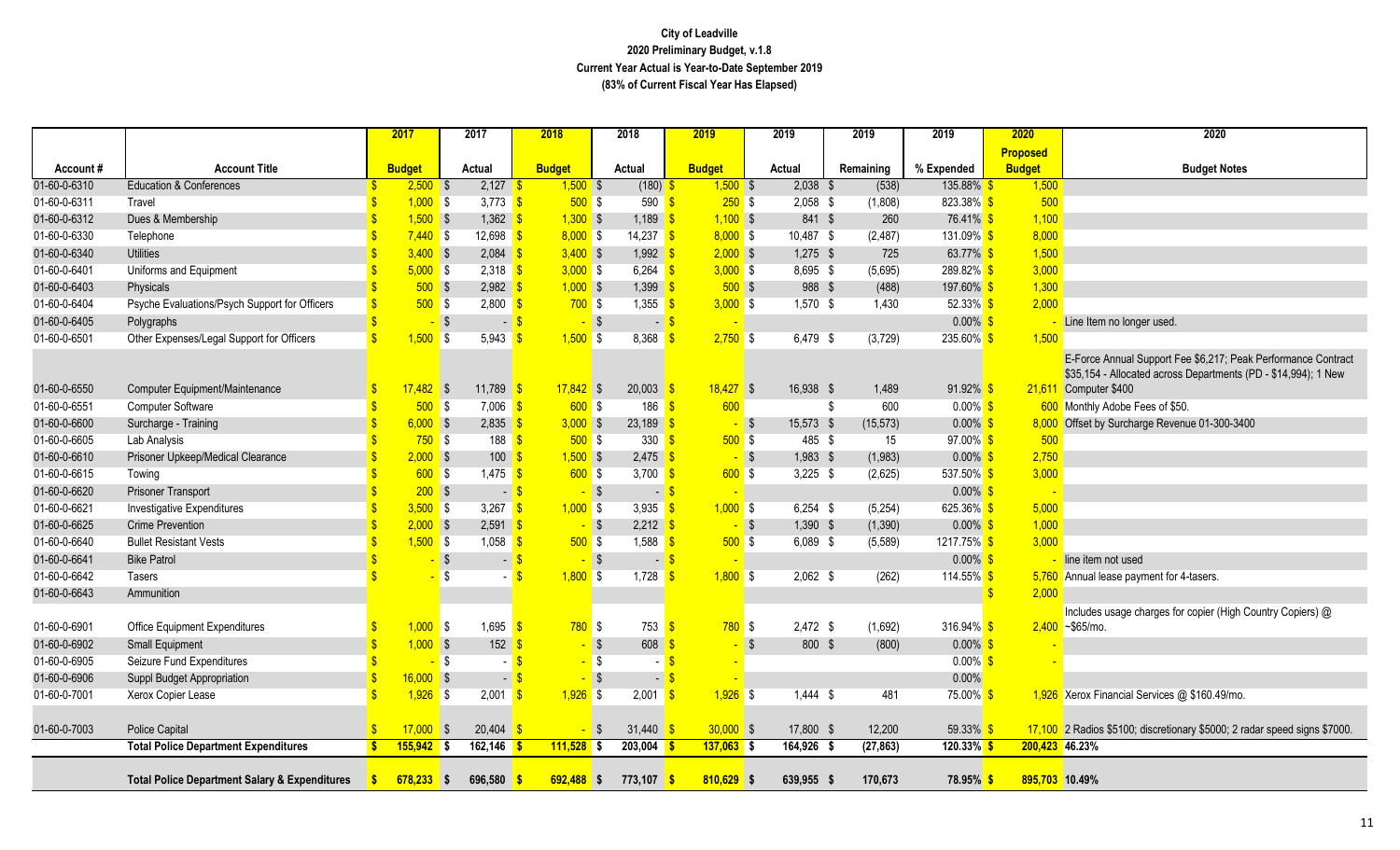|                                           |                                                                            |                         | 2017                      |            | 2017                                                                                                                                                                                                                                                                                                                                                                                                                                                                                                            |           | 2018                      | 2018       |                           | 2019                      | 2019   |                        | 2019      |                    | 2019                                        | 2020            | 2020                                                                                                                 |
|-------------------------------------------|----------------------------------------------------------------------------|-------------------------|---------------------------|------------|-----------------------------------------------------------------------------------------------------------------------------------------------------------------------------------------------------------------------------------------------------------------------------------------------------------------------------------------------------------------------------------------------------------------------------------------------------------------------------------------------------------------|-----------|---------------------------|------------|---------------------------|---------------------------|--------|------------------------|-----------|--------------------|---------------------------------------------|-----------------|----------------------------------------------------------------------------------------------------------------------|
|                                           |                                                                            |                         |                           |            |                                                                                                                                                                                                                                                                                                                                                                                                                                                                                                                 |           |                           |            |                           |                           |        |                        |           |                    |                                             | <b>Proposed</b> |                                                                                                                      |
| Account#                                  | <b>Account Title</b>                                                       |                         | <b>Budget</b>             |            | Actual                                                                                                                                                                                                                                                                                                                                                                                                                                                                                                          |           | <b>Budget</b>             |            | Actual                    | <b>Budget</b>             | Actual |                        | Remaining |                    | % Expended                                  | <b>Budget</b>   | <b>Budget Notes</b>                                                                                                  |
| <b>Street Dept</b><br><b>Expenditures</b> |                                                                            |                         |                           |            |                                                                                                                                                                                                                                                                                                                                                                                                                                                                                                                 |           |                           |            |                           |                           |        |                        |           |                    |                                             |                 |                                                                                                                      |
|                                           |                                                                            |                         |                           |            |                                                                                                                                                                                                                                                                                                                                                                                                                                                                                                                 |           |                           |            |                           |                           |        |                        |           |                    |                                             |                 | Permanent staffing as of 12/31/2019, includes Street Supervisor, 1-                                                  |
| 01-70-0-5000                              | Salary                                                                     |                         | $235.455$ \$              |            | 237,203                                                                                                                                                                                                                                                                                                                                                                                                                                                                                                         |           | $260.603$ \$              |            | $237,375$ \$              | $265,485$ \$              |        | 179,790 \$             |           | 85,695             | 67.72% \$                                   | 310,280         | Mechanic, 5-Drivers/Operators.                                                                                       |
| 01-70-0-5007                              | Overtime                                                                   | $\mathbf{\hat{s}}$      | 13,650                    | $\sqrt{3}$ | 14,540                                                                                                                                                                                                                                                                                                                                                                                                                                                                                                          |           | $15,000$ \$               |            | 13,467 <b>\$</b>          | $15,000$ \$               |        | 16,567 \$              |           | (1, 567)           | 110.45% <sup>S</sup>                        |                 | 15,000 SALY                                                                                                          |
|                                           |                                                                            |                         |                           |            |                                                                                                                                                                                                                                                                                                                                                                                                                                                                                                                 |           |                           |            |                           |                           |        |                        |           |                    |                                             |                 |                                                                                                                      |
|                                           |                                                                            |                         |                           |            |                                                                                                                                                                                                                                                                                                                                                                                                                                                                                                                 |           |                           |            |                           |                           |        |                        |           |                    |                                             |                 | Line Item not used. 2016 Miscellaneous Wages (Actual) was one-                                                       |
| 01-70-0-5008                              | Miscellaneous Wages                                                        | $\mathbf{\hat{s}}$      |                           | l\$        | 105                                                                                                                                                                                                                                                                                                                                                                                                                                                                                                             |           |                           | -\$        | $471$ \$                  |                           |        |                        |           |                    | $0.00\%$ \$                                 |                 | time payout of bonus to Supervisor and Assistant Supervisor.                                                         |
|                                           |                                                                            |                         |                           |            |                                                                                                                                                                                                                                                                                                                                                                                                                                                                                                                 |           |                           |            |                           |                           |        |                        |           |                    |                                             |                 | Non-budgeted line item; City Personnel Policy permits only 40                                                        |
|                                           |                                                                            |                         |                           |            |                                                                                                                                                                                                                                                                                                                                                                                                                                                                                                                 |           |                           |            |                           |                           |        |                        |           |                    |                                             |                 | hours accumulation. Payout will normally only occur at employee                                                      |
| 01-70-0-5009                              | Comp Time Street                                                           | $\mathbf{\hat{s}}$      |                           | <b>\$</b>  | $\blacksquare$                                                                                                                                                                                                                                                                                                                                                                                                                                                                                                  |           |                           | $\sqrt{3}$ | $-5$                      |                           |        |                        |           |                    | $0.00\%$ \$                                 |                 | termination.                                                                                                         |
| 01-70-0-5010                              |                                                                            | $\mathbf{\$}$           | $2,800$ \$                |            | 953                                                                                                                                                                                                                                                                                                                                                                                                                                                                                                             |           | $2,000$ \$                |            | $915 \t S$                | $1,500$ \$                |        | $276$ \$               |           | 1,224              | 18.37% \$                                   |                 | Normally not worked during holidays, unless snow or other<br>1,500 conditions require it.                            |
| 01-70-0-5011                              | <b>Holiday Pay</b><br><b>Bonus</b>                                         |                         |                           |            |                                                                                                                                                                                                                                                                                                                                                                                                                                                                                                                 |           |                           | -S         | $2,000$ \$                | 2,000                     |        |                        | -\$       | 2,000              | $0.00\%$ \$                                 |                 |                                                                                                                      |
|                                           |                                                                            |                         |                           |            |                                                                                                                                                                                                                                                                                                                                                                                                                                                                                                                 |           |                           |            |                           |                           |        |                        |           |                    |                                             |                 | Non-budgeted line item; Accrued PTO payout will normally only                                                        |
| 01-70-0-5015                              | PTO Pay                                                                    |                         |                           | l\$        | $2,519$ \$                                                                                                                                                                                                                                                                                                                                                                                                                                                                                                      |           | - \$                      |            | $2,101$ \$                |                           |        |                        |           |                    | $0.00\%$ \$                                 |                 | occur at employee termination.                                                                                       |
| 01-70-0-5031                              | Out-of-Position Pay                                                        |                         | $1,600$ \$                |            | $1,676$ \$                                                                                                                                                                                                                                                                                                                                                                                                                                                                                                      |           | $1,600$ \$                |            | $1,375$ \$                | $1,200$ \$                |        | $2,350$ \$             |           | (1, 150)           | 195.87% <sup>S</sup>                        |                 | 1,200 Estimated; pay differential for Acting Supervisor                                                              |
| 01-70-0-5120                              | <b>FICA</b>                                                                | $\mathbf{\hat{s}}$      | $15,717$ \$               |            | 15,344                                                                                                                                                                                                                                                                                                                                                                                                                                                                                                          | <u>is</u> | $17,087$ \$               |            | $15,018$ \$               | $17,557$ \$               |        | 11,632 \$              |           | 5,925              | 66.25% \$                                   |                 | 20,335 6.2% of all compensation                                                                                      |
| 01-70-0-5130                              | <b>FICA Medicare</b>                                                       |                         | $3,676$ \$                |            | 3,588                                                                                                                                                                                                                                                                                                                                                                                                                                                                                                           |           | $3,996$ \$                |            | 3,512 $\frac{1}{5}$       | $4,106$ \$                |        | $2,720$ \$             |           | 1,386              | 66.25% \$                                   |                 | 4,756 1.45% of all compensation                                                                                      |
|                                           |                                                                            |                         |                           |            |                                                                                                                                                                                                                                                                                                                                                                                                                                                                                                                 |           |                           |            |                           |                           |        |                        |           |                    |                                             |                 | Based on actual employee coverage as of August 2019 @ 6%                                                             |
| 01-70-0-5140                              | 457 Deferred Plan                                                          | \$                      | 6.500                     | । \$       | 6,009                                                                                                                                                                                                                                                                                                                                                                                                                                                                                                           |           | $5,430$ \$                |            | 9,076                     | $10,239$ \$               |        | 8,067 \$               |           | 2,172              | 78.79% <mark>\$</mark>                      | 18,257          | match                                                                                                                |
|                                           |                                                                            |                         |                           |            |                                                                                                                                                                                                                                                                                                                                                                                                                                                                                                                 |           |                           |            |                           |                           |        |                        |           |                    |                                             |                 | Based on Current 2019 Health Plan Enrollees + 1 Vacancy                                                              |
| 01-70-0-5150                              | Health Insurance                                                           |                         | $12,217$ \$               |            | $24,355$ $\frac{\text{}}{\text{}}\frac{\text{}}{\text{}}\frac{\text{}}{\text{}}\frac{\text{}}{\text{}}\frac{\text{}}{\text{}}\frac{\text{}}{\text{}}\frac{\text{}}{\text{}}\frac{\text{}}{\text{}}\frac{\text{}}{\text{}}\frac{\text{}}{\text{}}\frac{\text{}}{\text{}}\frac{\text{}}{\text{}}\frac{\text{}}{\text{}}\frac{\text{}}{\text{}}\frac{\text{}}{\text{}}\frac{\text{}}{\text{}}\frac{\text{}}{\text{}}\frac{\text{}}{\text{}}\frac{\text{}}{\text{}}\frac{\text{}}{\text{}}\frac{\text{}}{\text{}}\$ |           | $28,905$ \$               |            | 37,947 $\frac{1}{3}$      | $44,402$ \$               |        | 30,515 \$              |           | 13,887             | 68.72% \$                                   |                 | 49,463 Estimate                                                                                                      |
| 01-70-0-5165                              | <b>State Unemployment Tax</b>                                              | \$                      | $761$ \$                  |            | 771S                                                                                                                                                                                                                                                                                                                                                                                                                                                                                                            |           | $782$ \$                  |            | $773$ \$                  | $850$ \$                  |        | 597 \$                 |           | 253                | $70.25\%$ \$                                |                 | 984 .3% of All Compensation                                                                                          |
|                                           | <b>Total Street Department Salary Expenditures</b>                         | S                       | $292,376$ \$              |            | 307.063                                                                                                                                                                                                                                                                                                                                                                                                                                                                                                         |           | $335,403$ \$              |            | $324,031$ \$              | $362,339$ \$              |        | 252,515 \$             |           | 109.825            | $69.69\%$ \$                                |                 | 421,774 16.40%                                                                                                       |
| 01-70-0-6202                              | Supplies                                                                   |                         | $4,500$ \$                |            | $5,277$ \$                                                                                                                                                                                                                                                                                                                                                                                                                                                                                                      |           | $4,500$ \$                |            | 3,866 $$$                 | $4,500$ \$                |        | $2,381$ \$             |           | 2,119              | $52.91\%$ \$                                |                 | 3,000 Projection based on 2019 Actual.                                                                               |
|                                           |                                                                            |                         |                           |            |                                                                                                                                                                                                                                                                                                                                                                                                                                                                                                                 |           |                           |            |                           |                           |        |                        |           |                    |                                             |                 | Lease/Purchase payments for Loader (6th year of 7-year lease -                                                       |
|                                           |                                                                            |                         |                           |            |                                                                                                                                                                                                                                                                                                                                                                                                                                                                                                                 |           |                           |            |                           |                           |        |                        |           |                    |                                             |                 | \$26,869) and for Mack Truck (4th year of 5-year lease - \$51,475,                                                   |
| 01-70-0-6209                              | Vehicle Lease Payments                                                     |                         | $26,869$ \$               |            | $26,869$ $\frac{\text{}}{\text{}}\frac{\text{}}{\text{}}\frac{\text{}}{\text{}}\frac{\text{}}{\text{}}\frac{\text{}}{\text{}}\frac{\text{}}{\text{}}\frac{\text{}}{\text{}}\frac{\text{}}{\text{}}\frac{\text{}}{\text{}}\frac{\text{}}{\text{}}\frac{\text{}}{\text{}}\frac{\text{}}{\text{}}\frac{\text{}}{\text{}}\frac{\text{}}{\text{}}\frac{\text{}}{\text{}}\frac{\text{}}{\text{}}\frac{\text{}}{\text{}}\frac{\text{}}{\text{}}\frac{\text{}}{\text{}}\frac{\text{}}{\text{}}\frac{\text{}}{\text{}}\$ |           | 78,344 \$                 |            | 78,344 \$                 | $78,344$ \$               |        | 73,866 \$              |           | 4,478              | 94.28% \$                                   |                 | 130,000 plus addl mac truck-\$52000).                                                                                |
| 01-70-0-6210                              | Vehicle Repairs                                                            |                         | $20,000$ \$               |            | $10,840$ \$                                                                                                                                                                                                                                                                                                                                                                                                                                                                                                     |           | $8,000$ \$                |            | $4,173$ \$                | $5,000$ \$                |        | $2,837$ \$             |           | 2,163              | 56.74% \$                                   |                 | 5,000 Newer fleet of vehicles, less maintenance.                                                                     |
| 01-70-0-6211                              | Gas and Oil                                                                |                         | $15,000$ \$               |            | $22,396$ \$                                                                                                                                                                                                                                                                                                                                                                                                                                                                                                     |           | $15,000$ \$               |            | $22,098$ \$               | $15,000$ \$               |        | 20,876 \$              |           | (5,876)            | 139.17% \$                                  |                 | 20,000 Based average winter usage & Higher Fuel Costs                                                                |
| 01-70-0-6215<br>01-70-0-6216              | Equipment Repair & Maintenance<br><b>Building Repair &amp; Maintenance</b> | $\mathbf{\hat{s}}$      | $20,000$ \$<br>$8,800$ \$ |            | 16,311 $\frac{1}{5}$<br>$8,469$ \$                                                                                                                                                                                                                                                                                                                                                                                                                                                                              |           | $18,000$ \$<br>$7,000$ \$ |            | $17,617$ \$<br>$2.996$ \$ | $11,000$ \$<br>$4,000$ \$ |        | 10,291 \$<br>16,351 \$ |           | 709                | 93.55% <sup>S</sup><br>408.77% <sup>S</sup> |                 | 11,000 Anticipate less maintenance due to newer fleet.<br>4,000 Less major repairs; much accomplished in past years. |
| 01-70-0-6310                              | <b>Education &amp; Conferences</b>                                         |                         | $2,500$ \$                |            | 750S                                                                                                                                                                                                                                                                                                                                                                                                                                                                                                            |           | $2,000$ \$                |            | $1,238$ \$                | $1,000$ \$                |        | $1,105$ \$             |           | (12, 351)<br>(105) | 110.50% \$                                  |                 | 2,000 Includes CDOT Traffic Control Class for 2.                                                                     |
| 01-70-0-6311                              | Travel                                                                     |                         | 200S                      |            | $350$ $\frac{\text{}}{\text{}}$                                                                                                                                                                                                                                                                                                                                                                                                                                                                                 |           | 300S                      |            | $427$ \$                  | $500$ \$                  |        | 402 \$                 |           | 98                 | $80.49\%$ \$                                |                 | 1,000 Increase Due to Additional Training                                                                            |
| 01-70-0-6330                              | Telephone                                                                  | $\overline{\mathbf{s}}$ | $2,000$ \$                |            | $2,089$ \$                                                                                                                                                                                                                                                                                                                                                                                                                                                                                                      |           | $2,000$ \$                |            | $2,060$ \$                | $2,000$ \$                |        | $1,781$ \$             |           | 219                | 89.06% \$                                   |                 | 2,000 SALY                                                                                                           |
|                                           |                                                                            |                         |                           |            |                                                                                                                                                                                                                                                                                                                                                                                                                                                                                                                 |           |                           |            |                           |                           |        |                        |           |                    |                                             |                 |                                                                                                                      |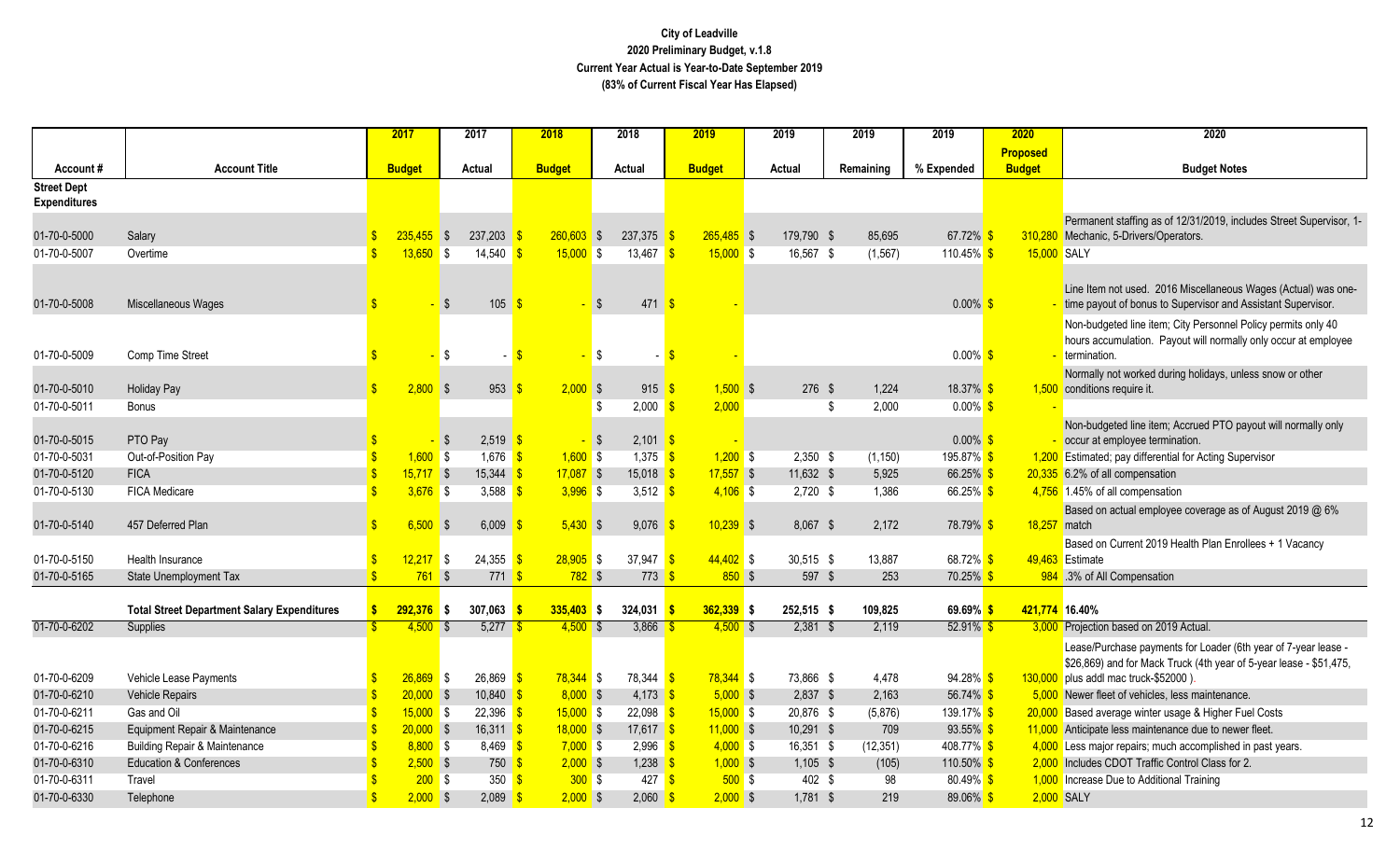|                       |                                                          |               | 2017          | 2017                    |                     | 2018          |                          | 2018                            | 2019              |     | 2019             | 2019        | 2019                  | 2020            | 2020                                                                 |
|-----------------------|----------------------------------------------------------|---------------|---------------|-------------------------|---------------------|---------------|--------------------------|---------------------------------|-------------------|-----|------------------|-------------|-----------------------|-----------------|----------------------------------------------------------------------|
|                       |                                                          |               |               |                         |                     |               |                          |                                 |                   |     |                  |             |                       | <b>Proposed</b> |                                                                      |
| Account#              | <b>Account Title</b>                                     |               | <b>Budget</b> | Actual                  |                     | <b>Budget</b> |                          | Actual                          | <b>Budget</b>     |     | Actual           | Remaining   | % Expended            | <b>Budget</b>   | <b>Budget Notes</b>                                                  |
| 01-70-0-6340          | <b>Utilities</b>                                         |               | $10,600$ \$   | 9,673                   |                     | $10,600$ \$   |                          | 8,986                           | $8,200$ \$        |     | $5,876$ \$       | 2,324       | $71.66\%$ \$          |                 | 8,200 Estimated                                                      |
|                       |                                                          |               |               |                         |                     |               |                          |                                 |                   |     |                  |             |                       |                 | Projection is based on annual maintence of lighting (\$2,000) and 4  |
| 01-70-0-6341          | <b>Street Lighting</b>                                   | $\mathbf{s}$  | 12.000        | $\sqrt{3}$<br>28,236    |                     | $2,000$ \$    |                          | 5,281 $\frac{\ }{5}$            | $2,000$ \$        |     | $4,429$ \$       | (2, 429)    | 221.45% \$            | 13,000          | solar Street Pole replacements (\$11,000).                           |
| 01-70-0-6345          | Landfill                                                 |               |               |                         |                     | $-$ \$        |                          | 30 <sup>8</sup>                 |                   |     |                  |             |                       | 2,000           |                                                                      |
| 01-70-0-6401          | Uniform Allowance                                        |               | $4,200$ \$    | 4,437                   |                     | $4,200$ \$    |                          | $3,536$ \$                      | $4,200$ \$        |     | $2,371$ \$       | 1,829       | 56.46% \$             |                 | $5,600$ 7 Employees x \$800                                          |
| 01-70-0-6403          | <b>Physicals and Tests</b>                               |               | $1,700$ \$    | 1,646                   | -\$                 | $1,200$ \$    |                          | $1,090$ \$                      | $1,000$ \$        |     | $1,422$ \$       | (422)       | 142.22% <sup>S</sup>  |                 | 1,000 Based on stable work force.                                    |
| 01-70-0-6404          | <b>Safety Equipment</b>                                  |               | $1,000$ \$    |                         | 40                  | 800S          |                          | $673$ $\frac{\ }{\ }$           | 800S              |     | 230S             | 571         | 28.69% \$             |                 | 800 Estimated.                                                       |
| 01-70-0-6501          | Other Expenses                                           |               | $500$ \$      |                         | $2,915$ \$          | 500S          |                          | $4,666$ \$                      | 200S              |     | $231$ \$         | (31)        | $115.33\%$ \$         |                 | 200 Mainly Classified Ads.                                           |
|                       |                                                          |               |               |                         |                     |               |                          |                                 |                   |     |                  |             |                       |                 | Peak Performance Contract \$35,154 - Allocated across                |
| 01-70-0-6550          | Computer Equipment/Maintenance                           |               | $3,140$ \$    |                         | $1,617$ \$          | $1,560$ \$    |                          | $2,060$ \$                      | $1,638$ \$        |     | $2,165$ \$       | (527)       | 132.20% <sup>\$</sup> |                 | 1,665 Departments (SD - \$1,665).                                    |
| 01-70-0-6800          | <b>Contract Snow Removal</b>                             |               | $1,000$ \$    | 83,980                  | -\$                 | $1,000$ \$    |                          | 595 $$$                         | $1,000$ \$        |     | 28,050 \$        | (27,050)    | 2805.00% <sup>S</sup> |                 | 1,000 Snow hauling for Ski Jouring.                                  |
| 01-70-0-6901          | <b>Office Equipment Expenditures</b>                     |               | $-$ \$        |                         | $-5$                | $-$ \$        |                          | $-5$                            |                   |     |                  |             | $0.00\%$ \$           |                 | nil                                                                  |
| 01-70-0-6902          | <b>Small Equipment</b>                                   |               | $7,019$ \$    | 9,557                   | -\$                 | $5,500$ \$    |                          | 5,924                           | $2,800$ \$<br>-96 |     | $3,104$ \$       | (304)       | 110.87% <sup>S</sup>  |                 | 2,800 Estimated                                                      |
| 01-70-0-6906          | Suppl Budget Appropriation                               |               | $95,000$ \$   |                         | $-5$                | $-$ \$        |                          |                                 |                   |     |                  |             | 0.00%                 |                 |                                                                      |
| 01-70-0-6910          | <b>Weed Mitigation Expense</b>                           |               | $2,500$ \$    | 699                     | $\sqrt{3}$          | $1,500$ \$    |                          | 1,149 $\frac{1}{5}$             | 1,000             |     |                  | 1,000<br>\$ | $0.00\%$ \$           |                 | 1,000 Based on EOY 2019 projection.                                  |
| 01-70-0-7003          | <b>Street Capital</b>                                    |               | $136,000$ \$  | $126,475$ \$            |                     |               | $\overline{\phantom{a}}$ | 32,355                          | $31,500$ \$       |     | 30,590 \$        | 910         | $97.11\%$ \$          |                 | 61,500 F250 plow truck - \$41,500; plymovent \$20K                   |
|                       |                                                          |               |               |                         |                     |               |                          |                                 |                   |     |                  |             |                       |                 | Shared Cost of Street Paving with Leadville Sanitation and Parkville |
| 01-70-0-7200          | Leadville Paving                                         |               |               | <b>\$</b>               | $-5$                |               | $\blacksquare$           | $27,061$ \$                     | $8,000$ \$        |     | 43,384 \$        | (35, 384)   | $542.30\%$ \$         | 200,000 Water.  |                                                                      |
| 01-70-0-7201          | Pans                                                     |               | 3,000         | $\sqrt[6]{3}$<br>5,469  |                     | $3,000$ \$    |                          | $21 \overline{\sqrt{3}}$        | $3,000$ \$        |     | $1,000$ \$       | 2,000       | 33.33% \$             |                 | 3,000 SALY                                                           |
| 01-70-0-7210          | <b>Street Signage</b>                                    |               | 5,000         | <b>S</b>                | $2,671$ \$          | $4,000$ \$    |                          | 6,568 $\frac{1}{5}$             | $4,000$ \$        |     | $4,331$ \$       | (331)       | 108.27% \$            |                 | 10,000 Includes new Street Signs + parking signage (\$5K)            |
|                       |                                                          |               |               |                         |                     |               |                          |                                 |                   |     |                  |             |                       |                 | Chains (\$4k), Cutting Edges for Loader (\$5k), Sand (\$4k); Asphalt |
| 01-70-0-7255          | <b>Street Materials</b>                                  |               | 11,000        | 14,494<br><b>S</b>      |                     | $15,000$ \$   |                          | 16,222                          | $10,000$ \$       |     | 8,758 \$         | 1,242       | $87.58\%$             |                 | 20,000 (\$4k) Striping materials for parking (\$10K)                 |
|                       | <b>Total Street Department Expenditures</b>              |               | $393,528$ \$  | 385,260                 |                     | $186,004$ \$  |                          | 249,037                         | $200,682$ \$      |     | $265,832$ \$     | (65, 150)   | $132.46\%$ \$         |                 | 509,765 154.02%                                                      |
|                       |                                                          |               |               |                         |                     |               |                          |                                 |                   |     |                  |             |                       |                 |                                                                      |
|                       | <b>Total Street Department Salary &amp; Expenditures</b> |               | 685,904       | 692,323<br>$\mathsf{s}$ |                     | $521,407$ \$  |                          | 573,068                         | 563,021           | ∣\$ | 518,346 \$       | 44,675      | $92.07\%$ \$          | 931,539 65.45%  |                                                                      |
| <b>Animal Shelter</b> |                                                          |               |               |                         |                     |               |                          |                                 |                   |     |                  |             |                       |                 |                                                                      |
| <b>Expenditures</b>   |                                                          |               |               |                         |                     |               |                          |                                 |                   |     |                  |             |                       |                 |                                                                      |
|                       |                                                          |               |               |                         |                     |               |                          |                                 |                   |     |                  |             |                       |                 |                                                                      |
|                       |                                                          |               |               |                         |                     |               |                          |                                 |                   |     |                  |             |                       |                 | Thorne Shelter Supervisor (30% Allocated to A/S); one supervisor     |
| 01-80-0-5000          | Salary                                                   | $\mathbb{S}$  | 51,960        | $\sqrt{3}$<br>57,806    |                     | $57.722$ \$   |                          | 60,213                          | $76,191$ \$       |     | 59,135 \$        | 17,056      | 77.61% <sup>\$</sup>  |                 | 100,512 @ 40 hrs, one employee @ 28hrs, one @ 18hrs, one @ 11hrs.    |
|                       |                                                          |               |               |                         |                     |               |                          |                                 |                   |     |                  |             |                       |                 | SALY. Overtime normally taken only during periods of personnel       |
| 01-80-0-5007          | Overtime                                                 | $\mathbf{s}$  | 2,100         | 1,906<br>l \$           |                     | $2,100$ \$    |                          | 1,606                           | $2,100$ \$<br>-\$ |     | $1,542$ \$       | 558         | 73.43% \$             |                 | 2,100 shortage/turnover.                                             |
| 01-80-0-5008          | Miscellaneous Wages                                      |               |               | $\mathbf{\hat{S}}$      | 55                  |               | -\$                      | $\blacksquare$                  |                   |     |                  |             | $0.00\%$ \$           |                 | Non-budgeted line item                                               |
|                       |                                                          |               |               |                         |                     |               |                          |                                 |                   |     |                  |             |                       |                 | Non-budgeted line item. City Personnel Policy permits only 40        |
|                       |                                                          |               |               |                         |                     |               |                          |                                 |                   |     |                  |             |                       |                 | hours accumulation. Payout will normally only occur at employee      |
| 01-80-0-5009          | Comp Time Used                                           |               |               | \$                      | - <mark>S</mark>    |               | l \$                     |                                 |                   |     |                  |             | $0.00\%$ \$           |                 | termination.                                                         |
| 01-80-0-5010          | <b>Holiday Pay</b>                                       | $\mathbf{\$}$ | $1,700$ \$    |                         | $519$ $\frac{1}{5}$ | $1,000$ \$    |                          | $600 \frac{\text{S}}{\text{S}}$ | $1,000$ \$        |     | $204 \text{ } $$ | 796         | $20.45\%$ \$          | 1,000 SALY      |                                                                      |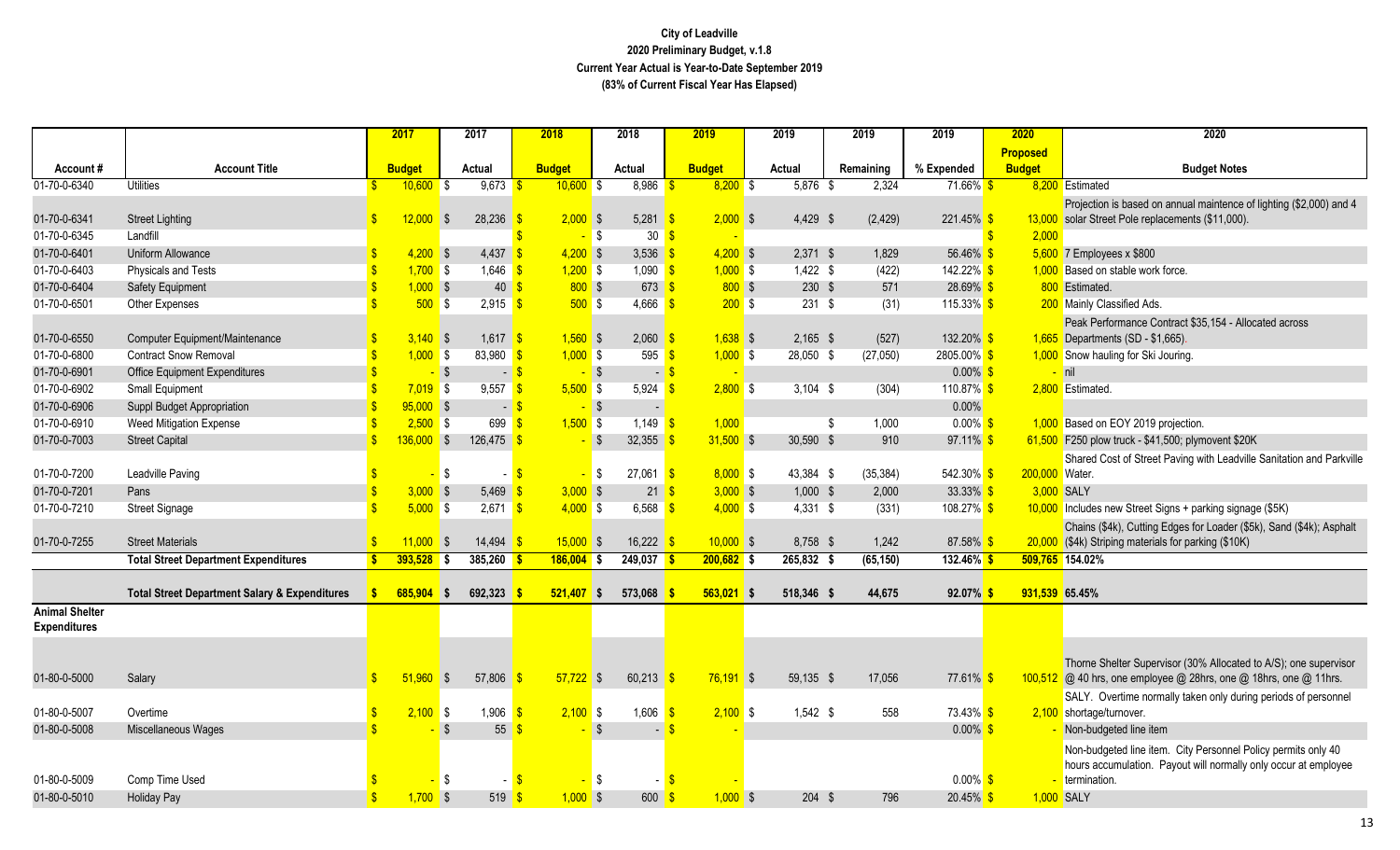|              |                                                       |               | 2017          | 2017                                   | 2018                       | 2018                                      | 2019               | 2019           | 2019           | 2019                  | 2020            | 2020                                                                                                                                                                                |
|--------------|-------------------------------------------------------|---------------|---------------|----------------------------------------|----------------------------|-------------------------------------------|--------------------|----------------|----------------|-----------------------|-----------------|-------------------------------------------------------------------------------------------------------------------------------------------------------------------------------------|
|              |                                                       |               |               |                                        |                            |                                           |                    |                |                |                       | <b>Proposed</b> |                                                                                                                                                                                     |
| Account#     | <b>Account Title</b>                                  |               | <b>Budget</b> | Actual                                 | <b>Budget</b>              | Actual                                    | <b>Budget</b>      | Actual         | Remaining      | % Expended            | <b>Budget</b>   | <b>Budget Notes</b>                                                                                                                                                                 |
| 01-80-0-5011 | <b>Bonus</b>                                          |               |               |                                        |                            | 2,000<br>\$                               | 2,000              |                | 2,000<br>-S    | 0.00%                 |                 |                                                                                                                                                                                     |
|              |                                                       |               |               |                                        |                            |                                           |                    |                |                |                       |                 | Non-budgeted line item; Accrued PTO payout will normally only                                                                                                                       |
| 01-80-0-5015 | PTO Payout                                            |               |               | $\sqrt{3}$<br>$\overline{\phantom{a}}$ |                            | 851<br>$\sqrt{S}$                         | -S                 |                |                | $0.00\%$ \$           |                 | occur at employee termination.                                                                                                                                                      |
| 01-80-0-5120 | <b>FICA</b>                                           |               | 2,676         | $\sqrt{3}$<br>$2,614$ \$               | $2,776$ \$                 | $3,153$ \$                                | $2,390$ \$         | 2,884 \$       | (494)          | 120.67% <sup>\$</sup> |                 | 5,531 6.2% (hourly employees only)                                                                                                                                                  |
| 01-80-0-5130 | FICA - Medicare                                       |               | $809$ \$      | 822                                    | 882S                       | 872                                       | $1,150$ \$         | 820 \$         | 329            | 71.34% \$             |                 | $1,502$ 1.45%                                                                                                                                                                       |
|              |                                                       |               |               |                                        |                            |                                           |                    |                |                |                       |                 | Based on actual employee coverage as of August 2019 @ 6%                                                                                                                            |
| 01-80-0-5140 | 457 Deferred Plan                                     |               | $2,430$ \$    | 1,834 $\frac{\ }{\ }$                  | $1,920$ \$                 | $1,906$ \$                                | $3,924$ \$         | 1,554 \$       | 2,370          | 39.60% \$             |                 | $2,621$ match                                                                                                                                                                       |
| 01-80-0-5145 | <b>Fire and Police Pension</b>                        |               | $1,008$ \$    | 1,211                                  | $1,284$ \$<br>$\mathbf{s}$ | 709                                       | $1,104$ \$         | 793 \$         | 311            | $71.79\%$ \$          |                 | 1,152 Thorne - Shelter Supervisor only @ 8%                                                                                                                                         |
| 01-80-0-5150 | Health Insurance                                      |               | $4,750$ \$    | $8,493$ $\frac{\$}{\$}$                | $8,668$ \$                 | $13,039$ \$                               | $14,204$ \$        | 11,792 \$      | 2,412          | $83.02\%$ \$          | 617             |                                                                                                                                                                                     |
| 01-80-0-5165 | <b>State Unemployment Tax</b>                         |               | 167S          | 181                                    | $182$ \$<br>S              | 196                                       | $238$ \$           | 183 \$         | 55             | 76.80% <sup>S</sup>   |                 | 311 .3% of All Compensation                                                                                                                                                         |
|              | <b>Total Animal Shelter Salary Expenditures</b>       |               | $67,599$ \$   | $75,441$ \$                            | $76,534$ \$                | $85,143$ \$                               | $104,301$ \$       | 78,907 \$      | 25,394         | 75.65% <sup>S</sup>   |                 | 115,346 10.59%                                                                                                                                                                      |
| 01-80-0-6202 | Supplies                                              |               | $1,500$ \$    | $1,655$ \$                             | $1,750$ \$                 | $1,648$ \$                                | $1,750$ \$         | $2,761$ \$     | (1,011)        | $157.78\%$ \$         | 2,000           |                                                                                                                                                                                     |
| 01-80-0-6204 | Postage                                               |               |               | 20<br>l \$                             | $\sqrt{3}$<br>$-$ \$       | - S                                       |                    |                |                | $0.00\%$ \$           |                 |                                                                                                                                                                                     |
| 01-80-0-6209 | Vehicle Lease Payments                                |               | $5,036$ \$    | $\blacksquare$                         | $-$ \$<br>$\mathbf{s}$     | $\blacksquare$                            | $\mathbf{\hat{s}}$ |                |                | $0.00\%$ \$           |                 | Line Item no longer used.                                                                                                                                                           |
| 01-80-0-6210 | Vehicle Repairs                                       |               |               | $\sqrt{3}$<br>113 $\sqrt{s}$           | 750S                       |                                           | $750$ \$           | 66 \$          | 684            | $8.74\%$ \$           | 750             |                                                                                                                                                                                     |
| 01-80-0-6211 | Gas and Oil                                           |               |               | $\sqrt{3}$<br>$\overline{\phantom{a}}$ | $500$ \$<br>$\mathbf{s}$   | 1,963                                     | $500$ \$           | 615 \$         | (115)          | $123.00\%$ \$         | 720             |                                                                                                                                                                                     |
| 01-80-0-6216 | <b>Building Maintenance</b>                           |               | $3,000$ \$    | 726                                    | $\sqrt{3}$<br>$3,000$ \$   | 3,047 $\frac{\epsilon}{2}$                | $3,000$ \$         | 866 \$         | 2,134          | 28.87% <sup>S</sup>   |                 | 5,000 Includes \$2000 unused from 2019                                                                                                                                              |
| 01-80-0-6310 | <b>Education and Conferences</b>                      |               | 200S          | 20 <sub>2</sub>                        | 750S<br>\$.                | 18 <sup>8</sup>                           | $750$ \$           | $125$ \$       | 625            | 16.67% \$             | 250             |                                                                                                                                                                                     |
| 01-80-0-6311 | Travel                                                |               | 300S          | $-5$                                   | 50S                        | $272$ \$                                  | 50S                | 314S           | (264)          | 627.96% \$            | 250             |                                                                                                                                                                                     |
|              |                                                       |               |               |                                        |                            |                                           |                    |                |                |                       |                 | Annual License Renewal - Animal Care Facility, Department of                                                                                                                        |
| 01-80-0-6312 | <b>Memberships</b>                                    |               | 350S          | 350                                    | 350S<br><sup>\$</sup>      | 420                                       | 350S               | 350 \$         | $\sim$         | $100.00\%$ \$         |                 | 350 Agriculture                                                                                                                                                                     |
| 01-80-0-6330 | Telephone                                             |               | $1,200$ \$    | $1,175$ \$                             | $1,100$ \$                 | $1,180$ \$                                | $1,100$ \$         | 1,096 \$       | $\overline{4}$ | $99.64\%$ \$          | 1,100           |                                                                                                                                                                                     |
| 01-80-0-6331 | <b>Internet Animal Shelter</b>                        |               | $1,080$ \$    | 545                                    | $1,080$ \$<br>$\mathbf{s}$ | $548$ $\frac{8}{5}$                       | $1,080$ \$         | 495 \$         | 585            | 45.79% \$             | 1,000           |                                                                                                                                                                                     |
| 01-80-0-6340 | <b>Utilities</b>                                      |               | $4,000$ \$    | 3,786 $$$                              | $3,750$ \$                 | $3,227$ \$                                | $3,750$ \$         | $2,901$ \$     | 849            | $77.36\%$ \$          | 3,750           |                                                                                                                                                                                     |
| 01-80-0-6401 | <b>Uniform Allowance</b>                              |               |               |                                        |                            |                                           | $-$ \$             | $100$ \$       | (100)          | $0.00\%$ \$           | 750             |                                                                                                                                                                                     |
| 01-80-0-6501 | Other Expenses                                        |               |               | 55<br><b>S</b>                         | $\mathbf{s}$               | 326<br>l \$                               | $-$ \$             | $1,077$ \$     | (1,077)        | $0.00\%$ \$           | 500             |                                                                                                                                                                                     |
| 01-80-0-6505 | <b>Animal Expenses</b>                                |               | $9,000$ \$    | 9,287                                  | $9,500$ \$                 | 8,134                                     | $9,500$ \$         | 4,968 \$       | 4,532          | $52.30\%$ \$          | 9,500           |                                                                                                                                                                                     |
| 01-80-0-6520 | Insurance                                             | $\mathbf{\$}$ | $1,700$ \$    | 4,641                                  | $\mathbf{\hat{s}}$         | l \$<br>4,099 $\frac{\epsilon}{\sqrt{3}}$ |                    | $-$ \$<br>- \$ | $\blacksquare$ | $0.00\%$ \$           |                 | Estimated, based on CIRSA 2019 Rate Quote \$98,197 (A/S<br>Allocation - \$3,407); and Pinnacol Rates TBD ~97,273 (A/S<br>$7,191$ Allocation - \$2,784); Added 1,000 for deductibles |
|              |                                                       |               |               |                                        |                            |                                           |                    |                |                |                       |                 | Peak Performance Contract \$36,792 - Allocated across                                                                                                                               |
| 01-80-0-6550 | Computer Equipment/Maintenance                        | $\mathbf{s}$  | $1,596$ \$    | 1,352                                  | $1,596$ \$                 | $1,701$ \$                                | $1,637$ \$         | $1,722$ \$     | (85)           | 105.21% <sup>S</sup>  |                 | 1,635 Departments (AS - \$819); Caselle Support Fee \$816                                                                                                                           |
| 01-80-0-6901 | <b>Office Equipment Expenditures</b>                  |               | 300S          | - <mark>\$</mark>                      | 150S                       | $48 \frac{\text{S}}{\text{S}}$            | 150S               | $105$ \$       | 100            | 69.78% \$             | 150             |                                                                                                                                                                                     |
| 01-80-0-7003 | Animal Shelter Capital                                |               | $-$ \$        | $-5$                                   | $-$ \$                     | $-$ \$                                    | - \$               | - \$           | $\sim$         | $0.00\%$ \$           | 16,351          | Barbara Bost Estate Donation of \$16351.13 in 2019                                                                                                                                  |
|              | <b>Total Animal Shelter Expenditures</b>              |               | $29,262$ \$   | $23,723$ \$                            | $24,326$ \$                | $26.631$ $\sqrt{\frac{5}{}}$              | $24,367$ \$        | $17,561$ \$    | 6.861          | 72.07% <sup>S</sup>   |                 | 51,248 110.32%                                                                                                                                                                      |
|              | <b>Total Animal Shelter Salary &amp; Expenditures</b> |               | $96,861$ \$   | 99,164                                 | $100,860$ \$               | 111,774                                   | $128,668$ \$       | 96,468 \$      | 32,255         | 74.97% <sup>S</sup>   |                 | 166,594 29.48%                                                                                                                                                                      |
|              |                                                       |               |               |                                        |                            |                                           |                    |                |                |                       |                 |                                                                                                                                                                                     |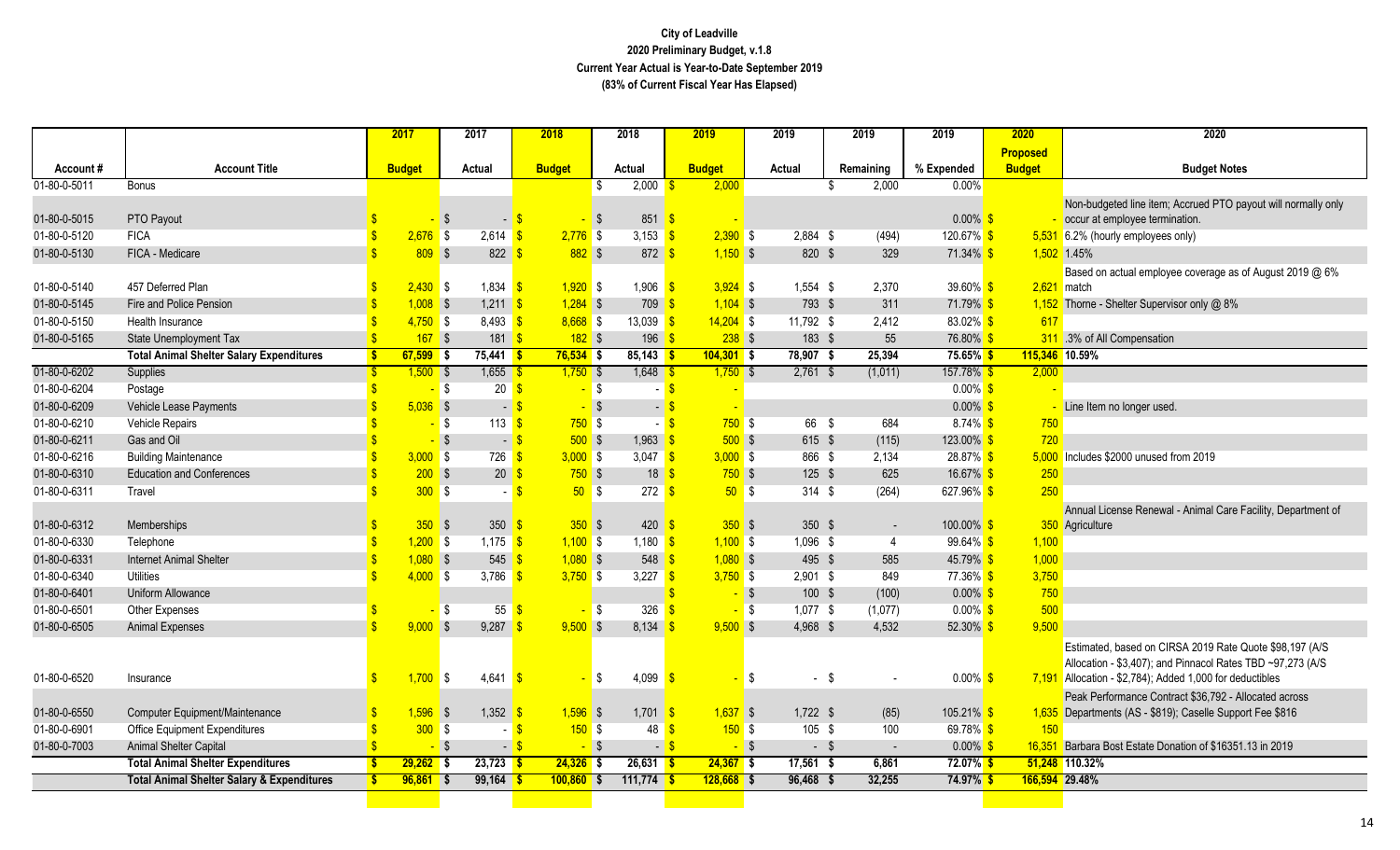|                         |                                                  |                    | 2017           |            | 2017                     | 2018          |                          | 2018                     |                  | 2019                           |        | 2019         | 2019                  | 2019                  |              | 2020             | 2020                                                            |
|-------------------------|--------------------------------------------------|--------------------|----------------|------------|--------------------------|---------------|--------------------------|--------------------------|------------------|--------------------------------|--------|--------------|-----------------------|-----------------------|--------------|------------------|-----------------------------------------------------------------|
|                         |                                                  |                    |                |            |                          |               |                          |                          |                  |                                |        |              |                       |                       |              | <b>Proposed</b>  |                                                                 |
| Account#                | <b>Account Title</b>                             |                    | <b>Budget</b>  |            | Actual                   | <b>Budget</b> |                          | Actual                   |                  | <b>Budget</b>                  |        | Actual       | Remaining             | % Expended            |              | <b>Budget</b>    | <b>Budget Notes</b>                                             |
|                         | <b>Total General Fund Expenditures</b>           |                    | 2,555,697      | l S        | 2,609,015                | 2,404,198     |                          | 2,659,205<br>l S         |                  | $4,160,474$ \$                 |        | 2,261,887    | 1,898,048             | 54.37%                |              | 4,734,307 13.79% |                                                                 |
|                         | <b>Net Revenue Over Expenditures</b>             |                    | $(153,000)$ \$ |            | $79,789$ \$              |               | 2 <sup>5</sup>           | $196,945$ \$             |                  | 0 <sup>5</sup>                 |        | 179,565 \$   | (234, 525)            |                       | $\mathbf{s}$ |                  |                                                                 |
|                         |                                                  |                    |                |            |                          |               |                          |                          |                  |                                |        |              |                       |                       |              | (0)              |                                                                 |
| <b>Police Pension</b>   |                                                  |                    |                |            |                          |               |                          |                          |                  |                                |        |              |                       |                       |              |                  |                                                                 |
| Fund                    |                                                  |                    |                |            |                          |               |                          |                          |                  |                                |        |              |                       |                       |              |                  |                                                                 |
| <b>Police Pension</b>   |                                                  |                    |                |            |                          |               |                          |                          |                  |                                |        |              |                       |                       |              |                  |                                                                 |
| <b>Fund Revenue</b>     |                                                  |                    |                |            |                          |               |                          |                          |                  |                                |        |              |                       |                       |              |                  |                                                                 |
| 03-2900                 | <b>Transfer from Police Pension Fund Balance</b> |                    | $29,634$ \$    |            | $28,828$ \$              |               | $29,403$ \$              | $27,806$ \$              |                  | $28,014$ \$                    |        | 19,690 \$    | 8,324                 | 70.29% <sup>S</sup>   |              | 3,882            |                                                                 |
| 03-300-3506             | Earnings on Deposit - Peoples Bank               | $\mathbf{\hat{s}}$ | $2,462$ \$     |            | 3,113 $\sqrt{s}$         |               | $2,693$ \$               | 4,289 $\frac{1}{5}$      |                  | $4,082$ \$                     |        | $3,124$ \$   | 958                   | 76.53% \$             |              |                  | 4,663 Anualized Projection                                      |
|                         | <b>Total Police Pension Fund Revenue</b>         | S                  | $32,096$ \$    |            | $31,941$ \$              |               | $32,096$ \$              | $32,095$ \$              |                  | $32,096$ \$                    |        | $22,814$ \$  | 9,282                 | $71.08\%$ \$          |              | 8,545            |                                                                 |
| <b>Police Pension</b>   |                                                  |                    |                |            |                          |               |                          |                          |                  |                                |        |              |                       |                       |              |                  |                                                                 |
| <b>Fund</b>             |                                                  |                    |                |            |                          |               |                          |                          |                  |                                |        |              |                       |                       |              |                  |                                                                 |
| <b>Expenditures</b>     |                                                  |                    |                |            |                          |               |                          |                          |                  |                                |        |              |                       |                       |              |                  |                                                                 |
|                         |                                                  |                    |                |            |                          |               |                          |                          |                  |                                |        |              |                       |                       |              |                  | Depending on Earnings on Deposit Computations/This is estimated |
| 03-40-1-5000            | <b>Retirement Wages</b>                          |                    | 32,096         | $\sqrt{3}$ | 31,941                   | - \$          | $32,096$ \$              | 32,095                   |                  | $32,096$ \$                    |        | 24,071 \$    | 8,025                 | 75.00%                |              |                  | $8,545$ to be all that is remaining                             |
| 03-40-1-7103            | <b>Administrative Expenses</b>                   |                    |                | l \$       | $\sim$                   |               |                          | - \$                     | - 8              |                                |        |              |                       |                       |              |                  | - Non-Budgeted Line Item                                        |
|                         | <b>Total Police Pension Fund Expenditures</b>    |                    | $32,096$ \$    |            | $31,941$ \$              |               | $32,096$ \$              | 32,095                   |                  | $32,096$ \$                    |        | 24,071 \$    | 8,025                 | $75.00\%$ \$          |              | 8,545            |                                                                 |
|                         | <b>Net Revenue Over Expenditures</b>             |                    | 0 <sup>5</sup> |            | $-5$                     |               | $-$ \$                   |                          | $-5$             |                                | $-$ \$ | $(1,257)$ \$ | 1,257                 |                       | $\mathbf{s}$ | $\blacksquare$   |                                                                 |
|                         |                                                  |                    |                |            |                          |               |                          |                          |                  |                                |        |              |                       |                       |              |                  |                                                                 |
| <b>CTF</b>              |                                                  |                    |                |            |                          |               |                          |                          |                  |                                |        |              |                       |                       |              |                  |                                                                 |
| <b>CTF Revenues</b>     |                                                  |                    |                |            |                          |               |                          |                          |                  |                                |        |              |                       |                       |              |                  |                                                                 |
| 05-300-3506             | Earnings on Deposit - Peoples Bank               |                    | 292            |            | 619.79 \$                |               | $600$ \$                 | $867$ \$                 |                  | $600$ \$                       |        | 658 \$       | (58)                  | 109.64% \$            |              |                  | 600 SALY                                                        |
| 05-300-3700             | <b>State Lottery</b>                             |                    | $28,000$ \$    |            | $26,232$ \$              |               | $28,000$ \$              | $27,106$ \$              |                  | $28,000$ \$                    |        | 25,212 \$    | 2,788                 | $90.04\%$ \$          |              | 28,000 SALY      |                                                                 |
| 05-300-3900             | Transfer from CTF Fund Balance                   | $\mathbf{\hat{s}}$ | 41,424         |            | $-$ \$                   |               | $22,660$ \$              |                          | $-5$             | 3,000                          |        |              | 3,000<br>$\mathbf{f}$ | $0.00\%$ \$           |              |                  | 17,009 balance expenses.                                        |
|                         | <b>Total Conservation Trust Fund Revenues</b>    |                    | $69,716$ \$    |            | $26,851$ \$              |               | $51,260$ \$              | $27,973$ \$              |                  | $31,600$ \$                    |        | $25,870$ \$  | 5,730                 | $81.87\%$ \$          |              | 45,609           |                                                                 |
|                         |                                                  |                    |                |            |                          |               |                          |                          |                  |                                |        |              |                       |                       |              |                  |                                                                 |
| <b>CTF Expenditures</b> |                                                  |                    |                |            |                          |               |                          |                          |                  |                                |        |              |                       |                       |              |                  |                                                                 |
| 05-40-1-5000            | Salary                                           |                    | $460$ \$       |            | 649                      | $\mathbf{s}$  | $500$ \$                 | $927$ \$                 |                  | 669S                           |        | 708 \$       | (39)                  | $105.85\%$ \$         |              |                  | 823 Tabor Home Guides (90% Admin/10% CTF)                       |
| 05-40-1-5010            | <b>Holiday Pay</b>                               |                    |                | $-$ \$     | $-$ \$                   |               | - \$                     | $\blacksquare$           |                  |                                |        |              |                       | $0.00\%$ \$           |              |                  | Line Item not used                                              |
| 05-40-1-5015            | PTO Pay                                          |                    |                | $-5$       | - S                      |               | - \$                     |                          | - <mark>S</mark> |                                |        |              |                       | $0.00\%$ \$           |              |                  | Line Item not used                                              |
| 05-40-1-5120            | <b>FICA</b>                                      |                    | 29S            |            | $40 \overline{\text{S}}$ |               | 31S                      | 58 <sup>8</sup>          |                  | $41 \overline{\phantom{a}}$ \$ |        | 44 \$        | (3)                   | 106.85% <sup>S</sup>  |              |                  | 51 6.2%                                                         |
| 05-40-1-5130            | <b>FICA Medicare</b>                             |                    | 75             |            | 9 <mark>S</mark>         |               | 75                       | $13 \overline{\text{S}}$ |                  | $10^{6}$ \$                    |        | $10 \quad$   | (1)                   | 107.10% <sup>S</sup>  |              |                  | 12 1.45%                                                        |
| 05-40-1-5140            | 457 Deferred Plan                                |                    |                | $-$ \$     | - \$                     |               | $-$ \$                   |                          | - \$             |                                |        |              |                       | $0.00\%$ \$           |              |                  | Line Item not used                                              |
| 05-40-1-5150            | Health Insurance                                 |                    |                | $-$ \$     | - \$                     |               | $-$ \$<br>2 <sup>5</sup> |                          | $3\sqrt{3}$      |                                |        |              |                       | $0.00\%$ \$           |              |                  | Line Item not used                                              |
| 05-40-1-5165            | <b>State Unemployment Tax</b>                    |                    |                | $\sqrt$    | 2 <sup>5</sup>           |               |                          |                          |                  | 2 <sup>5</sup>                 |        | $2 \sqrt{3}$ | (0)                   | 107.12% <sup>\$</sup> |              |                  | $2^{\circ}$ .3%                                                 |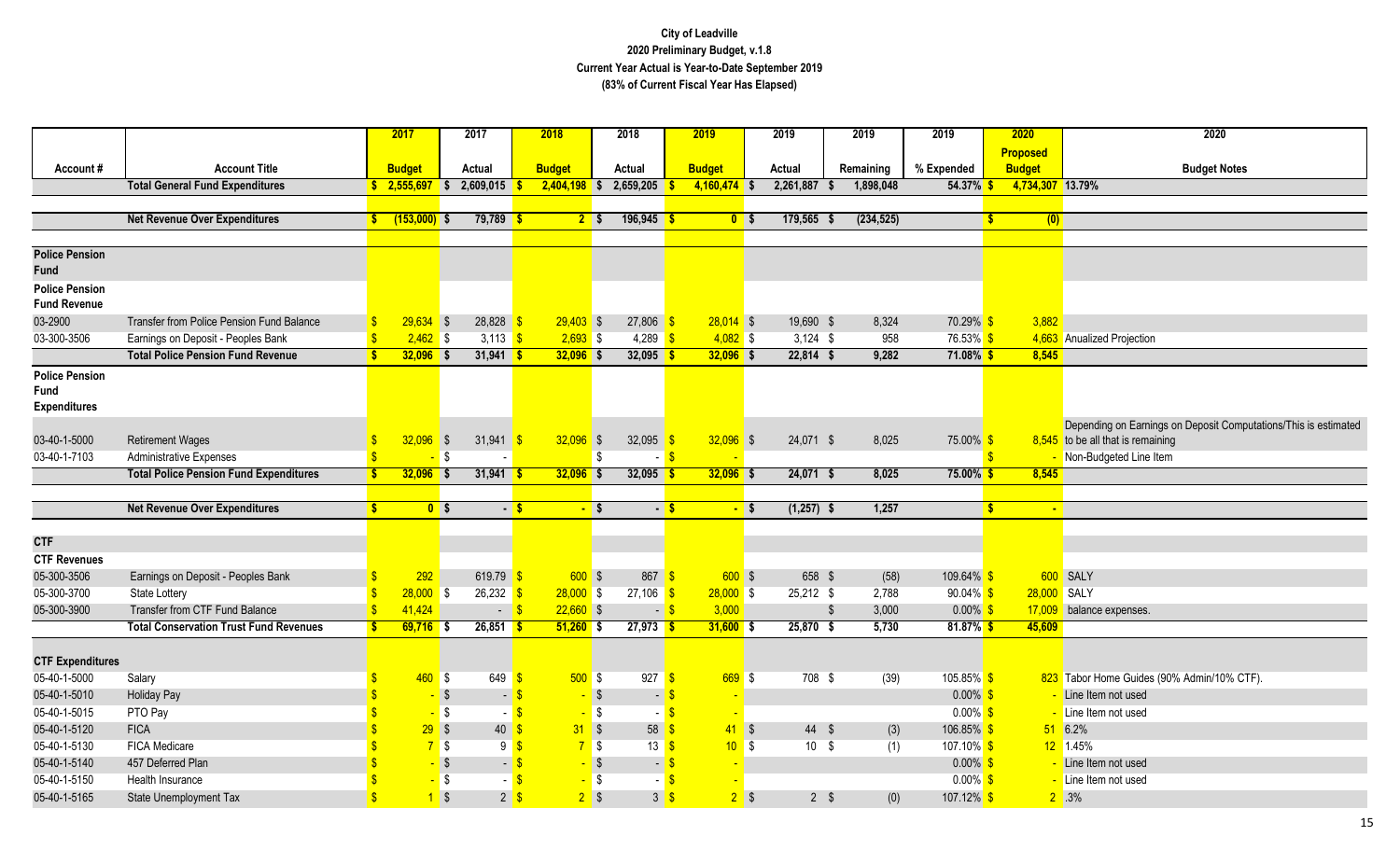|                                |                                         | 2017                                  | 2017                      | 2018                              | 2018                     | 2019               | 2019                     | 2019                           | 2019                 | 2020            | 2020                                                                                                      |
|--------------------------------|-----------------------------------------|---------------------------------------|---------------------------|-----------------------------------|--------------------------|--------------------|--------------------------|--------------------------------|----------------------|-----------------|-----------------------------------------------------------------------------------------------------------|
|                                |                                         |                                       |                           |                                   |                          |                    |                          |                                |                      | <b>Proposed</b> |                                                                                                           |
| Account#                       | <b>Account Title</b>                    | <b>Budget</b>                         | Actual                    | <b>Budget</b>                     | Actual                   | <b>Budget</b>      | Actual                   | Remaining                      | % Expended           | <b>Budget</b>   | <b>Budget Notes</b>                                                                                       |
| 05-40-1-7003                   | <b>CTF Capital Expenditures</b>         |                                       | 1,050<br>l \$             | $12,000$ \$                       | 3,000                    |                    |                          |                                | $0.00\%$             |                 |                                                                                                           |
|                                |                                         |                                       |                           |                                   |                          |                    |                          |                                |                      |                 | Includes Contract Maintenance; \$435/mo for daily bathroom                                                |
|                                |                                         |                                       |                           |                                   |                          |                    |                          |                                |                      |                 | cleaning; \$500/mo for 6 mos snow removal; \$8,000 annual parks                                           |
| 05-40-1-7301                   | <b>City Park Maintenance Expenses</b>   | $16,220$ \$                           | 13,459                    | $16,220$ \$<br>-S                 | 16,298                   | $22,878$ \$<br>-\$ | 7,698 \$                 | 15,180                         | 33.65% \$            |                 | 21,220 upkeep; Parks Improvements \$5,000.                                                                |
| 05-40-1-7302                   | Tabor Home Museum Maintenance           | $\overline{\mathbf{s}}$<br>$3,000$ \$ | 996                       | $10,000$ \$<br>$\mathbf{\hat{s}}$ | 10,645 \$                |                    | <b>S</b><br>$45 \quad$   | (45)                           | $0.00\%$ \$          |                 | 10,000 Tabor Home repair of walls, ceilings, curtains, kitchen.                                           |
|                                |                                         |                                       |                           |                                   |                          |                    |                          |                                |                      |                 | TOH Capital \$5000/Maintenance Expenditures, MBT \$3000                                                   |
| 05-40-1-7310                   | Misc. Conservation                      | $50,000$ \$                           | 12,381                    | $12,500$ \$<br>$\mathbf{s}$       | $10,506$ \$              | $8,000$ \$         | 8,207 \$                 |                                | 102.59% <sup>S</sup> |                 | Participation, Other Request of \$3000 Curling not populated to be<br>13,500 discussed, Tritz Park \$2500 |
|                                | <b>Total CTF Expenditures</b>           | $69,716$ \$                           | 28,586                    | $51,260$ \$<br><u>is</u>          | $41,450$ \$              | $31,600$ \$        | $16,716$ \$              | (207)<br>14,884                | $52.90\%$ \$         | 45,609          |                                                                                                           |
|                                |                                         |                                       |                           |                                   |                          |                    |                          |                                |                      |                 |                                                                                                           |
|                                | <b>Net Revenue Over Expenditures</b>    |                                       | $(1, 734)$ \$<br>$(0)$ \$ |                                   | $(13, 477)$ \$<br>$-$ \$ | $(0)$ \$           | $9,154$ \$               | (9, 155)                       |                      | $\mathbf{0}$    |                                                                                                           |
|                                |                                         |                                       |                           |                                   |                          |                    |                          |                                |                      |                 |                                                                                                           |
| <b>Urban Renewal</b>           |                                         |                                       |                           |                                   |                          |                    |                          |                                |                      |                 |                                                                                                           |
| <b>Authority (URA)</b>         |                                         |                                       |                           |                                   |                          |                    |                          |                                |                      |                 |                                                                                                           |
| Fund                           |                                         |                                       |                           |                                   |                          |                    |                          |                                |                      |                 |                                                                                                           |
| <b>URA Revenues</b>            |                                         |                                       |                           |                                   |                          |                    |                          |                                |                      |                 |                                                                                                           |
| 06-300-3900                    | Transfer from URA Fund Balance          |                                       |                           |                                   |                          |                    |                          |                                |                      | 25,000          |                                                                                                           |
| <b>TBD</b>                     |                                         |                                       | - \$                      | - \$                              | $-$ s                    | - S<br>$\sim$      |                          |                                |                      | 25,000          |                                                                                                           |
|                                |                                         |                                       |                           |                                   |                          |                    |                          |                                |                      |                 |                                                                                                           |
|                                |                                         |                                       |                           |                                   |                          |                    |                          |                                |                      |                 |                                                                                                           |
| <b>URA Expenditures</b>        |                                         |                                       |                           |                                   |                          |                    |                          |                                |                      |                 |                                                                                                           |
| 06-99-0-6301                   | Professional Svcs - URA Legal           |                                       | $44,795$ \$<br>$-$ \$     |                                   | $-$ \$<br>$95,485$ \$    | $25,000$ \$        | 28,405 \$                | (3, 405)                       | 113.62% \$           | 25,000          |                                                                                                           |
|                                | <b>Total URA Expenditures</b>           |                                       | $44,795$ \$<br>$-$ \$     |                                   | $95,485$ \$<br>$-$ \$    | $25,000$ \$        | $28,405$ \$              | (3, 405)                       | $113.62\%$ \$        | 25,000          |                                                                                                           |
|                                |                                         |                                       |                           |                                   |                          |                    |                          |                                |                      |                 |                                                                                                           |
|                                | <b>Net Revenue Over Expenditures</b>    |                                       | $(44, 795)$ \$<br>$-$ \$  |                                   | $(95, 485)$ \$<br>$-$ \$ | $(25,000)$ \$      | $(28, 405)$ \$           | 3,405                          |                      | $\sim$          |                                                                                                           |
| <b>HCD Fund</b>                |                                         |                                       |                           |                                   |                          |                    |                          |                                |                      |                 |                                                                                                           |
|                                |                                         |                                       |                           |                                   |                          |                    |                          |                                |                      |                 |                                                                                                           |
| <b>HCD Deferred</b><br>Revenue |                                         |                                       |                           |                                   |                          |                    |                          |                                |                      |                 |                                                                                                           |
| 08-2000                        | <b>High Country Developers</b>          |                                       |                           |                                   |                          |                    | $\sqrt[6]{3}$<br>957,687 | (957, 687)<br><b>S</b>         | 0.00%                |                 |                                                                                                           |
|                                | <b>Total HCD Fund Deferred Revenues</b> | $\mathbf{s}$                          | - \$                      | $-5$                              | $-$ \$                   | $-5$<br>- \$       | $957,687$ \$             | (957, 687)                     | $0.00\%$ \$          |                 | $\sqrt{0.00\%}$                                                                                           |
|                                |                                         |                                       |                           |                                   |                          |                    |                          |                                |                      |                 |                                                                                                           |
|                                |                                         |                                       |                           |                                   |                          |                    |                          |                                |                      |                 |                                                                                                           |
| <b>HCD Expenditures</b>        |                                         |                                       |                           |                                   |                          |                    |                          |                                |                      |                 |                                                                                                           |
| 08-85-0-6501                   | 13th & 15th Street Project              |                                       |                           |                                   |                          |                    | 130,503<br>- \$          | (130, 503)<br>- \$             | 0.00%                |                 |                                                                                                           |
| 08-85-0-6505                   | Mtn View Project                        |                                       |                           |                                   |                          |                    |                          |                                | 0.00%                |                 |                                                                                                           |
| 08-85-0-6510                   | <b>Underground Project</b>              |                                       |                           |                                   |                          |                    |                          | \$<br>$\overline{\phantom{a}}$ | 0.00%                |                 |                                                                                                           |
|                                |                                         |                                       |                           |                                   |                          |                    |                          |                                |                      |                 |                                                                                                           |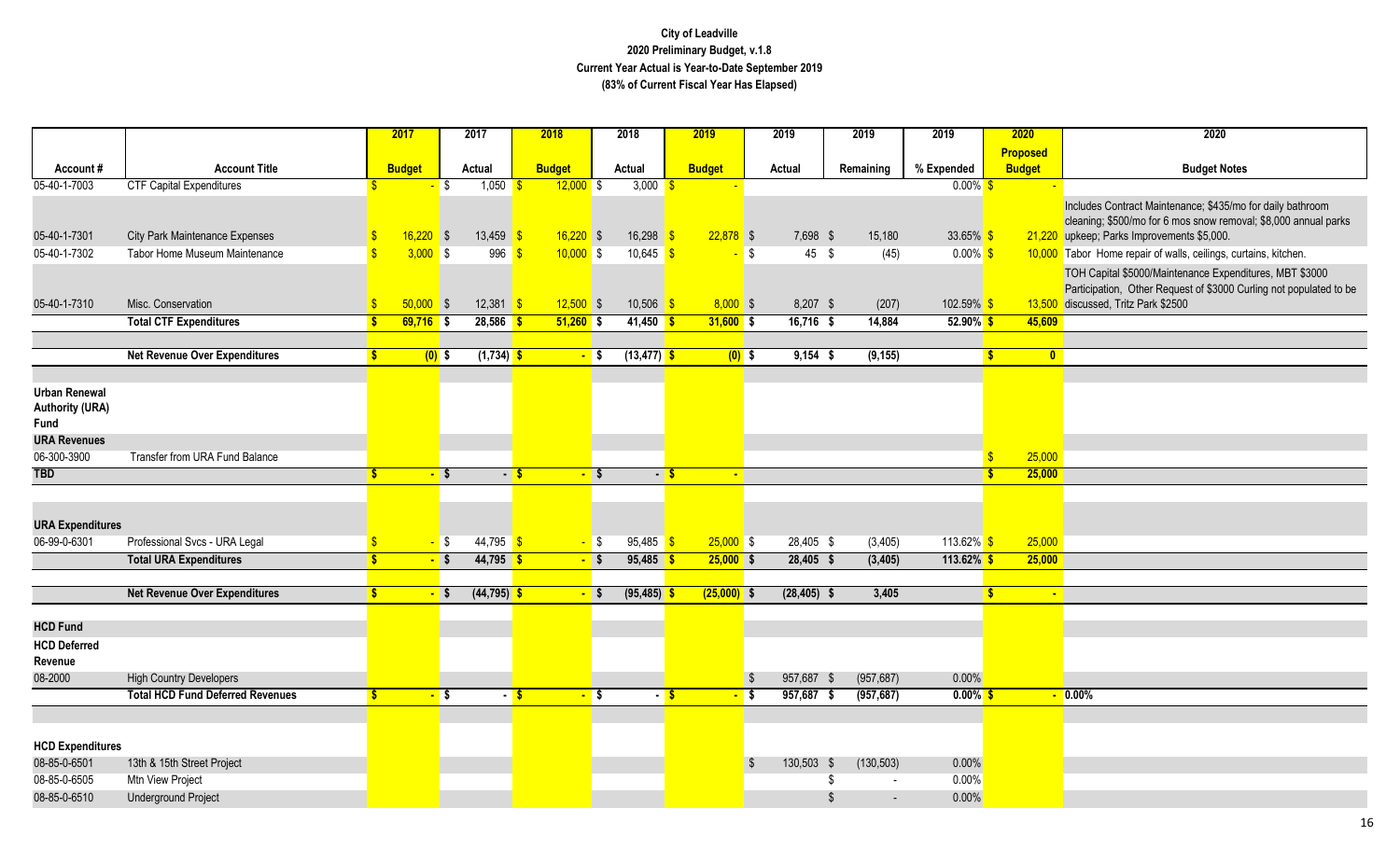|                              |                                            |              | 2017          |                   | 2017                       | 2018          |                   | 2018                     |      | 2019                  | 2019                     | 2019                    | 2019                      | 2020            | 2020                                                                                                                                |
|------------------------------|--------------------------------------------|--------------|---------------|-------------------|----------------------------|---------------|-------------------|--------------------------|------|-----------------------|--------------------------|-------------------------|---------------------------|-----------------|-------------------------------------------------------------------------------------------------------------------------------------|
|                              | <b>Account Title</b>                       |              |               |                   |                            |               |                   |                          |      |                       |                          |                         |                           | Proposed        |                                                                                                                                     |
| Account#                     | <b>Total HCD Expenditures</b>              |              | <b>Budget</b> | <mark>-</mark> \$ | Actual<br>- <mark>S</mark> | <b>Budget</b> | <mark>-</mark> \$ | Actual                   | - S  | <b>Budget</b><br>- \$ | Actual<br>130,503<br>- S | Remaining<br>(130, 503) | % Expended<br>$0.00\%$ \$ | <b>Budget</b>   | <b>Budget Notes</b><br>$\overline{\phantom{0}}$ 0.00%                                                                               |
|                              |                                            |              |               |                   |                            |               |                   |                          |      |                       |                          |                         |                           |                 |                                                                                                                                     |
|                              | <b>Net Revenue Over Expenditures</b>       | -S           |               | <mark>-</mark> \$ | $-5$                       |               | <mark>- S</mark>  |                          | $-5$ | $\blacksquare$ s      | 827,184<br>- S           | (827, 184)              |                           | -S              |                                                                                                                                     |
|                              |                                            |              |               |                   |                            |               |                   |                          |      |                       |                          |                         |                           |                 |                                                                                                                                     |
| <b>Fire Dept Fund</b>        |                                            |              |               |                   |                            |               |                   |                          |      |                       |                          |                         |                           |                 |                                                                                                                                     |
| <b>Fire Dept</b>             |                                            |              |               |                   |                            |               |                   |                          |      |                       |                          |                         |                           |                 |                                                                                                                                     |
| Operating                    |                                            |              |               |                   |                            |               |                   |                          |      |                       |                          |                         |                           |                 |                                                                                                                                     |
| Revenue                      |                                            |              |               |                   |                            |               |                   |                          |      |                       |                          |                         |                           |                 |                                                                                                                                     |
| 10-300-3300                  | <b>County Fire Protection</b>              |              | $794.480$ \$  |                   | 804,539                    | $815,197$ \$  |                   | 828,584 \$               |      | $790,000$ \$          | 526,667 \$               | 263,333                 | 66.67% \$                 |                 | 862,325 70% of Budgeted Fire Operations Expenditures                                                                                |
| 10-300-3900                  | <b>Transfer from General Fund</b>          |              | $340,491$ \$  |                   | 344,802                    | $349,370$ \$  |                   | 355,107                  |      | $338,571$ \$          | 253,928 \$               | 84,643                  | 75.00% <sup>S</sup>       |                 | 369,568 30% of Budgeted Fire Operations Expenditures                                                                                |
|                              | <b>Total Fire Department Fund Revenues</b> |              |               |                   | $$1,134,972$ \$ 1,149,341  |               |                   | $1,164,567$ \$ 1,183,691 |      | $1,128,571$ \$        | 780,595 \$               | 347,976                 | $69.17\%$ \$              | 1,231,893 9.16% |                                                                                                                                     |
| <b>Fire Dept</b>             |                                            |              |               |                   |                            |               |                   |                          |      |                       |                          |                         |                           |                 |                                                                                                                                     |
| <b>Operating</b>             |                                            |              |               |                   |                            |               |                   |                          |      |                       |                          |                         |                           |                 |                                                                                                                                     |
| Expenditures                 |                                            |              |               |                   |                            |               |                   |                          |      |                       |                          |                         |                           |                 |                                                                                                                                     |
|                              |                                            |              | 495,132 \$    |                   | 502,937                    | $529,226$ \$  |                   | $541,920$ \$             |      | $641,940$ \$          | 473,159 \$               | 168,781                 | 73.71% \$                 |                 | Based on full manning levels (9 Firefighters positions, Fire Chief<br>659,381 and Fire Marshal and part-time administrative staff). |
| 10-40-1-5000<br>10-40-1-5001 | Salary                                     |              | $1,800$ \$    |                   | 2,559                      |               | $1,800$ \$        | $2,805$ \$               |      | $1,800$ \$            | 320 \$                   | 1,480                   | 17.78% \$                 |                 |                                                                                                                                     |
| 10-40-1-5004                 | Reserve Pay<br>Mandatory Hourly - Comp     |              | $13,112$ \$   |                   | 5,908                      |               | $6,000$ \$        | $7,741$ \$               |      |                       |                          |                         | $0.00\%$ \$               |                 | 1,800 Projection based on \$80/month per reservist when worked<br>Per FLSA                                                          |
| 10-40-1-5006                 | Additional Hourly Pay - Other              |              | $18,000$ \$   |                   | 14,987                     | $18,000$ \$   |                   | $12,111$ \$              |      | 12,000                | -\$                      | 12,000                  | $0.00\%$ \$               |                 | 12,000 Offset by SAFER and reserve firefighters coverages.                                                                          |
| 10-40-1-5007                 | Overtime - Other                           |              | $70,000$ \$   |                   | 33,168                     | $30,000$ \$   |                   | 30,648 $\frac{\ }{\ }$   |      | $30,000$ \$           | 40,788 \$                | (10, 788)               | 135.96% \$                |                 | 35,000 Estimated.                                                                                                                   |
| 10-40-1-5008                 | Miscellaneous Wages                        |              |               | $-$ \$            | 166                        |               | $-$ \$            | 510                      |      |                       |                          |                         | $0.00\%$ \$               |                 | Non-Budgeted Line Item                                                                                                              |
| 10-40-1-5009                 | Mandatory Overtime - Comp                  |              | $74,739$ \$   |                   | 75,523                     | $74,000$ \$   |                   | $57,299$ \$              |      |                       |                          |                         | $0.00\%$ \$               |                 | Per FLSA                                                                                                                            |
| 10-40-1-5010                 | <b>Holiday Pay</b>                         |              | $5,855$ \$    |                   | 6,023                      |               | $5,855$ \$        | 3,607 \$                 |      | 5.000S                | $4,295$ \$               | 705                     | 85.89% \$                 |                 | 5.000 Estimated.                                                                                                                    |
| 10-40-1-5011                 | Fire Bonus                                 |              |               | -\$               |                            |               | $-$ \$            | $7,000$ \$               |      | 7,000                 | \$                       | 7,000                   | 0.00%                     |                 |                                                                                                                                     |
|                              |                                            |              |               |                   |                            |               |                   |                          |      |                       |                          |                         |                           |                 | Non-budgeted line item; Accrued PTO payout will normally only                                                                       |
| 10-40-1-5015                 | PTO Pay                                    |              |               | \$                | 2,503                      |               | - \$              | 11,645 \$                |      |                       |                          |                         | $0.00\%$ \$               |                 | occur at employee termination.                                                                                                      |
| 10-40-1-5030                 | Call Out                                   |              | 5,500         | <b>S</b>          | 4,277                      |               | $5,500$ \$        | 5,196 $\frac{1}{5}$      |      | $5,000$ \$            | 5,797 \$                 | (797)                   | 115.94% \$                |                 | 5.500 Estimated.                                                                                                                    |
|                              |                                            |              |               |                   |                            |               |                   |                          |      |                       |                          |                         |                           |                 |                                                                                                                                     |
|                              |                                            |              |               |                   |                            |               |                   |                          |      |                       |                          |                         |                           |                 | Estimated. 2019 excessive amont due partly to more available                                                                        |
| 10-40-1-5031                 | Out-of-Position Pay                        | $\mathbb{S}$ | 2,000         | $\sqrt{3}$        | 10,442                     |               | $2,500$ \$        | 26,450                   |      | $6,000$ \$            | 13,601 \$                | (7,601)                 | 226.68%                   |                 | 15,000 personnel to bump up into higher positions. It offsets overtime.                                                             |
|                              |                                            |              |               |                   |                            |               |                   |                          |      |                       |                          |                         |                           |                 | Line item no longer budgeted - per Union Contract, Hazmat Pay is                                                                    |
| 10-40-1-5032                 | HazMat Pay                                 |              |               | \$                |                            |               | \$                |                          | - \$ |                       |                          |                         | $0.00\%$ \$               |                 | included in base pay.                                                                                                               |
|                              |                                            |              |               |                   |                            |               |                   |                          |      |                       |                          |                         |                           |                 | Per Union Contract (2-Firefighters @ \$200 and \$600 respectively)                                                                  |
| 10-40-1-5033                 | Longevity pay                              |              | $800$ \$      |                   | 800                        |               | 800S              | 800                      |      | 800                   | $\mathfrak{s}$           | 800                     | $0.00\%$ \$               |                 | Included in Salary as of 2019                                                                                                       |
|                              |                                            |              |               |                   |                            |               |                   |                          |      |                       |                          |                         |                           |                 | 6.2% of Reservist pay (all non full-time firefighters), and part-time                                                               |
| 10-40-1-5120                 | <b>FICA</b>                                |              | $1,500$ \$    |                   | 478                        |               | $360$ \$          | 3,112 $\frac{1}{5}$      |      | $429$ \$              | 1,049 \$                 | (620)                   | $244.43\%$ \$             |                 | 455 admin clerk.                                                                                                                    |
| 10-40-1-5130                 | <b>FICA Medicare</b>                       |              | $9,961$ \$    |                   | $9,126$ \$                 |               | $9,768$ \$        | $9,955$ \$               |      | $10,187$ \$           | 7,652 \$                 | 2,534                   | 75.12% <sup>\$</sup>      |                 | 10,638 1.45% of all compensation                                                                                                    |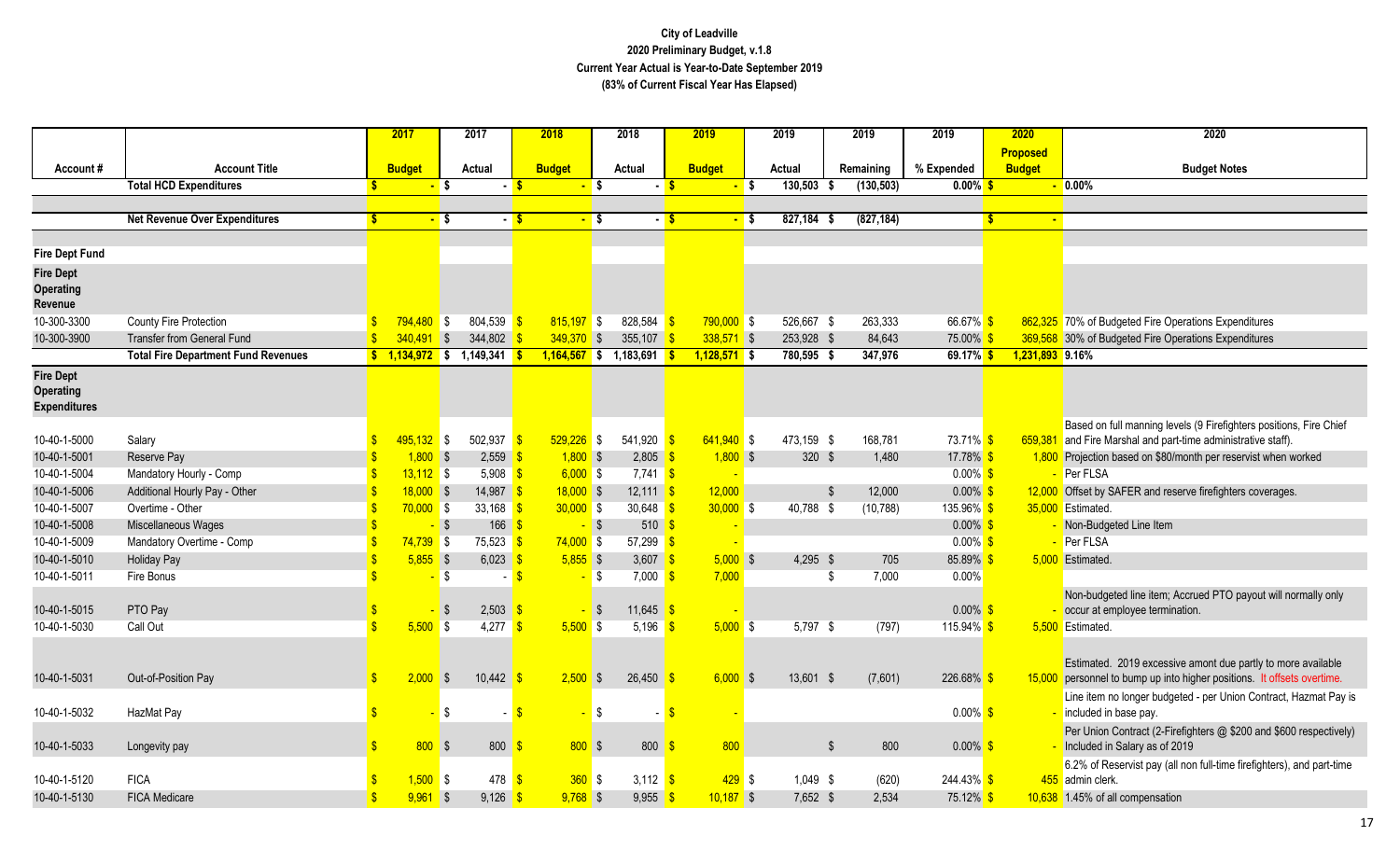|              |                                                       | 2017                |              | 2017           | 2018                       | 2018                    |                                   | 2019          | 2019               | 2019                    | 2019                    | 2020            | 2020                                                                    |
|--------------|-------------------------------------------------------|---------------------|--------------|----------------|----------------------------|-------------------------|-----------------------------------|---------------|--------------------|-------------------------|-------------------------|-----------------|-------------------------------------------------------------------------|
|              |                                                       |                     |              |                |                            |                         |                                   |               |                    |                         |                         | <b>Proposed</b> |                                                                         |
| Account#     | <b>Account Title</b>                                  | <b>Budget</b>       |              | Actual         | <b>Budget</b>              | Actual                  |                                   | <b>Budget</b> | Actual             | Remaining               | % Expended              | <b>Budget</b>   | <b>Budget Notes</b>                                                     |
|              |                                                       |                     |              |                |                            |                         |                                   |               |                    |                         |                         |                 | City's 5% Match of Base Compensation--- Based on current                |
| 10-40-1-5140 | 457 Deferred Plan                                     | $\mathbf{s}$        | $14,572$ \$  | 18,087         | 20,288                     | IS.                     | 15,546                            | $16,148$ \$   | 13,989 \$          | 2,159                   | 86.63% \$               |                 | 20,296 coverages.                                                       |
|              |                                                       |                     |              |                |                            |                         |                                   |               |                    |                         |                         |                 |                                                                         |
|              |                                                       |                     |              |                |                            |                         |                                   |               |                    |                         |                         |                 | 8% of base pay, mandatory overtime and longevity pay - based on         |
| 10-40-1-5145 | Fire & Police Pension Fund                            |                     | $46,703$ \$  | 46,365         | $50,927$ \$                |                         | 43,686                            | $51,419$ \$   | 35,639 \$          | 15,781                  | 69.31% \$               |                 | 52,308 full manning levels. Includes additional station II pay.         |
| 10-40-1-5146 | FPPA Old Hire Contribution                            |                     | $9,793$ \$   | $15,624$ \$    | $15,624$ \$                |                         | $15,624$ \$                       | $15,624$ \$   | 15,624 \$          |                         | $100.00\%$ \$<br>$\sim$ |                 | 15,624 Annual Required Contribution to FPPA                             |
| 10-40-1-5150 | <b>Health Insurance</b>                               |                     | $69,310$ \$  | 90,798         | $95,771$ \$                |                         | $81,208$ \$                       | $45,985$ \$   | 37,818 \$          | 8,167                   | $82.24\%$ \$            |                 | 67,066 Based on Current 2019 Health Plan Enrollees & add Diroma         |
| 10-40-1-5165 | State Unemployment Tax                                |                     | $2,061$ \$   | $1,977$ \$     | $2,021$ \$                 |                         | $2,112$ \$                        | $2,129$ \$    | $1,625$ \$         | 503                     | 76.36% \$               |                 | 2,201 .3% of All Compensation                                           |
|              |                                                       |                     |              |                |                            |                         |                                   |               |                    |                         |                         |                 |                                                                         |
|              | <b>Total Fire Department Fund Salary Expenditures</b> |                     | $840,837$ \$ | 841,748        | $868,440$ \$               |                         | 878,974 \$                        | $851,461$ \$  | 651,356 \$         | 200.106                 | 76.50% <sup>S</sup>     | 902,269 5.97%   |                                                                         |
| 10-40-1-6202 | Supplies                                              |                     | $3,500$ \$   | $6,042$ \$     | $4,000$ \$                 |                         | 6,158 $\frac{\epsilon}{\sqrt{2}}$ | $5,000$ \$    | $2,127$ \$         | 2,873                   | $42.54\%$ \$            |                 | 6,500 Increase due to Station 2 for 6 months                            |
| 10-40-1-6204 | Postage                                               | $\ddot{\bm{\zeta}}$ | 150S         | 42             | 150S<br>\$.                |                         | $126$ \$                          | $150$ \$      | 187 \$             | (37)                    | 124.37% \$              | 200             |                                                                         |
| 10-40-1-6210 | Vehicle Repairs                                       |                     | $30,000$ \$  | 41,526         | $30,000$ \$<br>$\sqrt{3}$  |                         | 43,088 $\frac{\text{}}{\text{}}$  | $30,000$ \$   | 13,064 \$          | 16,936                  | 43.55% \$               |                 | 25,000 \$5000 Decrease due to Local EVT                                 |
| 10-40-1-6211 | Gas and Oil                                           |                     | $11,000$ \$  | 10,474         | $11,000$ \$                |                         | 16,868                            | $11,000$ \$   | 9,784 \$           | 1,216                   | 88.94% \$               |                 | 12,000 Increase due to Station 2 for 6 months                           |
| 10-40-1-6215 | Equipment Repair & Maintenance                        |                     | $4,000$ \$   | $2,598$ \$     | $4,000$ \$                 |                         | $2,147$ \$                        | $2,000$ \$    | $6,308$ \$         | (4,308)                 | 315.40% \$              |                 | 2,000 SALY                                                              |
|              |                                                       |                     |              |                |                            |                         |                                   |               |                    |                         |                         |                 | \$2000 Decrease due to no foreseen major projects. Increased            |
| 10-40-1-6216 | <b>Building Repair &amp; Maintenance</b>              |                     | $15,000$ \$  | 17,164         | $9,000$ \$                 |                         | 1,004                             | $8,000$ \$    | 10,856 \$          | (2,856)                 | 135.70% <sup>S</sup>    |                 | 7,500 \$1500 due to Station 2 for 6 months                              |
|              |                                                       |                     |              |                |                            |                         |                                   |               |                    |                         |                         |                 | Received furniture from VA in 2019. Increased \$2000 due to Station     |
| 10-40-1-6217 | <b>Station Furniture</b>                              |                     | $1,200$ \$   | 690            | $2,480$ \$                 |                         | 2,028                             | $2,480$ \$    | 131S               | 2,349                   | 5.28% $$$               |                 | $4,500$ 2 for 6 months                                                  |
| 10-40-1-6301 | Professional Services - Legal                         |                     | $1,500$ \$   | $\blacksquare$ | \$.                        | $\overline{\mathbf{s}}$ | $-$ \$                            |               |                    |                         | $0.00\%$ \$             |                 |                                                                         |
| 10-40-1-6307 | Administrative Fee                                    |                     | $25,400$ \$  | 25,400         | $25,400$ \$<br>$\sqrt{ }$  |                         | $25,400$ \$                       | $25,400$ \$   | 19,050 \$          | 6,350                   | 75.00% <sup>S</sup>     | 25,400 SALY     |                                                                         |
|              |                                                       |                     |              |                |                            |                         |                                   |               |                    |                         |                         |                 | \$4000 increase for Paramedic Course - Half paid by SVGHD.              |
|              |                                                       |                     |              |                |                            |                         |                                   |               |                    |                         |                         |                 | \$3000 for Chief Dailey's Professional Development. Increased           |
| 10-40-1-6310 | <b>Education &amp; Conferences</b>                    | $\mathbf{s}$        | $8,000$ \$   | 8,049          | $8,000$ \$                 |                         | $15,991$ \$                       | 8,000S        | 11,293 \$          | (3,293)                 | 141.17% \$              |                 | 17,000 1000 due to Station 2 for 6 months                               |
|              |                                                       |                     |              |                |                            |                         |                                   |               |                    |                         |                         |                 | Offset cost for education increases on 6310. Increased \$1000 due       |
| 10-40-1-6311 | Travel                                                |                     | $12,500$ \$  | $9,182$ \$     | $12,500$ \$                |                         | 11,738 $\frac{1}{5}$              | $12,500$ \$   | $9,012$ \$         | 3,488                   | 72.10% <sup>S</sup>     |                 | 11,500 to Station 2 for 6 months                                        |
| 10-40-1-6312 | Dues & Membership                                     |                     | $2,300$ \$   | 1,841          | $2,300$ \$<br>$\mathbf{s}$ |                         | $2,457$ \$                        | $2,300$ \$    | $1,762$ \$         | 538                     | 76.61% <sup>S</sup>     |                 | 2,300 SALY                                                              |
| 10-40-1-6330 | Telephone                                             |                     | $2,300$ \$   | $2,316$ \$     | $2,300$ \$                 |                         | $2,296$ \$                        | $2,300$ \$    | $2,119$ \$         | 181                     | 92.15% <sup>S</sup>     |                 | 2,300 SALY                                                              |
| 10-40-1-6340 | <b>Utilities</b>                                      |                     | $14,600$ \$  | $14,013$ \$    | $15,000$ \$                |                         | 12,892 $\frac{1}{5}$              | $15,000$ \$   | 10,302 \$          | 4,698                   | 68.68% \$               |                 | 19,000 Increase due to Station 2 for 6 months                           |
| 10-40-1-6401 | Uniform Allowance                                     |                     | $5,000$ \$   | 3,257          | 5,000S                     |                         | 5,755 $\frac{1}{5}$               | $7,000$ \$    | $5,321$ \$         | 1,679                   | 76.01% <sup>S</sup>     |                 | 8,000 Increase due to Station 2 for 6 months                            |
|              |                                                       |                     |              |                |                            |                         |                                   |               |                    |                         |                         |                 | SALY; Inclusive of \$4,230 Annually (\$470/firefighter) for Firefighter |
|              |                                                       |                     |              |                |                            |                         |                                   |               |                    |                         |                         |                 | Physicals - Per Union Contract. Increase of \$1524 due to up to 5 @     |
|              |                                                       |                     |              |                |                            |                         |                                   |               |                    |                         |                         |                 | \$225 each new hires at & more thorough exam process. (\$399 total      |
|              |                                                       |                     |              |                |                            |                         |                                   |               |                    |                         |                         |                 | for all career staff increase). \$700 increase due to Station 2 for 6   |
| 10-40-1-6403 | Physicals                                             |                     | $6,960$ \$   | 6,034          | $6.960$ \$                 |                         | 7,016                             | 6,960<br>-S   |                    | 6,960<br>$\mathfrak{L}$ | $0.00\%$ \$             |                 | 9,200 months                                                            |
| 10-40-1-6501 | <b>Other Expenses</b>                                 |                     |              | S.<br>929      | <sup>\$</sup><br>- \$      |                         | $7,150$ \$                        |               | 769 \$<br><b>S</b> | (769)                   | $0.00\%$ \$             |                 | - Line Item Not Budgeted                                                |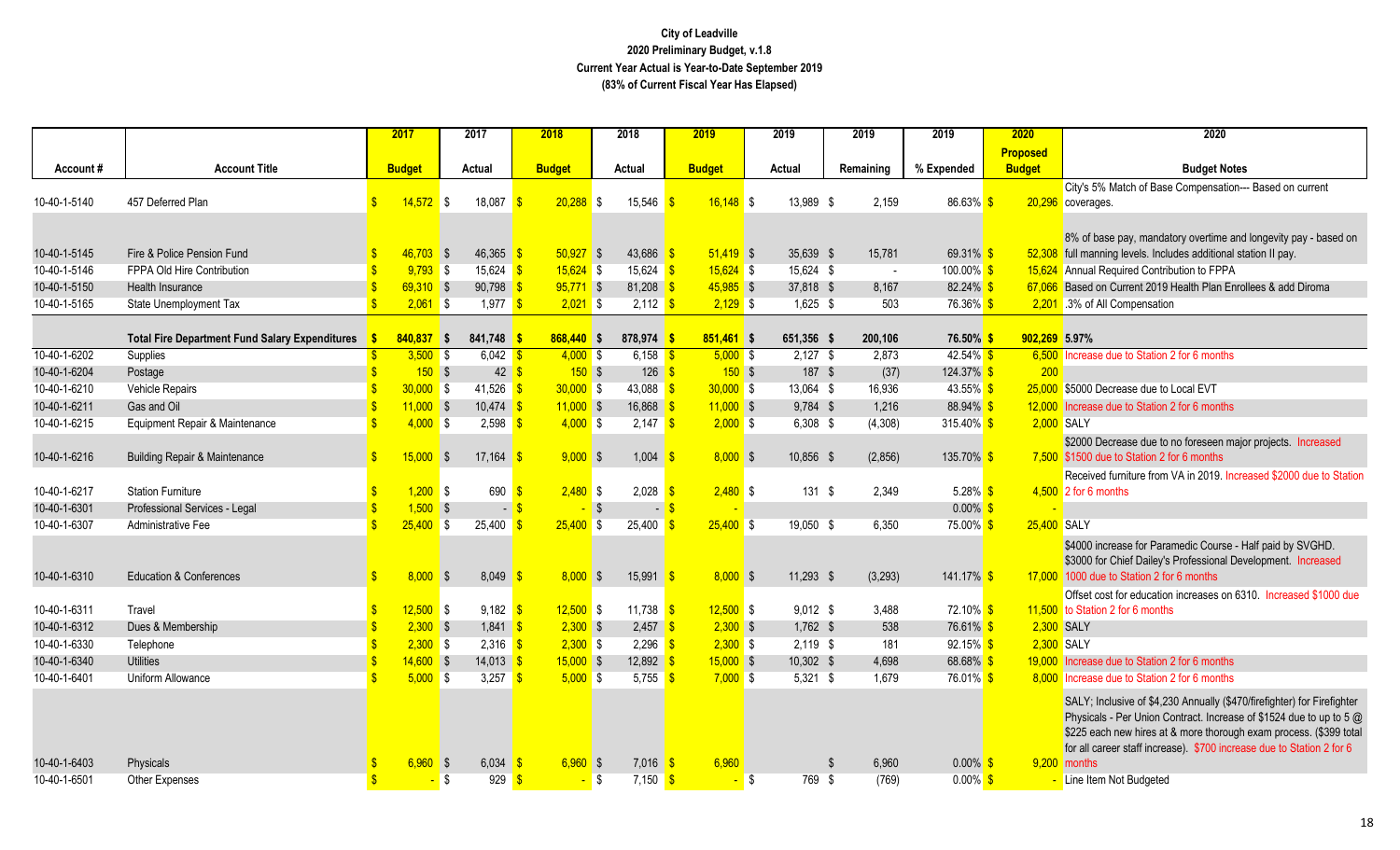|                                             |                                                                       |               | 2017                 | 2017                               | 2018                               | 2018                        | 2019               | 2019                              | 2019                  | 2019                               | 2020               | 2020                                                                                                                                                                                                                                |
|---------------------------------------------|-----------------------------------------------------------------------|---------------|----------------------|------------------------------------|------------------------------------|-----------------------------|--------------------|-----------------------------------|-----------------------|------------------------------------|--------------------|-------------------------------------------------------------------------------------------------------------------------------------------------------------------------------------------------------------------------------------|
|                                             |                                                                       |               |                      |                                    |                                    |                             |                    |                                   |                       |                                    | <b>Proposed</b>    |                                                                                                                                                                                                                                     |
| Account#                                    | <b>Account Title</b>                                                  |               | <b>Budget</b>        | Actual                             | <b>Budget</b>                      | Actual                      | <b>Budget</b>      | Actual                            | Remaining             | % Expended                         | <b>Budget</b>      | <b>Budget Notes</b>                                                                                                                                                                                                                 |
| 10-40-1-6520                                | Insurance (Workers Comp and General Liab)                             | $\mathbf{s}$  | $85.655$ \$          | 93,392                             | $86,297$ \$                        | $70,371$ \$                 | $69,429$ \$        | 19,902 \$                         | 49,527                | 28.67% \$                          |                    | Estimated, based on CIRSA 2019 Rate Quote \$98,197 (Fire<br>Allocation - \$31,747); and Pinnacol Rates TBD, ~ \$97,273 (Fire<br>Allocation - \$42,846); Fire Accidential Insurance \$2,940; Added<br>81,533 \$4,000 for deductibles |
| 10-40-1-6533                                | <b>Communication Equipment</b>                                        | $\mathbf{\$}$ | $7,500$ \$           | 5,005                              | $11,670$ \$<br><b>S</b>            | $15,010$ \$                 | $11,670$ \$        | $9,282$ \$                        | 2,388                 | 79.54% \$                          |                    | Increase due to being able to purchase 1 more radio. Total of 4<br>12,500 radios per year                                                                                                                                           |
| 10-40-1-6550                                | Computer Equipment/Maintenance                                        |               | $7,020$ \$           | $7,194$ \$                         | $9,520$ \$                         | $10,249$ \$                 | $7,371$ \$         | 13,825 \$                         | (6, 454)              | 187.56% \$                         |                    | Peak Performance Contract \$35,154 - Allocated across<br>Departments (FD - \$8,442); 1 new computer \$400. Increase due to<br>9,842 Station 2 for 6 months                                                                          |
| 10-40-1-6551                                | <b>Computer Software</b>                                              |               | 950S                 | $675$ $\frac{\text{S}}{\text{S}}$  | 950S                               | 110 $s$                     | 950S               | $42 \quad$                        | 908                   | $4.42\%$ \$                        |                    | 2,650 Increase due to APX Data for preplans                                                                                                                                                                                         |
| 10-40-1-6701<br>10-40-1-6705                | <b>Volunteer Other</b><br><b>Fire Prevention</b>                      |               | $-$ \$<br>$2,000$ \$ | $-$ \$<br>4,080                    | $-$ \$<br>$2,500$ \$<br>$\sqrt{3}$ | 3,070 $\frac{1}{5}$         | $-5$<br>$2,500$ \$ | 1,959 \$                          | 541                   | $0.00\%$ \$<br>78.34% <sup>S</sup> |                    | Line Item Not Budgeted<br>2,500 SALY                                                                                                                                                                                                |
| 10-40-1-6715                                | Publications                                                          |               | 100S                 | $-$ \$                             | $100$ \$                           | 144                         | 100S               | $141$ \$                          | (41)                  | 140.50% <sup>\$</sup>              |                    | Increase due to greater recruitment for the SAFER & Reserve<br>300 Program                                                                                                                                                          |
| 10-40-1-6720                                | Foam ABC & ETC                                                        |               | $1,000$ \$           | $-$ \$                             | $1,000$ \$                         |                             | 1,000<br>$-5$      |                                   | 1,000<br>\$           | $0.00\%$ \$                        |                    | 1,000 SALY                                                                                                                                                                                                                          |
| 10-40-1-6725                                | Ladder & Air Tests                                                    |               | $4,000$ \$           | 4,870 $\frac{1}{5}$                | $4,500$ \$                         | $2,085$ \$                  | $4,500$ \$         | $3,484$ \$                        | 1,016                 | 77.42% \$                          |                    | 4,500 SALY                                                                                                                                                                                                                          |
| 10-40-1-6730                                | Personal Protection Equipment (PPE)                                   | $\mathbf{s}$  | $13,000$ \$          | $14,393$ $\frac{\text{}}{\text{}}$ | $13,000$ \$                        | $14,100$ \$                 | $13,000$ \$        | 14,371 \$                         | (1, 371)              | 110.54% \$                         |                    | 1 career member replacement & Reserve PPE purchased. 4 sets a<br>15,500 year. \$2500 increase due to Station 2 for 6 months                                                                                                         |
| 10-40-1-6734                                | Hazmat Equip/Supplies                                                 |               | $1,900$ \$           | 2,751                              | $1,900$ \$<br>ß.                   | 117                         | 1,900              |                                   | $\mathbb{S}$<br>1,900 | $0.00\%$ \$                        |                    | 1,900 SALY                                                                                                                                                                                                                          |
| 10-40-1-6735                                | <b>Medical Equipment</b>                                              |               |                      |                                    |                                    |                             |                    |                                   |                       |                                    | $\mathbf{\hat{s}}$ | 3,000 Added to separate out from minor equipment                                                                                                                                                                                    |
| 10-40-1-6736                                | Minor Equipment                                                       |               | $3,000$ \$           | 2,065                              | $2,000$ \$                         | 3,134                       | $2,000$ \$         | $1,809$ \$                        | 191                   | $90.45\%$ \$                       | 2,000              |                                                                                                                                                                                                                                     |
| 10-40-1-6738                                | Hose                                                                  |               | $3,500$ \$           | 3,653 $\frac{\text{S}}{\text{S}}$  | $3,500$ \$                         | $-5$                        | 3,500              |                                   | 3,500<br>\$           | $0.00\%$ \$                        |                    | 3,500 SALY                                                                                                                                                                                                                          |
| 10-40-1-6901                                | Office Equipment Expenditures                                         |               | $1,900$ \$           | $758$ $\frac{\ }{\ }$              | $1,900$ \$                         | $1,120$ \$                  | $1,900$ \$         | $2,414$ \$                        | (514)                 | 127.04% <sup>S</sup>               |                    | 1,900 SALY                                                                                                                                                                                                                          |
| 10-40-1-6905                                | Storage Facility-Fire                                                 |               | $19,200$ \$          | $19,200$ \$                        | $19,200$ \$                        | $19,200$ \$                 | $19,200$ \$        | 16,000 \$                         | 3,200                 | 83.33% \$                          |                    | 9,600 Drecreased due to Station 2 for 6 months                                                                                                                                                                                      |
| 10-40-1-7301                                | <b>Fire Capital</b>                                                   |               | $-$ \$               | $-$ \$                             | $-$ \$                             |                             | $-5$               |                                   |                       | $0.00\%$ \$                        |                    | 25,000 \$25,000 for front ramp replacement                                                                                                                                                                                          |
|                                             | <b>Total Fire Department Fund Expenditures</b>                        |               | $294,135$ \$         | $307,592$ \$                       | $296,127$ \$                       | $300,824$ \$                | $277,110$ \$       | $185,312$ \$                      | 91,798                | $66.87\%$ \$                       | 329,625 18.95%     |                                                                                                                                                                                                                                     |
|                                             | <b>Total Fire Department Fund Salary &amp;</b><br><b>Expenditures</b> |               |                      | $$1,134,972$ \$ 1,149,340 \$       |                                    | $1,164,567$ \$ 1,179,798 \$ | $1,128,571$ \$     | 836,668                           | 291,904<br>-S         | $74.14\%$ \$                       | 1,231,893 9.16%    |                                                                                                                                                                                                                                     |
|                                             |                                                                       |               |                      |                                    |                                    |                             |                    |                                   |                       |                                    | S.                 |                                                                                                                                                                                                                                     |
|                                             | <b>Net Revenue Over Expenditures</b>                                  |               | $-$ \$               | $1\overline{\textbf{S}}$           |                                    | $3,892$ \$<br>- \$          | 0 <sup>5</sup>     | (56, 073)                         |                       |                                    | <b>COL</b>         |                                                                                                                                                                                                                                     |
|                                             |                                                                       |               |                      |                                    |                                    |                             |                    |                                   |                       |                                    |                    |                                                                                                                                                                                                                                     |
| <b>Fire Dept Capital</b><br><b>Revenues</b> |                                                                       |               |                      |                                    |                                    |                             |                    |                                   |                       |                                    |                    |                                                                                                                                                                                                                                     |
| 10-300-3301                                 | Donations to Fire Department                                          |               | $-5$                 | 100                                | $\sqrt{3}$                         | $-$ \$<br>4,033             |                    | 20<br>\$                          |                       |                                    |                    |                                                                                                                                                                                                                                     |
| 10-300-3302                                 | <b>Forest Service Payments Fire</b>                                   |               | $-$ \$               | 192,173                            | $-$ \$<br>$\mathbf{s}$             | 155,820                     |                    | $\sqrt[6]{\frac{1}{2}}$<br>(131)  |                       |                                    |                    |                                                                                                                                                                                                                                     |
| 10-300-3304                                 | <b>Standby Services</b>                                               |               | $-5$                 | 6,274 \$                           |                                    | 8,625<br><mark>-</mark> \$  |                    | $\overline{\mathcal{S}}$<br>1,875 |                       |                                    |                    |                                                                                                                                                                                                                                     |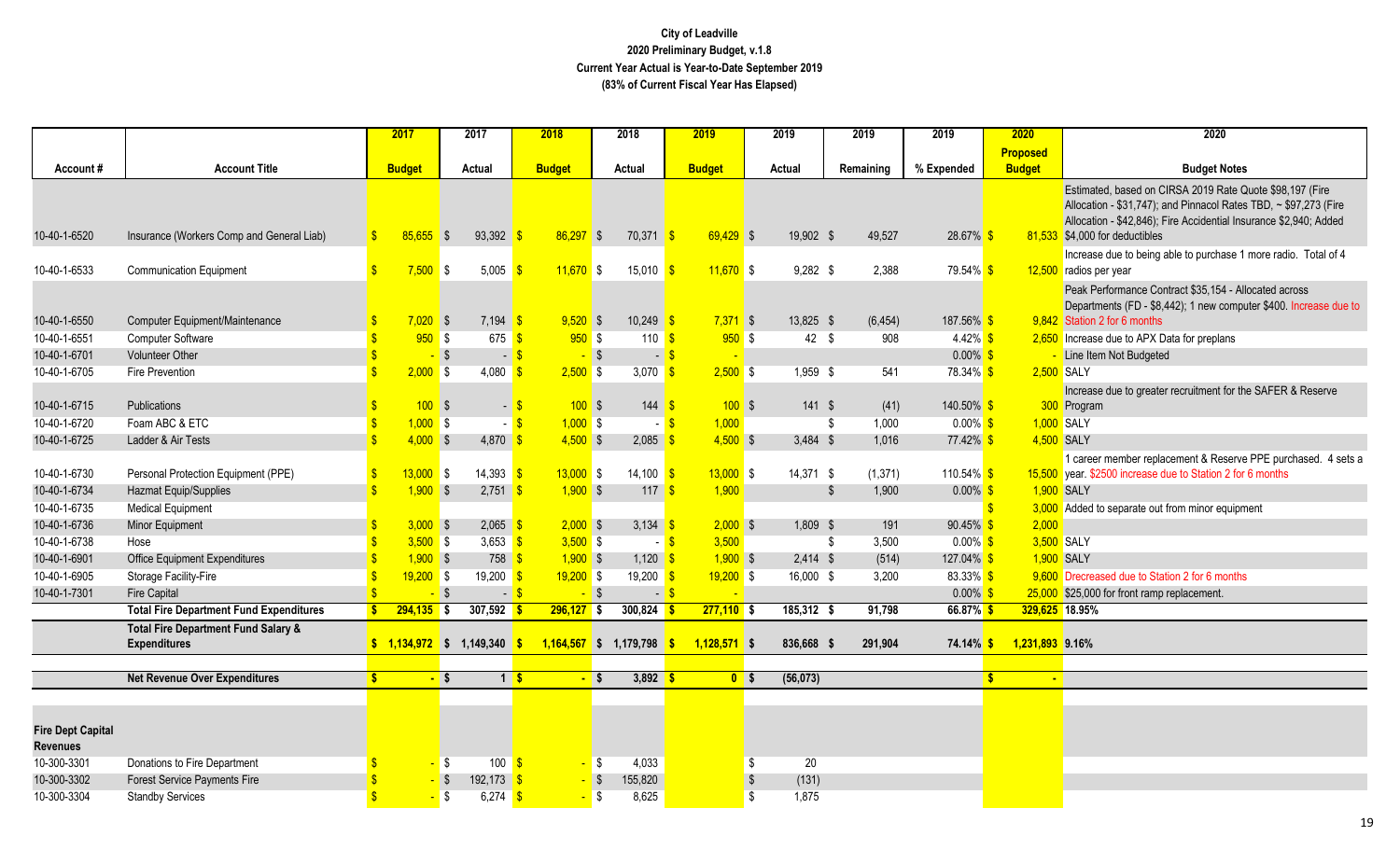|                          |                                              | 2017          | 2017                   | 2018                                     |                   | 2018                     | 2019          |                   | 2019           | 2019      | 2019                | 2020                         | 2020                |
|--------------------------|----------------------------------------------|---------------|------------------------|------------------------------------------|-------------------|--------------------------|---------------|-------------------|----------------|-----------|---------------------|------------------------------|---------------------|
|                          |                                              |               |                        |                                          |                   |                          |               |                   |                |           |                     | Proposed                     |                     |
| Account#                 | <b>Account Title</b>                         | <b>Budget</b> | Actual                 | <b>Budget</b>                            |                   | Actual                   | <b>Budget</b> |                   | Actual         | Remaining | % Expended          | <b>Budget</b>                | <b>Budget Notes</b> |
| 10-300-3305              | <b>Training Fire Reimbursement</b>           |               | $-$ \$                 | $-$ \$                                   | $\sqrt{3}$        | $\overline{\phantom{a}}$ |               |                   |                |           |                     |                              |                     |
| 10-300-3307              | <b>Reimbursement for Services</b>            |               | $-5$                   | 120<br>$\sqrt{s}$                        | $-$ \$            | 1,596                    |               | $\sqrt{3}$        | 642            |           |                     |                              |                     |
| 10-300-3308              | Prevention & Inspection Program Fees         |               | $-$ \$                 | 1,605                                    | $-$ \$            | 2,108                    |               | $\sqrt{3}$        | 1,805          |           |                     |                              |                     |
| 10-300-3506              | Earnings on Deposit - Peoples Bank           |               | $-5$                   | 321<br>$\sqrt{3}$                        | IS.               | 449                      |               | \$                | 341            |           |                     |                              |                     |
| 10-300-3620              | FEMA Assistance to FF Grant                  |               | $-$ \$                 | $\mathbf{s}$<br>$\overline{\phantom{a}}$ |                   |                          |               |                   |                |           |                     |                              |                     |
| 10-300-3621              | <b>SAFER Grant Revenue</b>                   |               | $-5$<br>85,935         | $\sqrt{3}$                               | <mark>-</mark> \$ | 120,818                  |               | \$                | 51,861         |           |                     |                              |                     |
| 10-300-3624              | <b>VFA Grant Expenditures</b>                |               | $-$ \$                 | $-5$                                     | $-$ \$            | 6,907                    |               |                   |                |           |                     |                              |                     |
| 10-300-3625              | Sale of Capital Assets                       |               | $-5$                   | $79,300$ \$<br>$-5$                      |                   | 30,000                   |               | \$                | 48,700         |           |                     |                              |                     |
| 10-300-4000              | Transfer from Fire Fund Balance              |               |                        |                                          |                   |                          |               |                   |                |           |                     | 28,972<br>$\mathbf{\$}$      |                     |
|                          | <b>Total Fire Department Fund Revenues</b>   | S.            | $286,528$ \$<br>$-$ \$ | $79,300$ \$                              |                   | $330,355$ \$             |               | <mark>-</mark> \$ | 105,112        |           |                     | $\mathbf{s}$<br>$\mathbf{r}$ |                     |
|                          |                                              |               |                        |                                          |                   |                          |               |                   |                |           |                     |                              |                     |
|                          |                                              |               |                        |                                          |                   |                          |               |                   |                |           |                     |                              |                     |
| <b>Fire Dept Capital</b> |                                              |               |                        |                                          |                   |                          |               |                   |                |           |                     |                              |                     |
| <b>Expenditures</b>      |                                              |               |                        |                                          |                   |                          |               |                   |                |           |                     |                              |                     |
| 10-50-1-5003             | <b>Standby Emplee Payments</b>               |               | $-$ \$                 | $1,113$ \$                               | $-$ \$            | 1,800                    |               |                   |                |           |                     |                              |                     |
| 10-50-1-5034             | Wildfire Deploymnt Emplee Pmts               |               | $-5$                   | 83,666 \$                                | $-5$              | 71,815                   |               | $\sqrt{3}$        | 2,481          |           |                     |                              |                     |
| 10-50-1-5120             | <b>FICA</b>                                  |               | $-$ \$                 | $1,228$ \$                               | $-$ \$            | 2,677                    |               | $\sqrt{3}$        | 43             |           |                     |                              |                     |
| 10-50-1-5130             | FICA Medicare - Emplr                        |               | $-5$                   | $1,120$ \$                               | $-5$              | 850                      |               | \$                | 36             |           |                     |                              |                     |
| 10-50-1-5150             | Health Insurance                             |               | $-$ \$                 | 3,657 \$                                 | $-$ \$            | 1,621                    |               |                   |                |           |                     |                              |                     |
| 10-50-1-5165             | <b>SUTA</b>                                  |               | $-5$                   | $254$ $\frac{\text{}}{\text{}}$          | $-$ \$            | 213                      |               | \$                | $\overline{7}$ |           |                     |                              |                     |
| 10-50-1-6301             | Professional Services - Legal                |               | $-$ \$                 | $-$ \$                                   | $-$ \$            |                          |               |                   |                |           |                     |                              |                     |
| 10-50-1-6501             | Other Expenses                               |               | $-5$                   | 8 <mark>S</mark>                         | $-$ \$            | 11,785                   |               | \$                | 8,345 \$       | (8, 345)  | 0.00%               |                              |                     |
| 10-50-1-6533             | Prevention & Inspection Program Expenditure  |               | $-$ \$                 | 430<br>-S                                | $-$ \$            |                          |               |                   |                |           |                     |                              |                     |
| 10-50-1-6534             | <b>Wildfire Deployment Expenses</b>          |               | $-$ \$<br>22,452       | $\sqrt{3}$                               | $-5$              | 14,236                   |               | \$                | 82             |           |                     |                              |                     |
| 10-50-1-6535             | <b>VFA Grant Expenditures</b>                |               | $-$ \$                 | -\$<br>$\blacksquare$                    | $-$ \$            |                          |               |                   |                |           |                     |                              |                     |
| 10-50-1-6536             | FEMA Assistance to FF's Grant Expenditures   |               | $-5$                   | - \$                                     | <mark>- \$</mark> |                          |               |                   |                |           |                     |                              |                     |
| 10-50-1-6540             | <b>Grant Expenditures - Other</b>            |               | $-$ \$                 | $-$ \$                                   | $\frac{1}{3}$     |                          |               |                   |                |           |                     |                              |                     |
| 10-50-1-6902             | Capital Asset Acquisition                    | 32,500        | $\sqrt{3}$             | $61,621$ \$<br>$79,300$ \$               |                   | 34,795 \$                | $130,113$ \$  |                   | 86,482 \$      | 43,631    | 66.47%              |                              |                     |
| 10-50-1-6906             | Suppl Budget Appropriation                   | $225,000$ \$  |                        | $-$ \$                                   | $-$ \$            | $\mathbf{r}$             |               |                   |                |           |                     |                              |                     |
|                          | <b>Total Fire Fund Wildfire Expenditures</b> | $257,500$ \$  | $175,549$ \$           | $79,300$ \$                              |                   | $139,792$ \$             | $130,113$ \$  |                   | $97,476$ \$    | 35,287    | 74.92% <sup>S</sup> | $\mathbf{r}$                 |                     |
| <b>Fire Dept</b>         |                                              |               |                        |                                          |                   |                          |               |                   |                |           |                     |                              |                     |
| Supplemental             |                                              |               |                        |                                          |                   |                          |               |                   |                |           |                     |                              |                     |
| Program                  |                                              |               |                        |                                          |                   |                          |               |                   |                |           |                     |                              |                     |
| <b>Expenditures</b>      |                                              |               |                        |                                          |                   |                          |               |                   |                |           |                     |                              |                     |
| 10-60-1-5001             | Salary - Reserve Program                     |               | $-5$                   | $-$ \$                                   | $-5$              |                          |               |                   |                |           |                     |                              |                     |
| 10-60-1-5120             | <b>FICA</b>                                  |               | <mark>-</mark> \$      | $-$ \$                                   | <mark>-</mark> \$ | $\mathbb{Z}^2$           |               |                   |                |           |                     |                              |                     |
| 10-60-1-5130             | <b>FICA Medicare</b>                         |               | $-5$                   | $-$ \$                                   | $-$ \$            |                          |               |                   |                |           |                     |                              |                     |